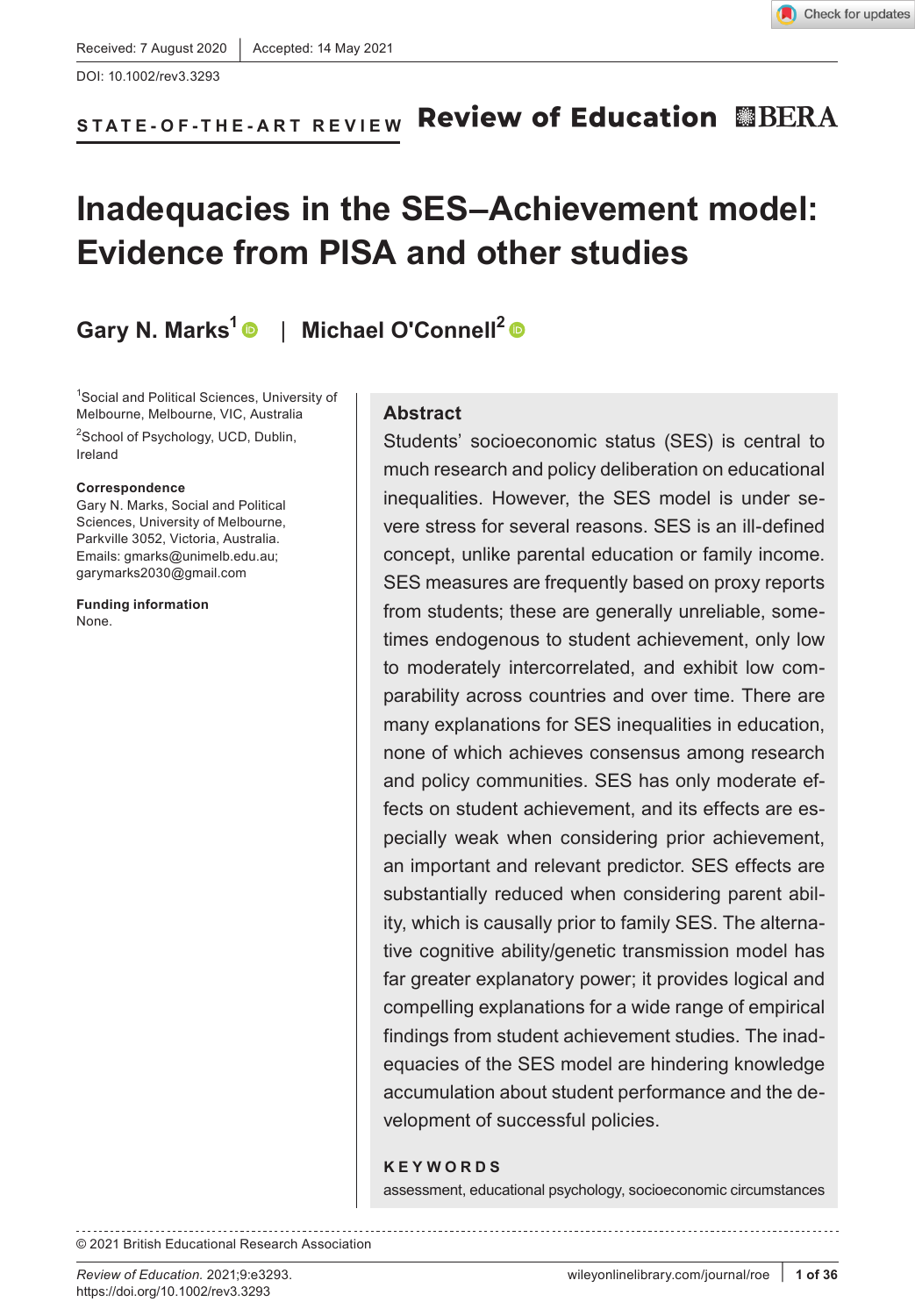#### **Context and implications**

#### **Rationale for this study**

This review was written in response to the disconnect between the literature surrounding student achievement studies, and the cognitive psychology and behavioural genetic academic literatures. It is well-established that student achievement is closely related to cognitive ability and both have sizable genetic components, findings largely ignored in achievement studies. This review's aim is for more considered responses to socioeconomic inequalities in student achievement by both researchers and policymakers.

#### **Why the new findings matter**

The review provides overwhelming evidence that much of the current thinking about SES and student achievement is mistaken.

#### **Implications for researchers and policymakers**

The current emphasis on SES is misleading and wastes considerable human and financial resources that could much better be utilized. The focus should be on student performance ensuring that low achievers have rewarding educational and occupational careers, and raising the overall skill levels of students, not on the nebulous, difficult to measure, concept of SES, which is only moderately associated with achievement.

### **INTRODUCTION**

Students' socioeconomic status (SES) is the most prominent explanatory concept in studies of student achievement, and education more generally. It is central to the model which assumes that educational inequalities are primarily due to students' SES or aspects of SES, such as parents' education, occupational class, family income and wealth. The SES model has generated thousands of publications on the extent of socioeconomic inequalities in education; theoretical accounts for its relationships with education; its measurement; the role of schools, teachers and other factors as mediators of SES effects; and policies aiming at reducing educational inequalities. SES figures prominently in reports on education by national and international agencies, research organisations and non-government stakeholders.

Over the last 50 years, there have been numerous technical advances in psychometrics, sampling, survey design, measurement and statistics. Today, there is no shortage of high quality, national and international studies, and system-wide longitudinal studies producing individual-level data that can be analysed efficiently on easily affordable computers. In contrast, there has been, arguably, little progress in understanding socioeconomic inequalities in education since Jencks et al. (1972). The very concept of SES is as vague as it was in the early 1970s. There is a plethora of theoretical accounts for SES effects, none of which reach consensus among researchers, but instead serve as justifications for further research. The variables that typically measure SES are often unreliable and are not highly intercorrelated, undermining the presumption that SES is a valid and reliable concept. SES effects on student achievement are surprisingly moderate and are probably declining. They are weak when considering cognitive ability and especially weak when considering prior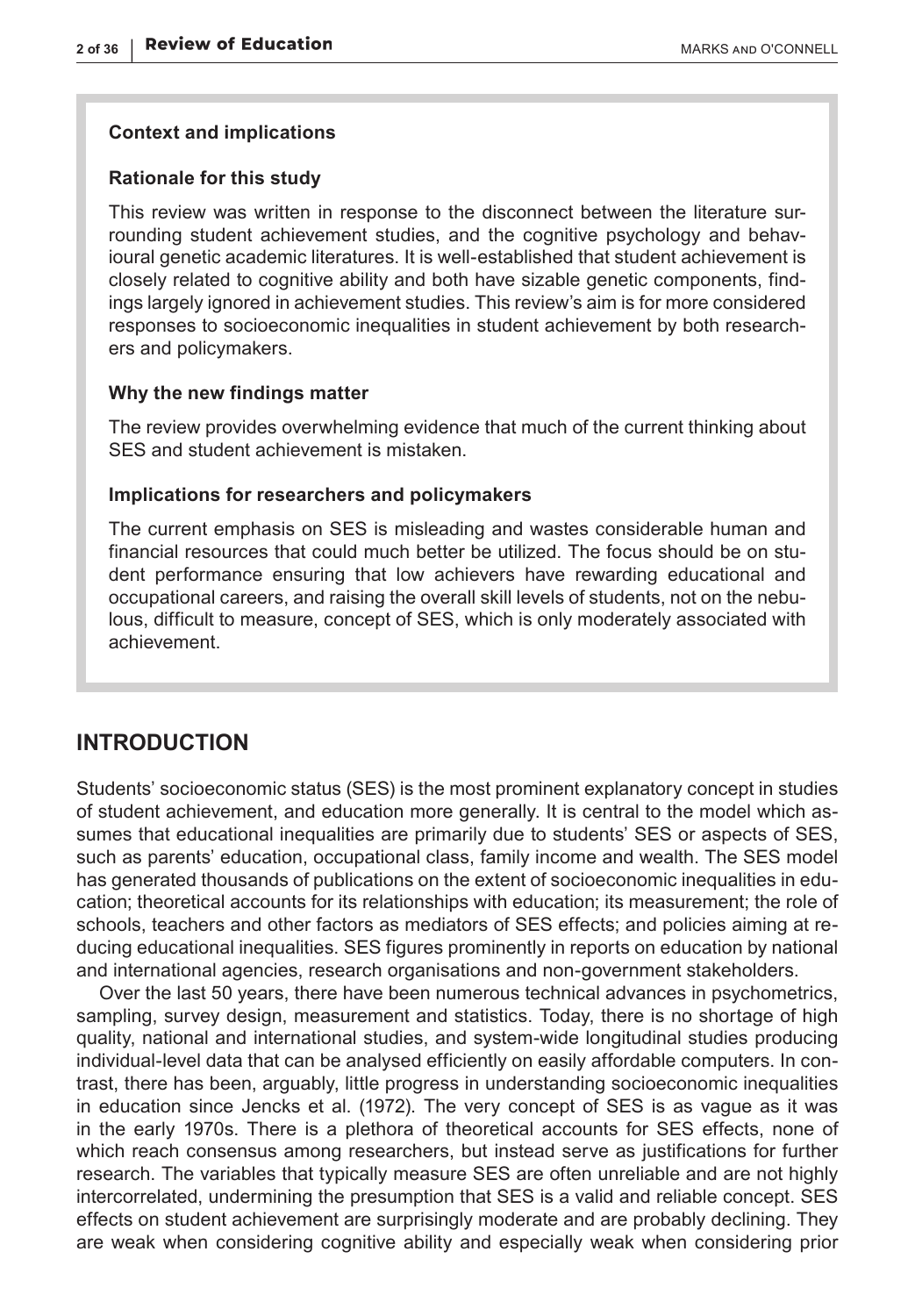achievement. Furthermore, there is little evidence that policies designed to reduce SES inequalities in student achievement have been successful. Policies falling short of their objectives often lead to calls for increased funding rather than examination of the policies' fundamental assumptions.

In this review, we provide evidence that the SES model is failing. There are serious problems with many aspects of the SES model: conceptualisation, measurement, theory and its inability to account for empirical phenomena. The SES model produces misleading results. SES is an inadequate control for the estimation of school, teacher (or classroom) and programme effects. The alternative cognitive ability/genetic transmission model accounts for the SES–achievement relationship and a range of related empirical phenomena that cannot be accounted for by the SES model.

The core components of the cognitive ability/genetic transmission model are: causal relationships between parents' cognitive abilities and their socioeconomic characteristics; the genetic transmission of cognitive ability and other achievement-relevant traits (e.g., motivation, conscientiousness) from parents to their children; and strong effects of cognitive ability and, to a lesser extent, other achievement-relevant traits on student achievement.

The cognitive ability/genetic transmission model does not imply that schools and education systems are irrelevant. Students' knowledge and skills are almost entirely the product of students learning from teachers in schools. The cognitive ability/genetic transmission rests on empirically credible assumptions about the sources of variation in student performance and implies more nuanced policies with achievable goals. For example, the elimination of socioeconomic inequalities in student achievement is not a realistic goal, but maximising the academic performance of students facing social impediments or from disadvantaged backgrounds, increasing the general performance of all students, and ensuring low achievers do not fall too far behind are worthwhile and realisable goals.

It could be argued that the SES and the cognitive ability/genetic transmission models are not fundamentally different. There are many studies that include measures of SES and cognitive ability in the same analysis. However, the two models rest on very different assumptions. The SES approach assumes that the effects of SES represent purely sociological processes, for example parenting, economic and cultural resources, and schools. In contrast, the cognitive ability/genetic transmission approach assumes that SES effects include the genetic transmission of achievement related traits, as well as family and school effects. Estimating the 'true' effects of SES involves considering both cognitive ability and genetics.

The next section of this review outlines the OECD's Programme for International Student Assessment (PISA) as an internationally prominent exemplar of the SES model. It is arguably one of the most influential forces in global education (Zhao, 2020). The following four sections discuss the concept of SES, its measurement, theoretical explanations for SES inequalities in student achievement, and the seldom acknowledged explanatory weaknesses of the SES model. A further section discusses the cognitive ability/genetic transmission model. The final section shows that the cognitive ability/genetic transmission model accounts for the observed SES–achievement relationships and a range of relevant empirical phenomena that the SES model cannot account for.

# **THE OECD'S PISA STUDY**

The OECD's PISA study aims to assess the skills of 15-year-old students necessary for their adult lives (Schleicher, 2007). The first PISA round of data collection was in 2000. PISA assesses student performance in representative samples of 15-year-olds in participating countries using standardised tests in the core domains of reading, mathematics and science. In each triennial round of PISA, one core domain is the major domain for which each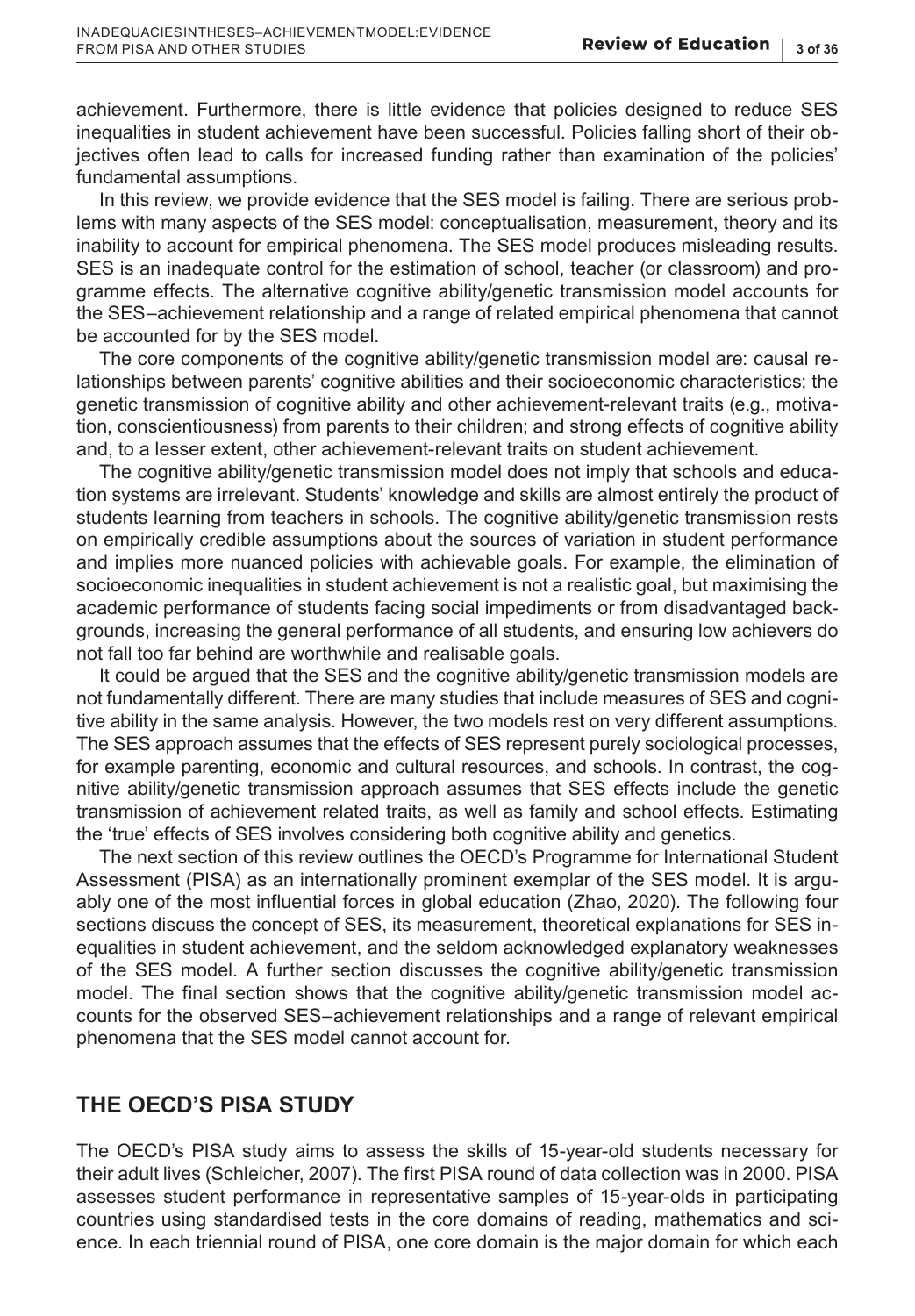student is tested, with a larger number of test items covering several subdomains: reading in 2000, mathematics in 2003, science in 2006, reading again in 2009 and so forth.

PISA is based on a dynamic model of lifelong learning. It seeks to assess what students can do with the skills they have learned. Unlike most other achievement studies, the PISA tests are not based on national curriculums (Koretz, 2009). Performance in PISA at age 15 has strong associations with school grades and subsequent educational outcomes (e.g., school completion, university and college), and more moderate relationships with early labour market outcomes (Fischbach et al., 2013, pp. 141–165; Knighton & Bussière, 2006; OECD, 2010b, 2018).

The number of participating countries in PISA has steadily increased since 2000. For PISA 2018, all 37 OECD countries participated, along with 42 partner countries or regions. Approximately 600,000 students completed the assessment, representative of about 32 million 15-year-olds globally (OECD, 2019b, pp. 34–35).

# **Policy impact**

In terms of policy, PISA has had substantial impacts on national-level policies around student assessment, curriculum standards and reforms, and perhaps education funding. One of the best-known instances was Germany, where disappointing results for PISA 2003 the 'PISA shock' (Breakspear, 2014, p. 5)—led to a series of reform measures: the introduction of national rather than regional standards and greater support for disadvantaged students (Ertl, 2006). In Denmark, there was widespread debate and concern over why its well-funded school system produced only middling outcomes in PISA, prompting reforms in student evaluation, the curriculum and greater supports for disadvantaged and immigrantfamily students (Egelund, 2008). Japan's decline in PISA performance between 2000 and 2003 led its Ministry of Education to reverse some newly implemented curriculum policies (Takayama, 2008). In Switzerland, disappointing PISA results led to significant educational reforms (Bieber & Martens, 2011). PISA results may have acted to confirm and reinforce existing institutional arrangements and policies in Finland and New Zealand, which have been consistently strong performers (Dobbins, 2010; Dobbins & Martens, 2012; Grek, 2009).<sup>1</sup> The USA's muted responses to disappointing PISA scores were attributed to the significant domestic evaluation programmes already in place which had forewarned the public and policymakers of poor national outcomes (Bieber & Martens, 2011). Grek (2009) argued that PISA had become a powerful and influential indirect tool; national results are used to legitimise policy reforms, with major effects on the curricula and pedagogy. Within Europe, PISA has become a major resource for government: 'it provides knowledge and information about systems, and implants constant comparison … without the need for new or explicit forms of regulation in education' (Grek, 2009, p. 35). Generally, politicians, bureaucrats, academics, and educational journalists and commentators are aware of their country's standing in PISA and other large-scale international assessments.

#### **PISA sample and achievement measures**

Within countries, the core PISA sample is drawn by first randomly selecting 150 schools with probabilities proportional to size and second, randomly selecting 42 students from selected schools (OECD, 2020, Chapter 4). Some countries draw larger samples for various reasons: to have representative samples of states or provinces, to select greater proportions of disadvantaged students, or to form the base for a longitudinal study. The application of weights provided with the data generates representative samples of 15-year-olds for each participating country.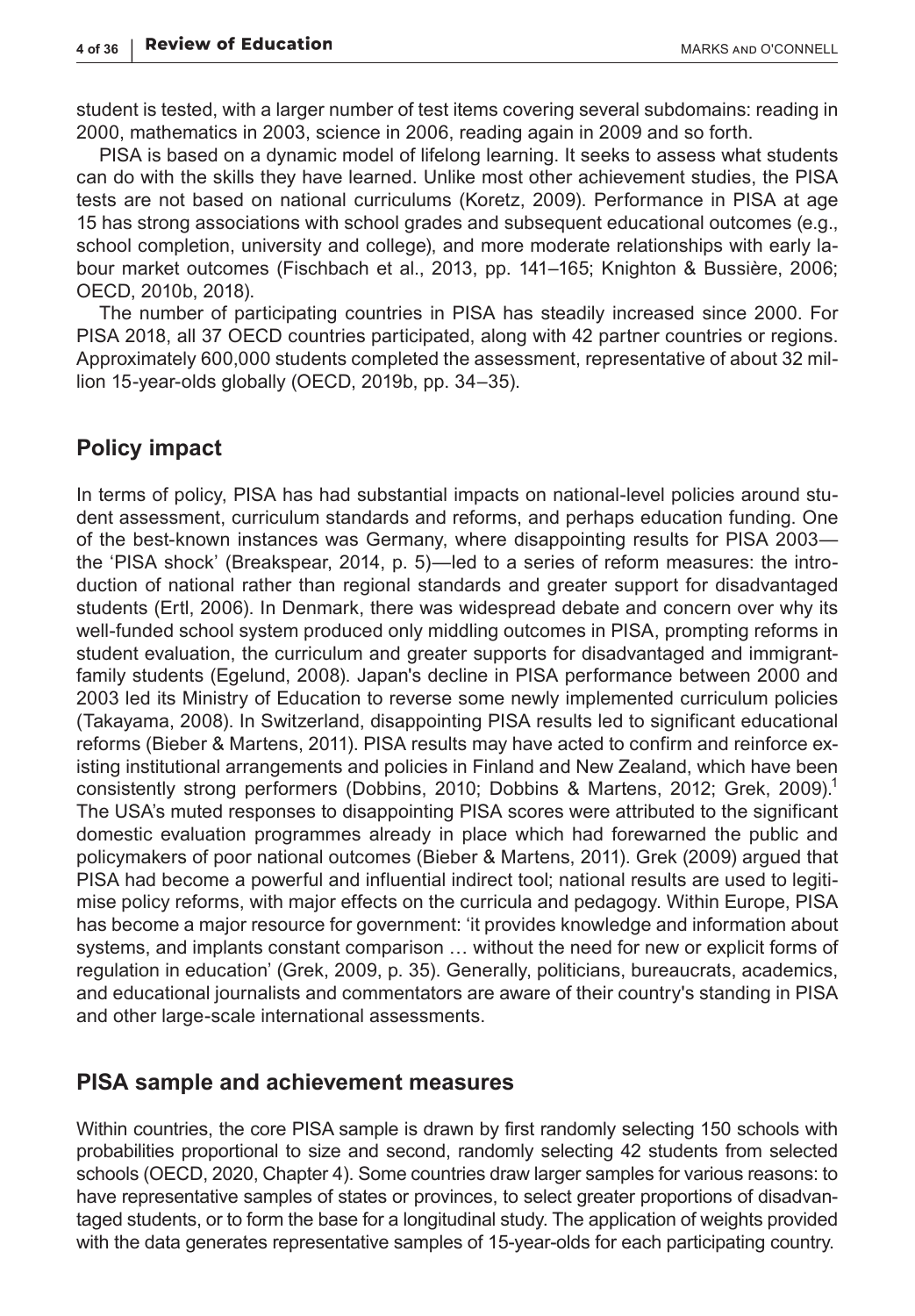PISA uses an Item Response Theory (IRT) model which assumes that the probability of a student correctly answering a test item is a function of a latent student ability dimension (for that domain) and item difficulty (Hambleton et al., 1991). This allows for very flexible test designs since test items can be considered as a sample from the population of test items, each with estimable parameters. The PISA rotated design means that students are asked to answer only a subset of items, and their responses to other items are predicted by their responses to the responded items and the items' difficulties. An innovation of PISA 2018 was multistage adaptive testing where the test items presented to students are largely based on their responses to previous items (OECD, 2020, chapter 9).

Students' scores are not the sum of correct responses but a set of 5 or 10 'plausible values'. Plausible values represent the range of abilities that students might reasonably have given their responses to the test items administered to them (Wu, 2005). Plausible values are estimated from multidimensional IRT models with correlated latent dimensions for reading, mathematics and science. Plausible values provide better estimates for population parameters, for example means and variances of countries and subpopulations (von Davier et al., 2009). Plausible values are not appropriate for comparisons of individual students (Wu, 2005).

# **PISA and the SES model**

PISA is a prime example of the predominance of the 'SES model' in education. It assumes that student performance is a function of students' SES together with demographic characteristics (e.g., gender, immigrant status) with contributions from schools, teachers and programmes. SES is understood as the primary influence and its effects can be attributed to family and school factors. It is also assumed that school systems and the organisation of learning within schools can affect the SES–achievement relationship. According to the OECD's (2018, p. 13) report on social mobility, based largely on PISA data, 'socio-economic status has a large influence on students' performance in science, reading and mathematics'. The OECD maintains that its SES measure, Economic, Social and Cultural Status (ESCS), is a powerful, but not determining, influence on student achievement (OECD, 2016a, p. 217). Therefore, there is room for system and school-level policies and practices to improve social equity (OECD, 2013, p. 104).

The PISA approach does not seriously engage with the proposition that students' test scores are, at least in part, manifestations of their general cognitive ability with genetic transmission from parents to children. The OECD's PISA study is essentially a blank slate approach. The OECD and its numerous experts appear unaware of, or decided to ignore, Rowe's (1994) *The Limits of Family Influence*, Harris's (2009) *The Nurture Assumption*, Pinker's (2011) *The Blank Slate* and Asbury and Plomin's (2014) *G is for Genes: The Impact of Genetics on Education and Achievement* and the associated large academic literatures. An exception from the OECD (2018, p. 156) is a text box of less than a page entitled 'Can genes predict educational attainment?', which after citing several dated studies leaves the question open (OECD, 2018, p. 156). In contrast to PISA, the educational production function literature in economics specifically includes innate ability together with inputs from home and school (Hanushek, 1979; Todd & Wolpin, 2003).

Every PISA cycle reports the effects of ESCS on student achievement (OECD, 2001, p. 308; 2004, p. 399; 2007, p. 184; 2010c, p. 55; 2013, p. 36; 2016a, p. 46; 2019b, p. 17). Jurisdictions in which ESCS effects are weak and the mean achievement levels are above average, are understood as exemplars of good educational institutional arrangements and policy, whereas jurisdictions in which ESCS effects are relatively strong are criticised and advised to pursue reforms. ESCS is also used as a control variable to examine differences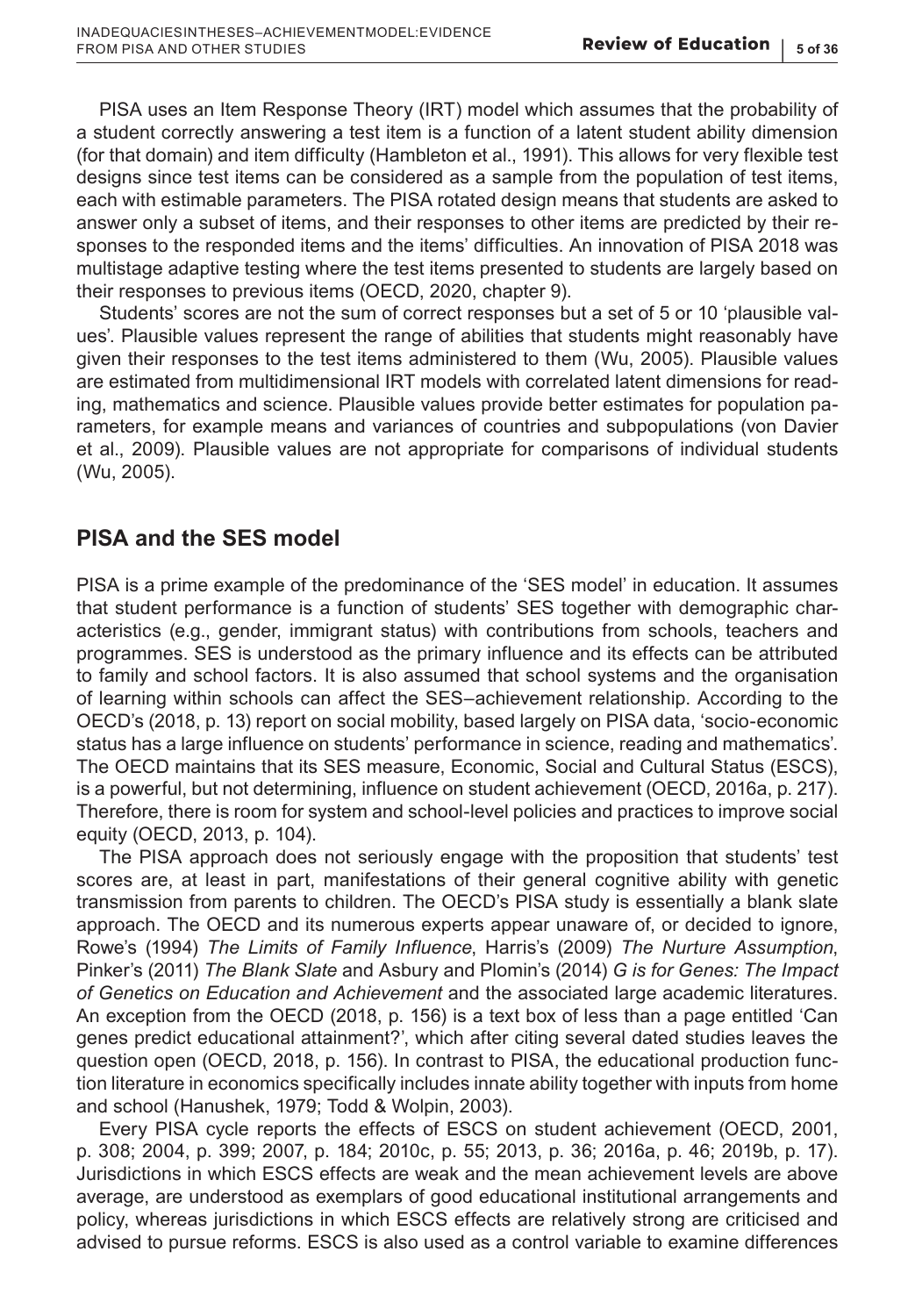in student performance from a range of likely influences: immigrant status, family structure, school, location, parents' work status, opportunity to learn, teacher quantity and quality, disciplinary climate and other factors (OECD, 2013; 2016a, pp. 248–250; 2019b).

SES is prominent in the academic literature on PISA. According to Hopfenbeck et al. (2018) a substantial number (109) of the articles classified as secondary data analyses of PISA (430) explored educational inequalities relating to SES. In a systematic review, Early et al. (2019) reviewed 23 UK studies on PISA published between 2000 and 2017 of which 19 included single, composite or school-level measures of SES or social class.

### **The PISA ESCS measure of SES**

ESCS is a composite score constructed from principal component analysis of three indicators: highest level of parental education (PARED) and occupational status (HISEI), and home possessions (HOMEPOS) (Avvisati, 2020, p. 8). These three indicators conform to the common idea that SES has three components: education, occupation and income. PARED was derived using the ordinal International Standard Classification of Education (ISCED) categorisations (e.g., primary, lower secondary, upper secondary, etc.). HISEI was derived by mapping students' reports of their parents' occupations onto the international socio-economic index (ISEI) of occupational status (see section Parents' occupation below).

Since direct income measures could not be collected from students, they are instead asked about household possessions. The HOMEPOS index comprises all the household possessions items (25 items in 2015) that index wealth or economic resources (12 items, e.g., television, room with a shower, car), cultural resources (5 items, e.g., quality and quantity of books, art, musical instruments), educational resources (7 items, e.g., study desk, quiet room to study) and ICT resources (5 items, e.g., computers, e-readers). It also includes books in home (OECD, 2016b, p. 300). There are items common to both the wealth and ICT indices.

In summary, ESCS is a composite constructed from the highest level of education attained by parents, the highest occupational status of the parents, and about 25 measures of economic, cultural and educational resources, and since 2003 'books in the home'. Changes to the ESCS measure between PISA waves had undermined its comparability, so it was reconstructed to produce more comparable measures for all PISA waves (OECD, 2014, p. 353).

Large-scale achievement studies do not routinely collect data on family income. However, since 2006 there has been a national PISA option of a parent questionnaire, which may include a standard question on family income. However, the PISA family income data has only been used in a few studies (e.g. Chmielewski & Reardon, 2016; Marks & Pokropek, 2019; OECD, 2017a, p. 175). The income data is only for one year whereas economists prefer to collect income data over several years to measure families' permanent incomes as this is a better indicator of families' economic standing (see Muller, 2010). Accurate data on wealth are even more difficult to gather, requiring detailed information on assets and liabilities. Achievement studies such as PISA, as noted above, rely on household possessions as a proxy for income and wealth.

The OECD (2011) developed the concept 'resilient students' defined as students that overcame disadvantaged socioeconomic origins in their own country and score within the top achievement quartile across all countries/economies. Subsequent reports compare the percentage of resilient students across countries as another indicator of the performance of education systems. The proportions of resilient students are understood as products of the policies and institutional arrangements of education systems.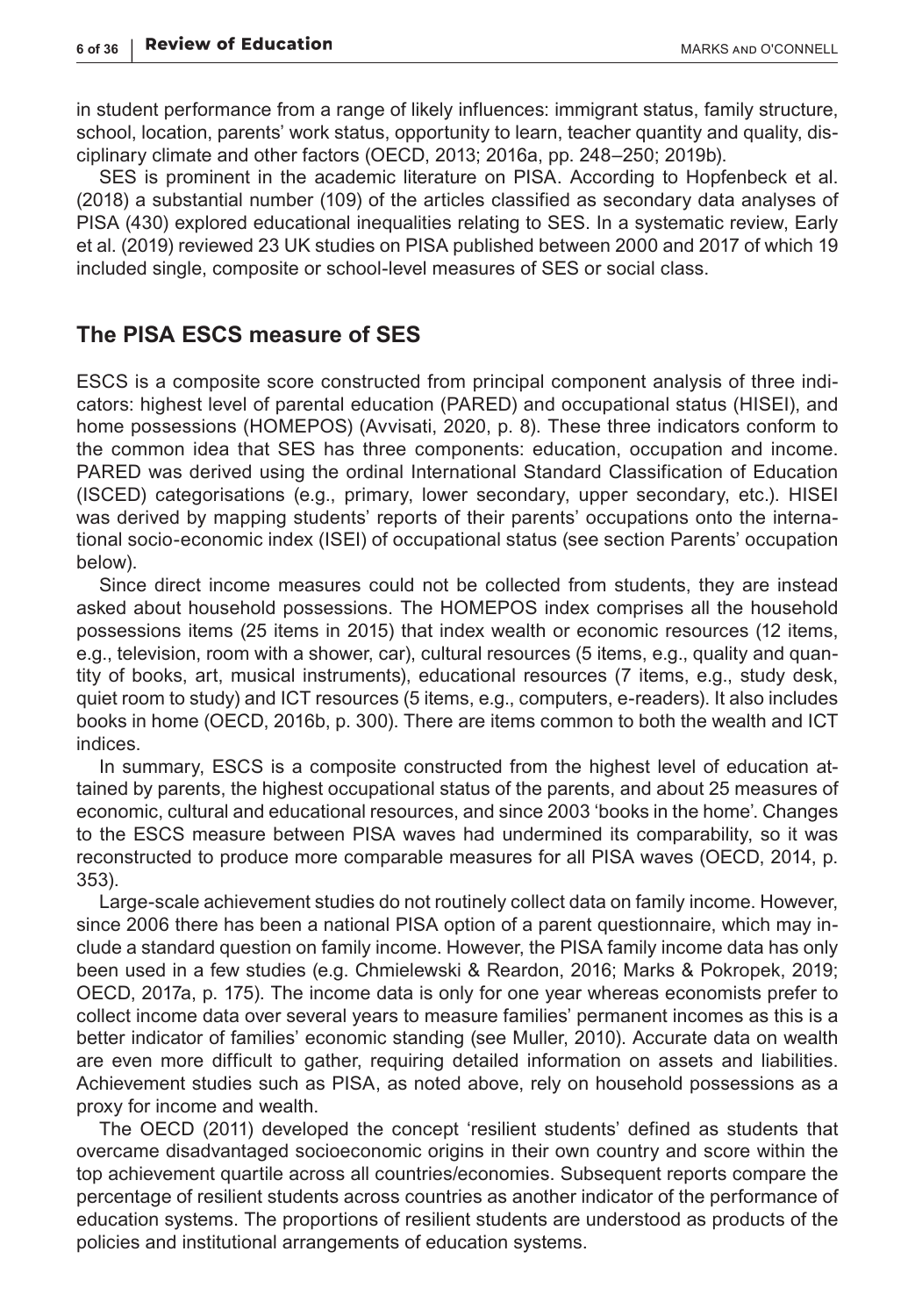PISA routinely constructs school-level SES measures by calculating the average ESCS of each school, referred to as schools' socioeconomic background and more recently schools' socioeconomic profile. This measure is used to estimate the proportion of students that attend schools with average school-ESCS scores in the bottom quartile (OECD, 2019b, p. 55).

# **THE CONCEPT OF SES**

Everyone seems to know what SES is, but the concept remains nebulous. SES is generally understood as something to do with social advantage and disadvantage, or socioeconomic standing (APA, 2018). There is no consensus on the operational definition of the concept (Broer et al., 2019, p. 8). The absence of a generally accepted operational definition for SES has generated a great variety of SES measures used in studies of student achievement and other outcomes. White (1982, p. 462) notes it was not uncommon for SES to be defined tautologically by its constituent variables.

Buchmann (2002, p. 150) and Bradley and Corwyn (2002) endeavoured to provide SES with theoretical legitimacy by invoking well-known theoretical concepts, the Marxist concept of capital, human capital from human capital theory (Becker, 1975), cultural capital (Bourdieu & Passeron, 1990) and social capital (Coleman, 1988). These concepts are not directly relevant to SES measures in large-scale student achievement studies.

The Marxist concept of capital, which refers to anything that can be economically productive (e.g., land, machinery, factories, businesses), is not equivalent to family income or wealth. Human capital theory is about the credentials, skills and attributes workers bring to the labour market to sell their labour to employers, not the relationship between parental education and student achievement. Cultural capital theory was developed specifically to explain the reproduction of educational, and thus societal, inequalities. It involves the positive unconscious responses of teachers and other educational 'gatekeepers' to the elite cultural cues transmitted by socioeconomically privileged students. Since achievement studies are invariably based on multiple choice or short answer questions assessed by markers that have no additional information about the students, it is not clear how cultural capital would operate in this context. Social capital focuses on the family and social networks that facilitate students' education. However, its prominence in the literature is not because of SES, but from explaining, differences in achievement between US Catholic and public schools, and ethnic groups (Coleman, 1987; Coleman & Hoffer, 1987).

# **THE MEASUREMENT OF SES**

There is some consensus that SES has three main components: parental occupation and education and family income (Avvisati, 2020; Hoffman, 2003). However, in large-scale assessments it is not possible to collect data on all three components and there are concerns about the accuracy of information collected from students (Broer et al., 2019, p. 8).

SES can be measured by single indicators of SES such as father's and mother's educational attainment, father's and mother's occupational status, family income or family wealth (Bradley & Corwyn, 2002; Buchmann, 2002). There is some tendency for economists to focus on income, sociologists on social class and occupational status, and researchers in education and psychology on parents' education. However, there is much variation in the measures used both within and between disciplines, and all researchers are restricted by the measures available in their data. Parents' education is probably the most common SES measure used in national and international achievement studies followed by father's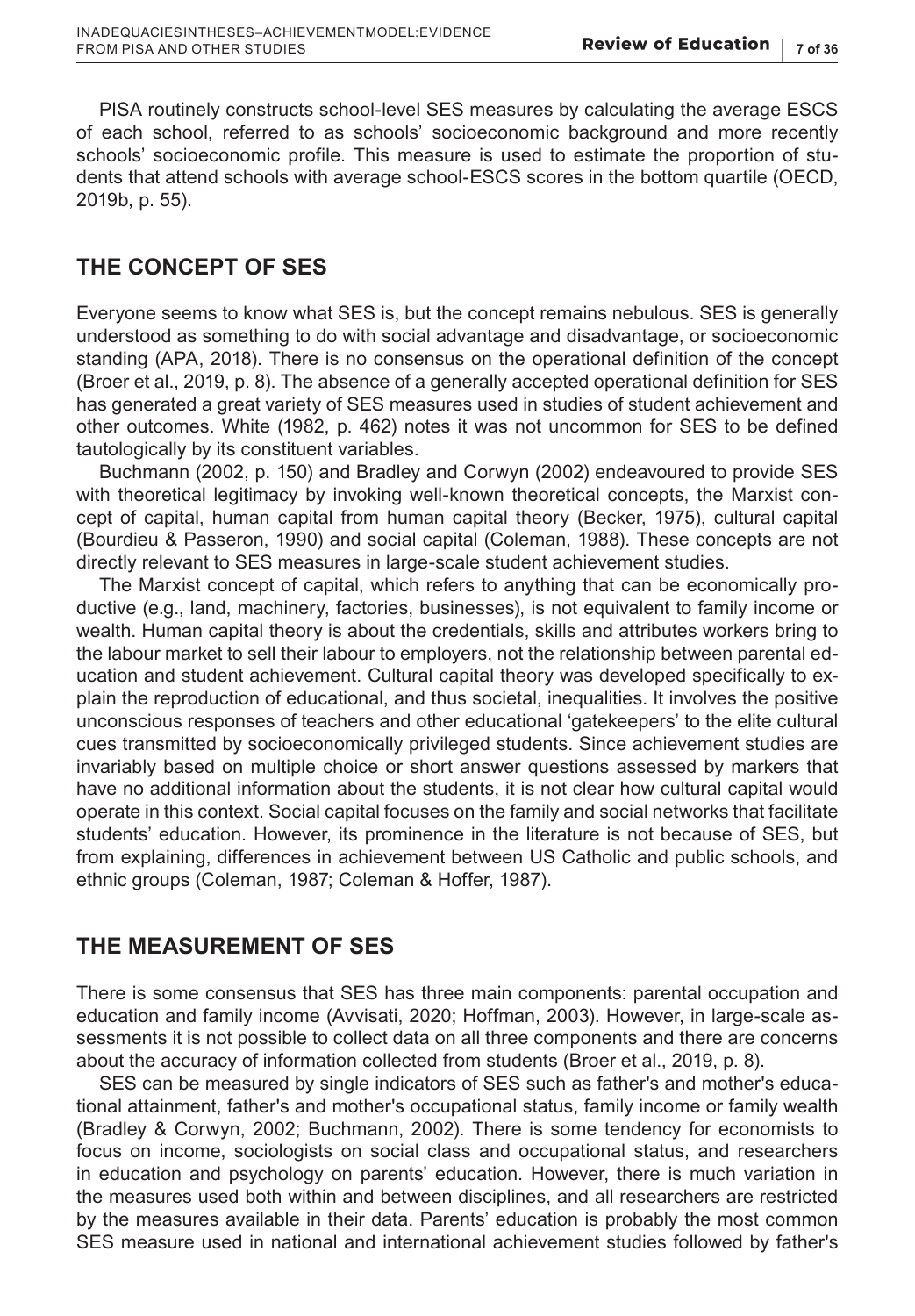occupation. Mother's occupation is less commonly used, given the generally lower historic formal workforce participation of mothers compared to fathers.

Multiple measures of SES include two or more indicators in the same analysis and composite SES measures combine two or more indicators into a single variable. Composite measures are preferred because they have stronger associations with educational outcomes, they are simple to use, and single indicator SES measures (e.g., mother's education) are unlikely to index all aspects of SES (Braveman et al., 2005; Buchmann, 2002; NCES, 2012). However, the cost of composite SES measures is conceptual clarity. It is not clear what the effects of composite SES measures mean, especially cross-nationally or over time.

The following section discusses issues surrounding the measurement of SES, frequently referencing the PISA study. It demonstrates that for a variety of reasons, SES measures collected from students are highly problematic.

#### **Parents' education**

St John (1970) was perhaps the first to question the reliability and validity of pupils' reports of their parents' education because of high levels of non-response, low correlations with other measures of socioeconomic status, the tendency for pupils to upgrade their parents' levels of education, and differential reporting across racial groups. Looker's (1989, p. 275) meta-analysis concluded that children's reports of parental education were unreliable, because of high levels of non-response and low correlations between children and parent reports. Lien et al. (2001) describes the strength of agreement between the adolescents' and parents' reports of parental education as low, with kappa $^2$  statistics of 0.30 for father's education and 0.37 for mother's education. For four countries, Engzell and Jonsson (2015) report only moderate correlations between 0.46 and 0.61 for parent and child reports on parents' education.

For PISA, the median correlations for parents' and their 15-year-old child's reports of parents' education converted into continuous measures are unimpressive: 0.63 for mothers and 0.64 for fathers (Schulz, 2005, table 5). A later study also found only moderate agreement between 15-year-old students and their parents' reports, with the average kappa statistic of only 0.49, and much variation between countries ranging from 0.36 for Denmark to 0.76 for Turkey (Jerrim & Micklewright, 2014, p. 772). Correcting for reliability would dramatically increase the effects of parental education in Denmark, but much less so for Turkey. The sizeable variation between countries in the correspondence between parents' and their children's reports undermines cross-national comparisons of the effects of parents' education, and thus ESCS on PISA test scores.

Furthermore, agreement between students and their parents' education is, in part, a function of, or endogenous to, students' test scores. Higher-achieving students provide more accurate reports. For Germany, Kreuter et al. (2010) found that students with higher math scores tend to provide reports that are more consistent with that of their parents, and note that differential measurement error undermines within and between country comparisons. Jerrim and Mickelwright (2014, p. 774) also found that students who agree with their parents on their parents' education level, score, on average, about 0.2 of a national standard deviation higher on the PISA reading test.

#### **Parents' occupation**

In PISA, students are asked the occupations of each parent and the information is coded according to the International Classification of Occupations (ISCO), and then converted to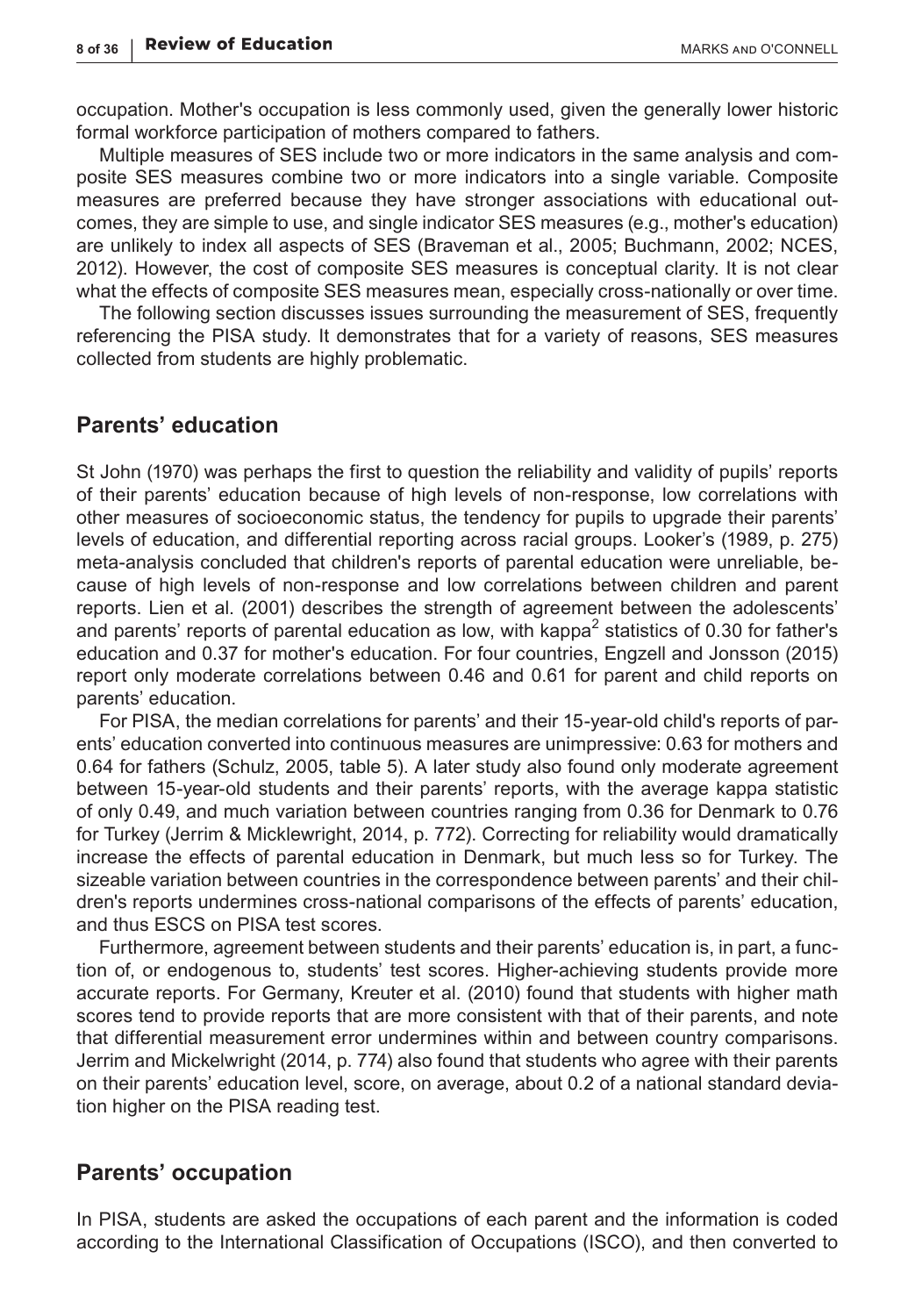ISEI scores (OECD, 2017b, pp. 298–299). ISEI is a worldwide scale that scores occupations based on the educational levels and incomes of the incumbents of narrowly defined occupational groups. ISEI scores are constructed by conceiving occupation as the mechanism that transfers educational credentials into earnings. It is constructed by optimal scaling of ISCO occupational unit groups (Ganzeboom & Treiman, 1996, p. 212; Ganzeboom & Treiman, 2010).

Students' reports of parents' occupations are more accurate than their reports of parental education, but there is a far from perfect correspondence. In a PISA field trial, the correlations between child and parents' reports of the parents' occupation converted to ISEI scores ranged from 0.70 to 0.86 across countries (Adams & Wu, 2002, p. 221). Schulz (2005, table 4) reported median ISEI correlations constructed from parents' and children's reports around 0.8 with one country falling below 0.6. Jerrim and Mickelwright (2014, pp. 772–773) reported kappa statistics ranging from 0.58 to 0.86 for ISEI across countries in PISA with an average of 0.63 (compared to 0.49 for parents' education). Only about 70% of 15-year-old students agreed with their parent on the occupational category of that parent's occupation when presented with a choice of five categories.

# **Books in the home**

'Books in the home' is a component of ESCS and has been used to measure scholarly culture and cultural capital (Evans et al., 2014; Sieben & Lechner, 2019). It has been used extensively in academic research for a very long time, and tends to show comparable or stronger effects on achievement than parents' education and occupation (see Engzell, 2019). It was used extensively by Chmielewski (2019) in her paper on increasing SES gaps in student achievement.

Books in the home is even more problematic than parents' education. Jerrim and Mickelwright (2014, p. 772) reported kappa statistics less than 0.2 between parents and their 15-year-old children's reports on the number of books in the home, indicating only 'slight' agreement. They (2014, p. 774) also found that students who agree with parents' estimates, score higher in PISA reading, with the extreme case of England, where children who agree with their parents' estimate, score, on average, 0.35 standard deviations higher than those who disagree. Engzell (2019) concluded that books in the home is endogenous to student achievement because low achievers accrue fewer books of their own and are also prone to underestimate the number of books in the home. He concludes that the endogeneity of the books in the home measure distorts cross-country patterns and invalidates many common study designs.

# **Household wealth and possessions in the home**

The OECD argues that household assets are a valid measure of wealth. According to the PISA 2014 technical report 'Household assets are believed to capture wealth better than income because they reflect a more stable source of wealth' (OECD, 2014, p. 316). This is a highly questionable claim given that the household items listed in the questionnaire includes possessions that in Western countries are almost universal (e.g., cars, bathrooms, mobile phones, computers, dictionaries, desks for study) so would be only weakly correlated with direct measures of income and wealth. The 'cars' item lacks face validity. Wealthy families living in high density city centres (e.g., London, New York, Paris) are less likely to have cars than poorer suburban, regional or rural families. Analysing household assets in several cross-national studies, including PISA, Traynor and Raykov (2013) conclude that between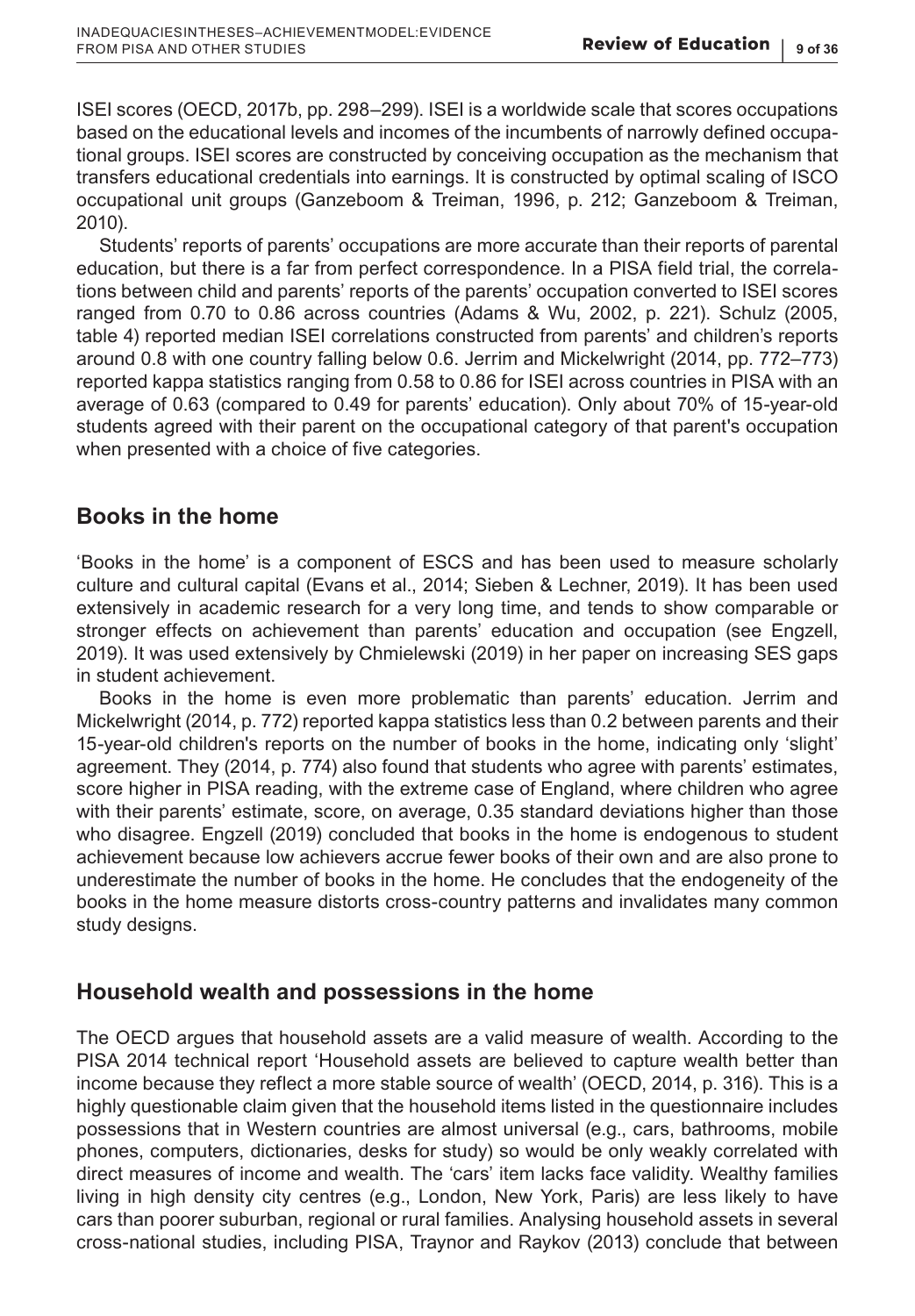one-third and one-half of the wealth score variability is attributable to measurement error. Although the OECD (2020, Annex E) study updates the country-specific home possession items, it is not possible to confidently assert that PISA household possession indices measure wealth.

#### **Intercorrelations of SES components**

Although the ESCS composite SES measure is used frequently, its constituent variables are not highly intercorrelated. Among OECD countries, in the PISA 2000 data the correlations of wealth (the home possessions index), educational resources and cultural possessions with mother's and father's education and occupation were all below 0.3. Among ESCS constituent variables, the strongest correlation was between father's education and occupation at 0.46 (Marks, 2011, p. 227). Analysing Irish 2006 PISA data, Gilleece et al. (2010, p. 479) note that ESCS components are not strongly interrelated: 13 of the 15 intercorrelations were between 0.18 to 0.37.

Since the ESCS indicators are, at best, only moderately intercorrelated, ESCS does not have high reliability. Rutkowski and Rutkowski (2018, p. 360) estimated ESCS reliabilities ranging from 0.6 to 0.8. This means that between 20% and 40% of the variance in ESCS is error variance. Therefore, ESCS is an unreliable measure of an ill-defined concept.

### **Cross-national comparability**

Caro et al. (2014) examined the cultural, social and economic capital constructs in PISA and PIRLS $^3$  data using exploratory structural equation modelling. They found that the constructs are not reflected equally across countries. Only for a few pairs of countries were the sociological constructs somewhat comparable (2014, p. 447). Similarly, Rutkowski and Rutkowski (2013, p. 259) conclude that the home possessions index has 'highly variable reliability by country, poor model-to-data consistency on a number of subscales, and evidence of poor cultural comparability'. Pokropek et al. (2017) constructed a consistency measure of a PISA 15-item home possessions index from 33 OECD countries based on PISA 2012. Australia, Canada, Japan, Turkey and, especially, Mexico exhibited low comparability with other OECD countries. A subsequent analysis assessing consistency between countries and over time found even less consistency. They (2017, p. 254) concluded 'in almost all of the countries examined, more than half of the home possessions items did not show sufficient fit indexes to be considered comparable both across time and across countries'. Problematic items included those relating to the possession of art and literature—items intended to capture cultural resources—and items about computer software.

One apparent explanation for the low comparability over time of the home possessions index is that some countries became richer between 2000 and 2015 (e.g., Portugal, Spain, Chile, Hungary, Poland and Greece) so there was less differentiation between households in their possessions. However, comparability was also low in economically stable Canada and France. So, comparisons of home possessions construct scores and their effects on achievement across nations and over time are very likely to be misleading.

# **Obscuring possible social processes**

Rindermann and Baumeister (2015) point out that composite measures of SES do not allow for understanding possible causal mechanisms behind the positive correlations between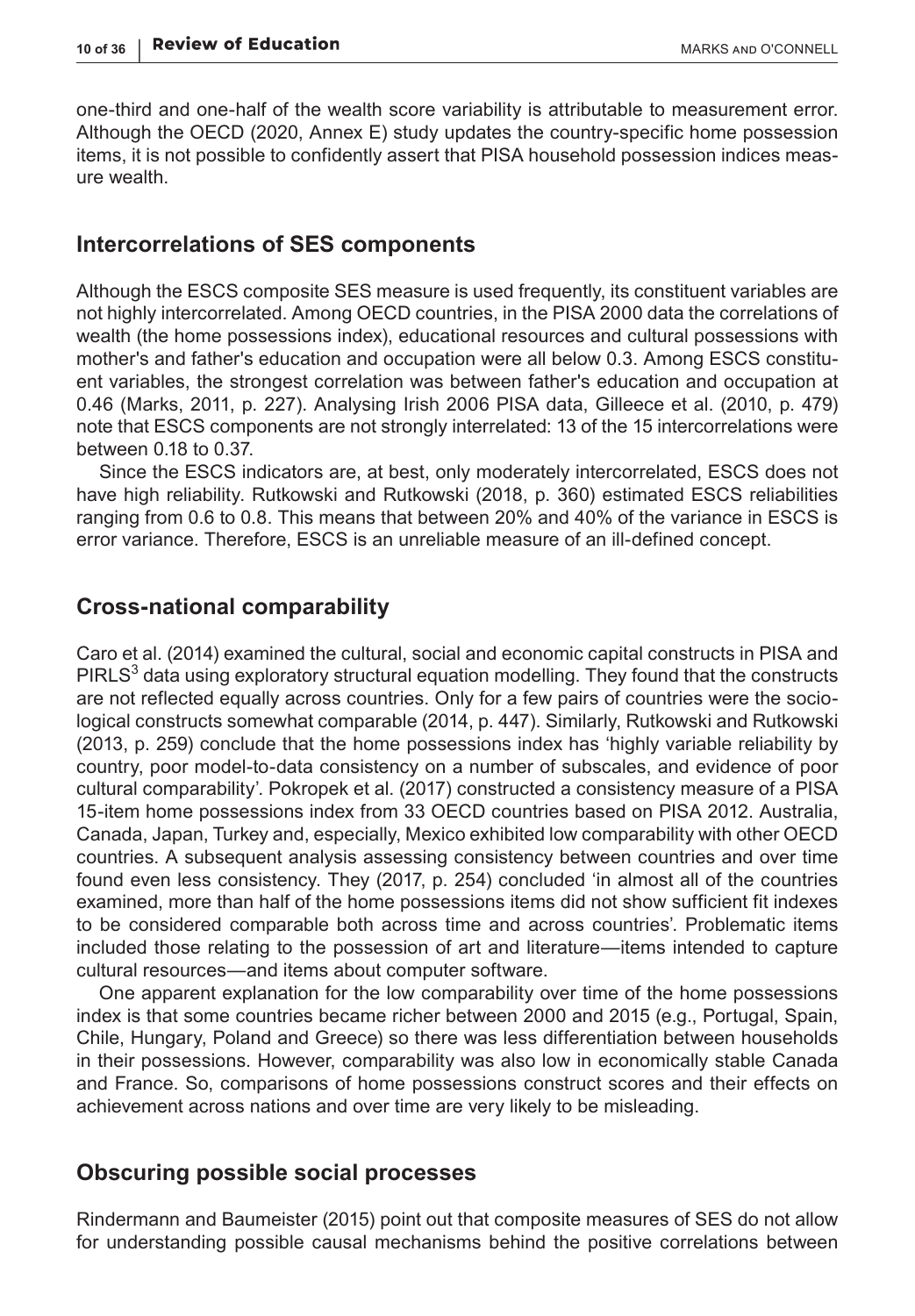SES and achievement. It is easier to interpret the effects of family income, mother's education or father's occupation on student achievement than the effects of the amorphous ESCS measure without a meaningful metric. Similarly, O'Connell (2019) found differences in the relative effects of parental education and possessions across countries—parental education had stronger effects in wealthier countries and vice versa for poorer countries concluding that composite measures of SES hide potentially interesting country differences. Furthermore, concepts such as cultural capital and educational resources in the home, are supposed to *explain* SES differences in student achievement rather than contribute to the measurement of SES.

# **THEORETICAL ACCOUNTS FOR THE SES EFFECTS ON ACHIEVEMENT**

There are many theoretical explanations for the relationship between SES and student achievement. Bradley and Corwyn (2002) surmise that explanations for SES effects on children involve differences in access to material and social resources, or reactions to stress-inducing conditions by both children and their parents. Buchmann (2002) posits three processes responsible for the SES–education relationship—financial capital, cultural status and social connections—corresponding to the theoretical concepts of economic capital, cultural capital and social capital. Shavit et al. (2007) list economic resources, cultural resources, significant others' influences (teachers, peers and parents), educational differentiation (between-school tracks and within-school streams, sets or programmes) and rational choice on the costs and benefits of schooling.<sup>4</sup>

The effects of parental occupation or social class on education have been attributed variously to: working class oppositional culture (Willis, 1977), parental attitudes to the value of education (Chen & Uttal, 1988; Hyman, 1966), codes of speech (Bernstein, 1971), parenting styles (Baumrind, 1966, 1989), middle- and working-class cultures (Lareau, 2002), and the richness and complexity of the language used by parents to their children (Hart & Risley, 1995).

Explanations for the effects of parental education include the family's educational resources, home literacy environments (Park, 2008; but see Puglisi et al., 2017), scholarly culture measured by books in the home (Evans et al., 2014) and the frequency of reading to children (Kalb & van Ours, 2014). Brown and Iyengar (2008) account for the effects of parental education on achievement by parental beliefs and attitudes concerning the value and utility of education, stimulating home behaviours and, notably, the transmission of cognitive competencies.

Explanations for income effects focus on the ability of families to utilise resources to improve their children's outcomes (Chmielewski & Reardon, 2016). Obviously, richer and wealthier families can access higher-quality childcare, kindergartens and schools than poorer families. In addition, low-income parents, under severe financial pressure, experience greater psychological stress, which may undermine their parenting (Mayer, 1997, p. 45). Yeung and Conley (2008) suggest wealth effects on achievement can be accounted for, at least in part, by a higher-quality home environment and better parenting behaviour. Analysing PISA data, Pokropek et al. (2015) conclude that the root of socioeconomic inequalities in student achievement across the world is access to cultural and educational resources.

Schools also figure in explanations for socioeconomic differences in achievement. One prominent explanation involves between- and within-school tracking (van Domina et al., 2017; van de Werfhorst & Mijs, 2010). The OECD (2019b, p. 44) favours comprehensive systems asserting that educational differentiation exacerbates SES inequalities. Other aspects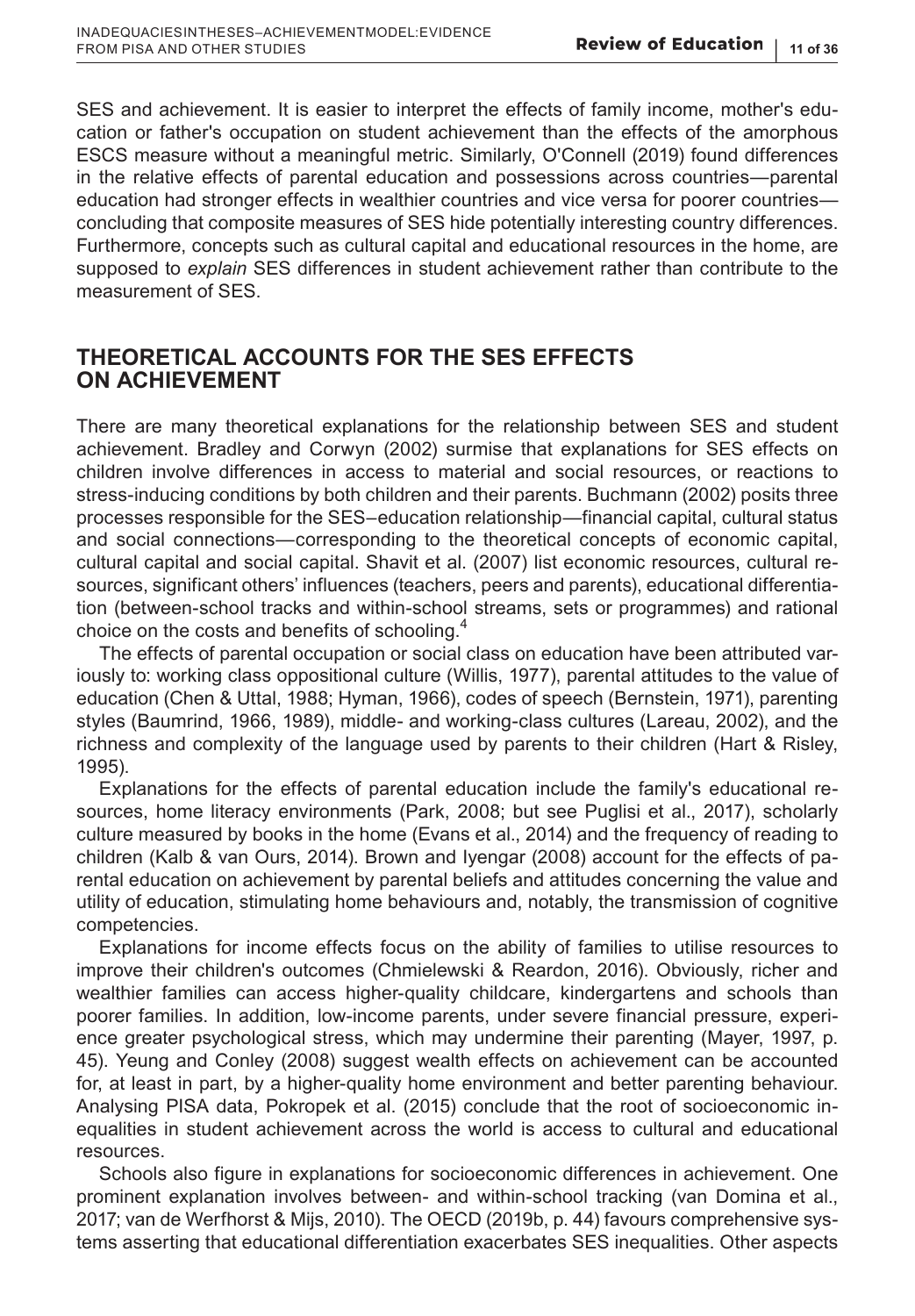of schools postulated as important to SES inequalities in achievement include school quality (Rouse & Barrow, 2006), teacher quality (Chiu, 2015), school effectiveness (Hobbs, 2016), school climate (Berkowitz et al., 2017) and school resources (Greenwald et al., 1996; but see Hanushek, 1997).

For SES inequalities in PISA, Martins and Veiga (2010) distinguished countries where individual-level social background factors account for SES inequalities in contrast to countries where school contextual effects (i.e., school SES) predominate. It is not coincidental that the second group of countries mainly have tracked school systems where students are allocated to different types of schools based largely on their prior performance.

No theoretical explanation has achieved consensus among researchers as the explanation most congruent with the range of relevant and available empirical evidence. Almost all have some empirical support, but there are many empirical findings not consistent with the theories. Furthermore, these theoretical explanations assume that SES effects are much stronger than they are. The theories cannot explain the much stronger effects of ability and prior achievement, the substantial genetic components to student achievement. Low-achieving high-SES students and high-achieving low-SES students are two sizeable groups routinely ignored in theoretical discussions on the relationship between SES and student performance.

Once the true effects of SES on achievement have been estimated—that is, its effects net of parents' and their children's abilities—then it could be established what are the primary social mechanisms involved; for example: private schools, tracking and streaming, teachers, home literacy environments and early childhood education.

# **EXPLANATORY WEAKNESS OF SES**

#### **Only moderate SES–achievement correlations**

Despite the high-profile SES enjoys in both the research and policy communities, it does not have strong relationships with student achievement. Sirin's (2005, p. 437) meta-analysis found that the average effect size (the adjusted correlation coefficient) for the bivariate relationship between SES measures and student achievement was 0.30, equivalent to explaining 9% of the variance. The most recent meta-analysis concluded that the SES–achievement relationship is surprisingly modest, with an average SES–achievement correlation of 0.22, explaining less than 5% of the variance (Harwell et al., 2017).

ESCS has stronger correlations with student achievement ( $r \approx 0.40$ ) than the composite home possessions index (*r* ≈ 0.36), occupational status (*r* ≈ 0.33) and parents' education (*r* ≈ 0.29) (Lee et al., 2019). In the two most recent PISA rounds, the OECD's composite ESCS measure accounts for, on average, 12–13% of the variation in students' PISA scores across OECD countries (OECD, 2016a, p. 402; OECD, 2019b, p. 18). Although the PISA SES measure comprises many constituent variables, it explains less than 15% of the variation in student achievement in most OECD countries. But this is a vast overstatement of SES's explanatory power, as discussed below.

#### **SES effects are confounded by parental ability**

The associations between parents' socioeconomic characteristics and their children's scores in achievement tests cannot naively be interpreted as the effects of parenting, socialisation, and economic and cultural resources since they are confounded by parents' cognitive abilities and genetic transmission from parents to their children. Ability measured during childhood or adolescence is strongly correlated with family SES during adulthood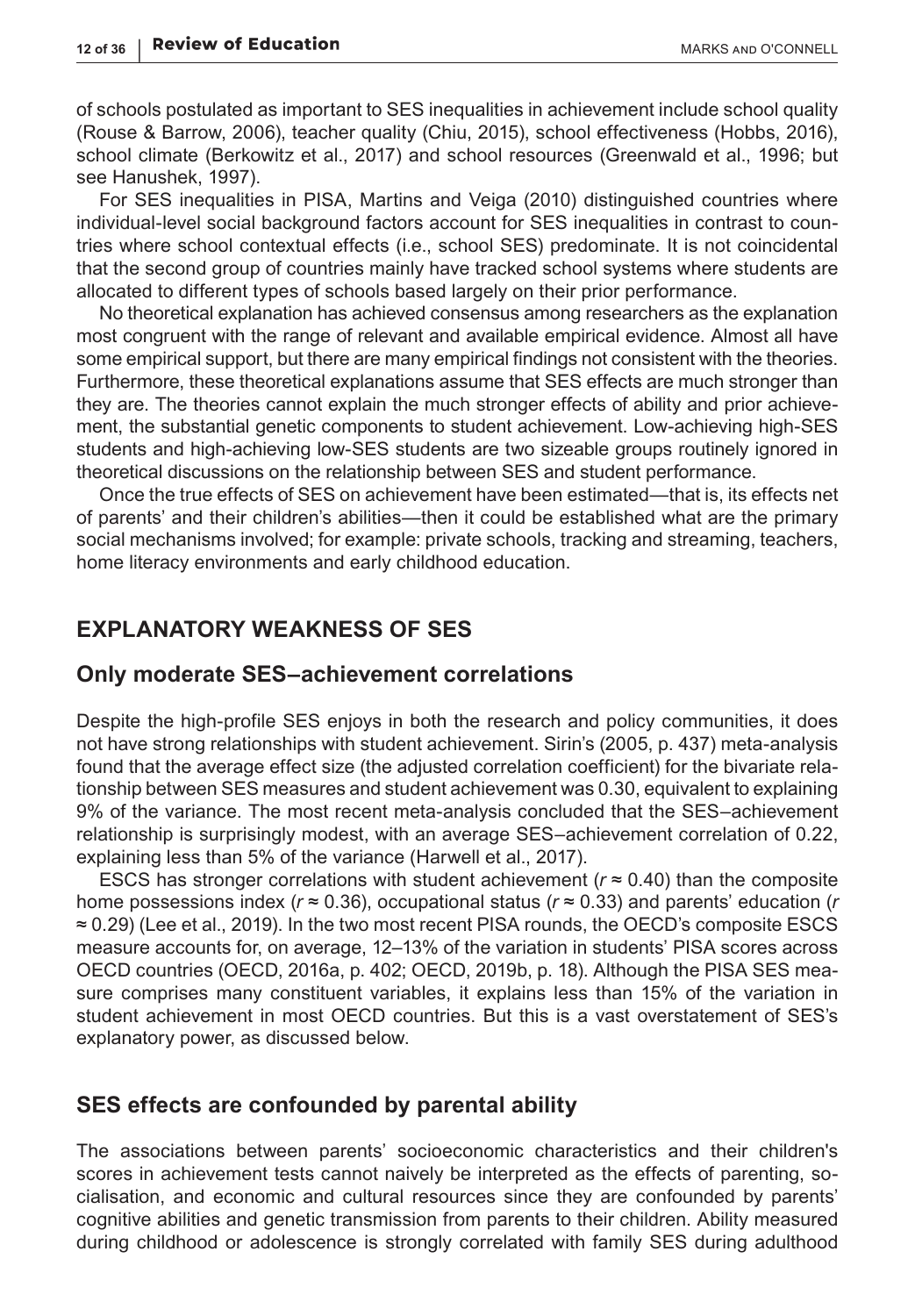(*r* ≈ 0.5), highest level of education reached (*r* ≈ 0.6), occupational status (*r* ≈ 0.5) and to a lesser extent income  $(r \approx 0.2)$  (See section, 'Cognitive ability is strongly associated with adult socioeconomic attainments'). Therefore, to an unknown extent, part of the effects of SES can be accounted for by parents' abilities and their genetic transmission. This serious threat to the validity of standard analyses from genetic confounding is almost universally ignored (Freese, 2008; Harden, 2021; Murray, 2020, p. 237).

The effects of SES measures on achievement, net of mother's ability, are weak. Currie and Thomas (1999, p. 302) reported a standardised effect  $(β)$  around 0.2 for SES and between 0.6 and 0.7 for mother's Armed Forces Qualification Test (AFQT) score, a commonly used measure of ability,<sup>5</sup> on Peabody Picture Vocabulary Test score among children aged 6 and older. Similarly, Carlson and Corcoran (2001) found that mother's AFQT score had strong effects on their 7- to 10-year-old children's reading and mathematics scores, with much smaller effects for family income and no effects for mother's education. Mother's AFQT score accounts for about half of racial test score gaps in reading and mathematics whereas 'home inputs' account for 10–20% (Todd & Wolpin, 2007). Mayer (1997, pp. 90–91) reported a standardised, but not statistically significant, effect of 0.10 for family income on children's test score, net of parents' education, mother's AFQT score and other factors.

# **SES effects are weak, net of prior achievement**

In the presence of prior achievement, the effects of students' SES are small. Armor et al. (2018, p. 624) analysing state-wide data from North Carolina comprising over 2 million observations found that the standardised coefficients for SES (the measure included parents' education) and prior achievement were 0.06 and 0.72 for mathematics, and 0.07 and 0.69 for reading. From an analysis of the UK Avon Longitudinal study, Nunes et al. (2017, p. 89) found that prior achievement in reading (administered around 8 years of age) accounted for 37% of the variance in science scores at age 11 and SES only 2%. For science achievement at age 14, prior achievement in reading comprehension accounted for 31% of the variance, while SES accounted for 1% of the variance. Analysing combined literacy and numeracy scores in the Australian national assessment programme for New South Wales students, Lu and Rickard (2014, p. 32) reported small effects of student and school SES ( $\beta$  < 0.10), and very large effects for prior achievement ( $\beta > 0.80$ ). For Germany, Baumert et al. (2010, pp. 159–160) reported no significant effects for the parents' occupation (ISEI score) on mathematics score and only one significant (but trivial) effect for parental education, net of prior achievement (from PISA) in mathematics ( $β ≈ 0.5$ ) and reading ( $β ≈ 0.2$ ), and cognitive ability ( $β ≈ 0.2$ ). Kriegbaum and Spinath (2016) found only small effects of SES ( $β < 0.10$ ) including the ESCS measure, on math achievement, net of prior achievement (from PISA 2003), IQ and interest in math. Since SES effects were mediated, to some extent, by children's prior achievement, intelligence and motivation, the authors comment that the SES– achievement correlation should not be understood as an indicator of educational inequity *per se* (Kriegbaum & Spinath, 2016, p. 61).

Ignoring prior achievement is likely to upwardly bias the effects of policy relevant factors. Carnoy et al. (2016) controlled for students' mathematics score from the Trends in International Mathematics and Science Study (TIMSS) administered one year earlier in the analyses of teacher effects in the Russian PISA 2012 study. They conclude that the positive effects of teacher 'quality' and 'opportunity to learn' are much more modest than claimed in PISA reports. Analysing PIRLS data, Caro et al. (2018) argue that without controls for prior achievement, estimates of teacher strategies are spurious. More generally, 'spurious' aptly describes the effects of sociodemographic, schools and other factors in cross-sectional achievement studies that cannot control for prior achievement (e.g., PISA, TIMSS, PIRLS).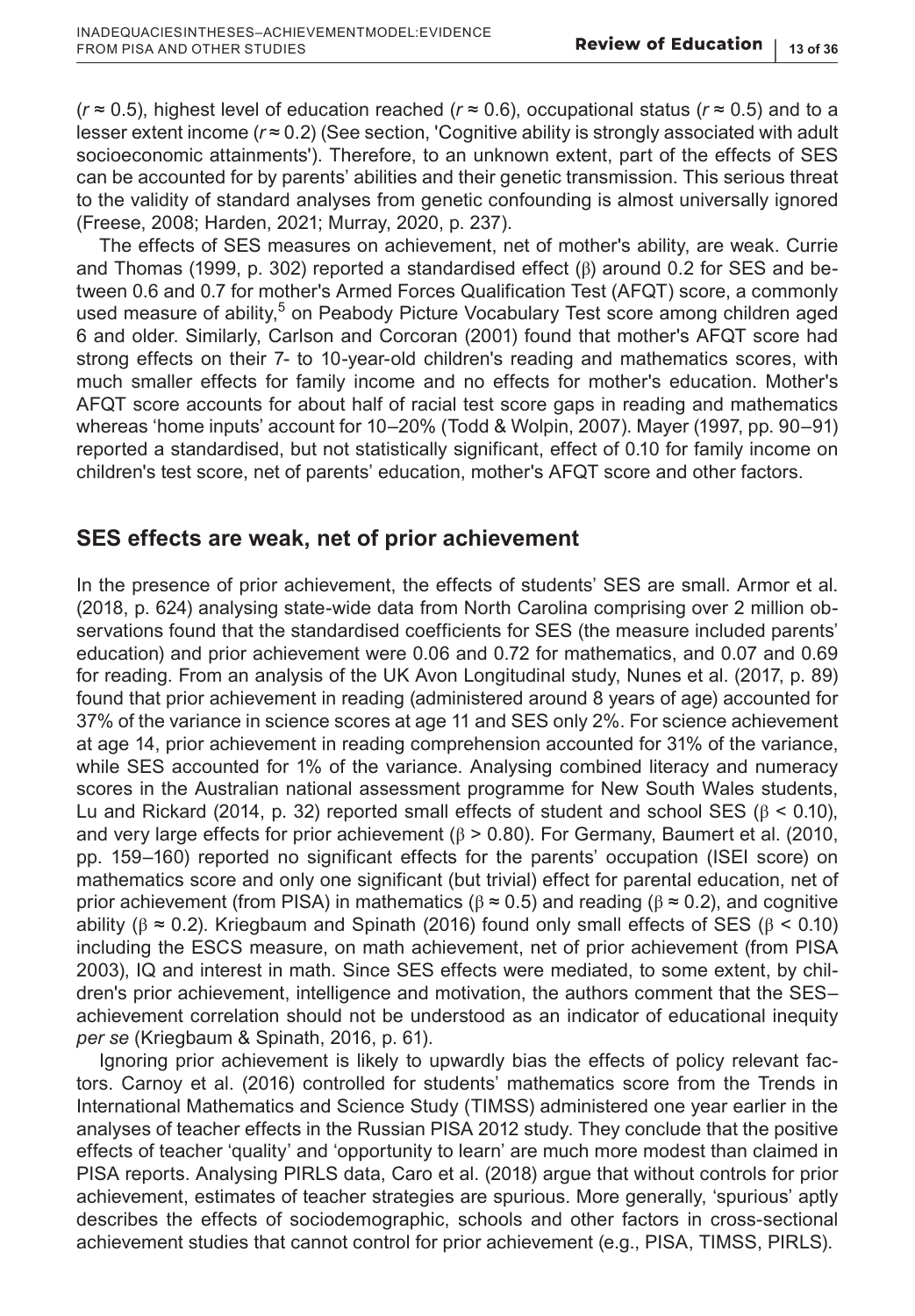Prior achievement poses fundamental challenges to the SES model. The strong to very strong effects of prior achievement place severe limits on the magnitude of SES effects and other contemporaneous influences, like schools, teachers and programmes. These effects will necessarily, at best, be small. The small SES effects found when controlling for prior achievement severely undermines theoretical explanations for SES effects that emphasise contemporaneous factors, such as school tracks and streams, adolescent oppositional cultures, working- and middle-class cultures, teacher quality and school resources. Furthermore, if it is maintained that SES is important to student achievement, then the bulk of its effects must occur at a younger age, before the age of first testing, which would reorientate SES-focused theory to early childhood or even peri-natal environments.

The most common response to the strong efforts of prior achievement is simply to ignore it. But ignoring such a powerful predictor cannot be justified either on theoretical or empirical grounds. Another common response is that prior achievement is simply a function of SES, so can be safely ignored. However, SES cannot account for the effects of prior achievement because it is not possible to explain the effects of a stronger influence (0.5 < *r* < 0.9) by a weaker influence (0.2 < *r* < 0.5). SES is too weakly correlated with cognitive ability for SES to be considered the dominant influence on cognitive ability (see section 'Cognitive ability has stronger correlations with achievement than SES'). The effects of prior achievement do not decline substantially when controlling for SES. They would do so if SES explained the effects of prior achievement. The cognitive ability/genetic transmission model would argue the opposite - and what is found empirically -that the effects of SES decline substantially with the addition of prior achievement.

### **Fixed effects analyses**

Fixed-effects models are used to estimate the effects of a predictor on an outcome, net of the effects of all unmeasured but stable influences (Allison, 2005; Angrist & Pischke, 2009, pp. 221–246). In the educational context, stable influences include student's innate ability, and possibly non-cognitive attributes, such as the Big 5 personality traits. Fixed-effects models examine if changes in a predictor variable (e.g., family structure, family income, father's or mother's occupational status, type of school attended) are associated with changes in students' test scores. In essence, individual students are their own controls. Fixed-effects analyses find very small or no effects of SES measures on achievement (Armor et al., 2018; Lauen & Gaddis, 2013; Marks, 2016).

#### **SES theory cannot explain domain differences in SES effects**

Dronkers and Róbert (2008, p. 295) contended that reading performance is less dependent on schools and more dependent on parental cultural capital. Logically then, the associations with SES would be lower for mathematics and science than for reading literacy since the former have less cultural content than the latter. A literary home environment where parents value and encourage literary and other cultural pursuits would have less impact on performance in mathematics compared to reading literacy. However, a pattern of stronger SES effects for reading is not supported empirically. Van de Werfhorst et al. (2003, pp. 49–52) report similar reading and mathematics test score means across occupational class groups in the UK. If anything, occupational class differences in mathematics achievement were larger. Similarly, Sirin's (2005, p. 433) meta-analysis of SES effects reported a slightly larger SES–achievement correlation for mathematics (0.35) than for reading literacy (0.32).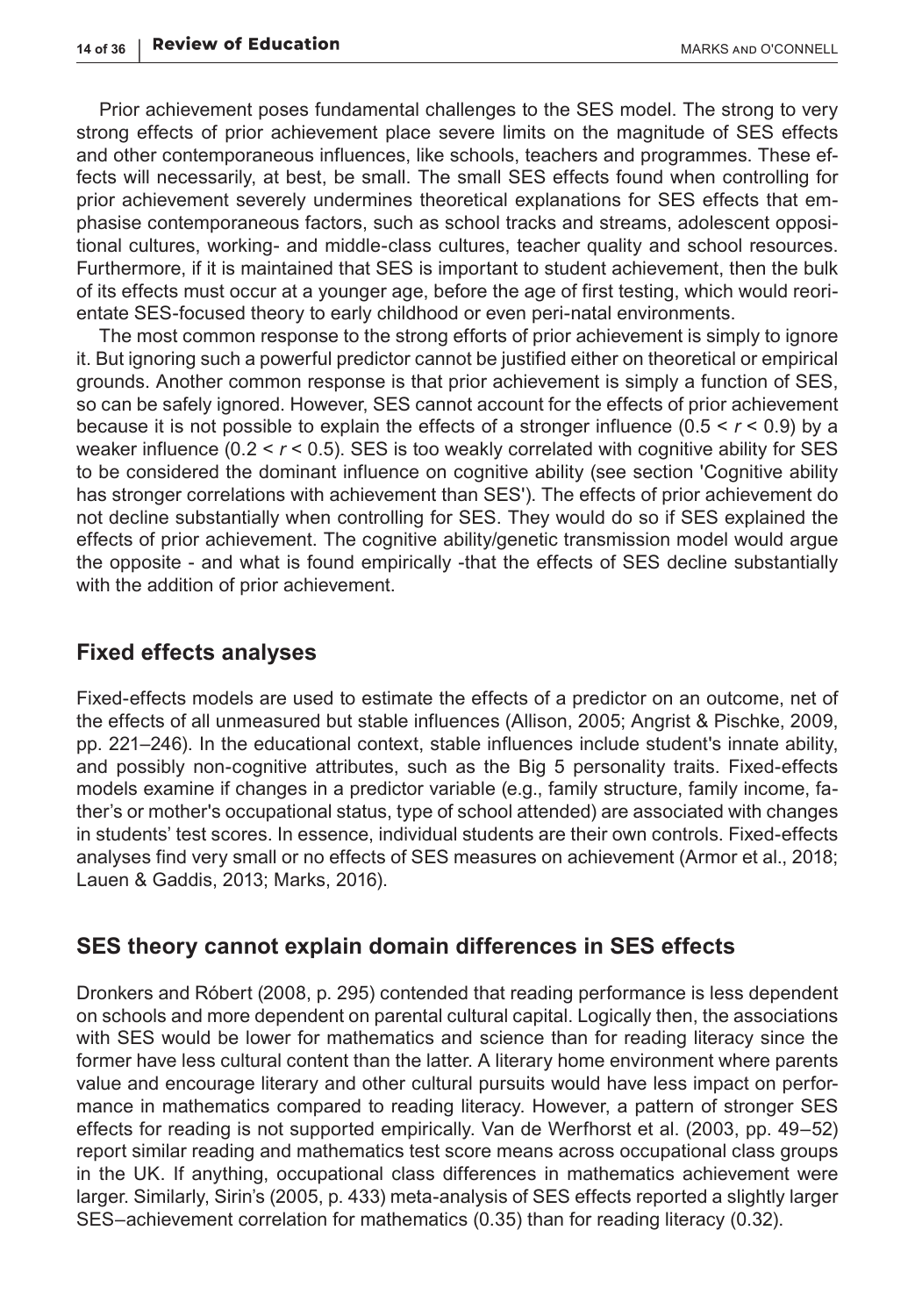# **School SES effects are most likely statistical artefacts**

The OECD (2018) highlights the effects of schools' socioeconomic status on student performance. On average in OECD countries, a one standard deviation increase in school ESCS is associated with an increase in student performance by 60 score points, net of students' ESCS. In some countries (the Czech Republic, France, Japan, Malta, the Netherlands, Slovenia and Chinese Taipei) the effects are very large - over 100 score points (2018, p. 127). Also, PISA reports often attribute between-school differences in achievement to ESCS. For example, the report on the 2015 assessments concluded that 'On average across OECD countries, 62.6% of the performance differences observed across students in different schools can be accounted for by the socio-economic status of students and schools' (OECD, 2016a, p. 227). These extraordinarily high estimates are good examples of how the SES model is misleading because the estimates would be very much smaller—and credible—if student ability or prior achievement were included in the analyses.

The literature reports small ( $β$  < 0.10) or very small ( $β$  < 0.05) school SES effects controlling for prior achievement. Rumberger and Palardy (2005) estimated standardised school SES effects of 0.05 for mathematics and 0.06 for reading (but 0.20 for science) on achievement growth, net of prior achievement, student SES, ethnicity and other factors. The North Carolina study mentioned earlier estimated standardised school SES effects around 0.05 for both mathematics and reading, net of SES and prior achievement (Armor et al., 2018, p. 624). For English primary schools, Lauder et al. (2010, p. 56) found a small effect for school-level social class for reading and none for arithmetic. For Australia, Lu and Rickard (2014, pp. 31–32) reported standardised school SES effects ranging from 0.03 and 0.13 and Marks (2015) reported estimates around 0.05 or less. For Flanders, Boonen et al. (2014) found no significant effects for school SES (or school prior achievement) on mathematics achievement at the end of second grade, net of prior achievement, student SES and other covariates. From their meta-analysis of school SES, van Ewijk and Sleegers's (2010, p. 147) strongly advise researchers to control for prior attainment to avoid severe upward bias in their school SES estimates. A fixed-effects analysis found no effects for poverty, aggregated by classrooms, on student achievement (Lauen & Gaddis, 2013).

School SES effects, like other aggregated school-level predictors, are likely to be statistical artefacts (Armor et al., 2016; Gorard, 2006; Harker & Tymms, 2004; Hutchison, 2007; Ludtke et al., 2002; Nash, 2003). Recent research has characterised school-contextual effects as 'phantom effects' because the poorer the measure of SES, the stronger the effects of the corresponding school SES measure (Perry, 2019; Pokropek, 2015; Televantou et al., 2015). Marks (2015) added random error to a composite measure of SES that increased, not decreased, the magnitude of school SES effects on student achievement. Analysing PISA data, Zhou and Ma (2021) found the stronger the correlation between prior achievement and present achievement, the greater the chance of phantom effects for school SES.

### **THE ALTERNATIVE COGNITIVE ABILITY/GENETIC TRANSMISSION MODEL**

The alternative cognitive ability/genetic transmission model assumes that student performance in PISA and other achievement tests is mainly a function of general cognitive ability, together with small effects of specific abilities, for example language literacy and mathematics. Cognitive ability has a sizeable genetic component that increases with children's age. Cognitive ability is important to parents' educational and socioeconomic attainments and each parent transmits half their genome to their children.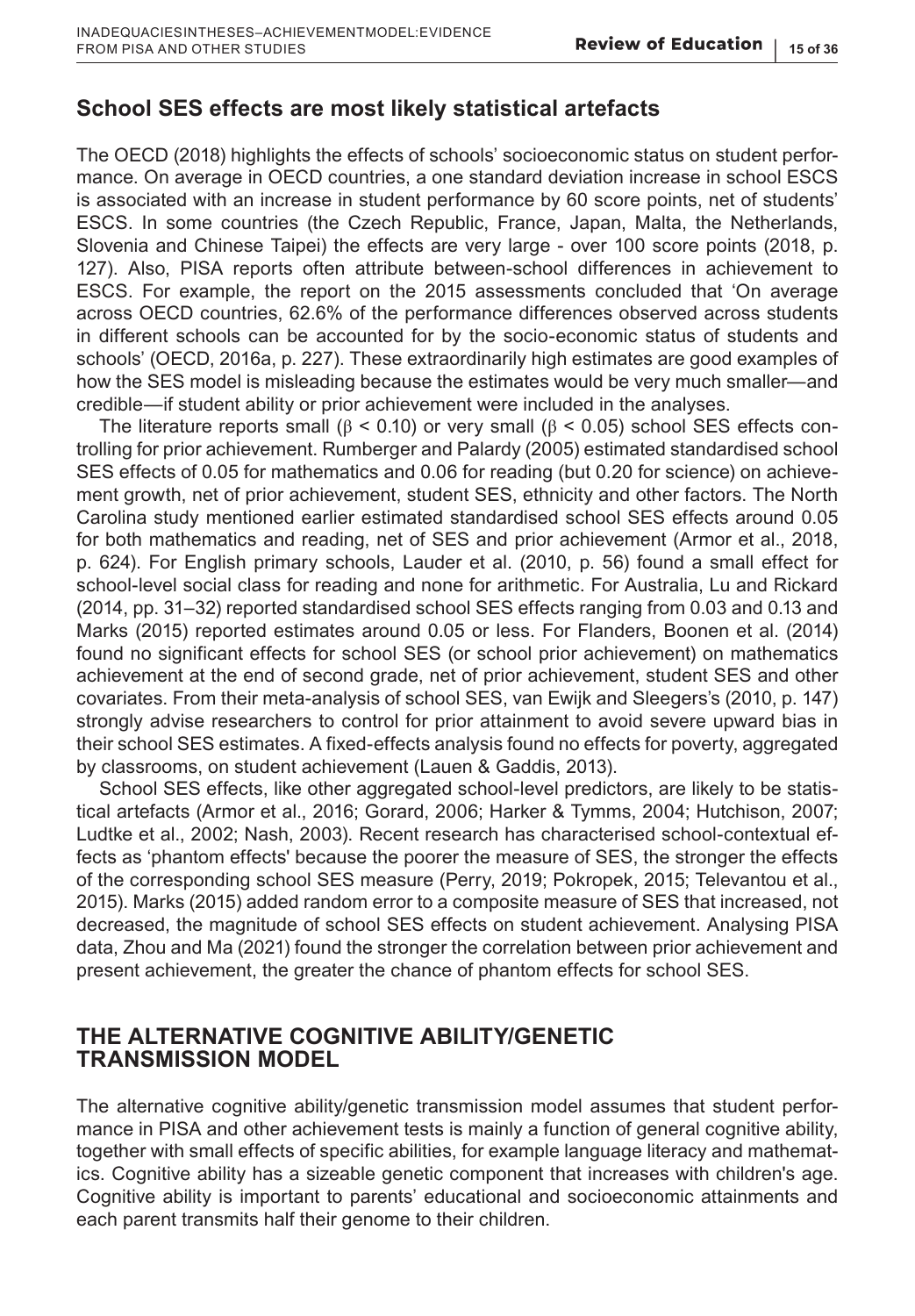Conceptually, cognitive ability is very similar to achievement. Its measurement does not rely on students' proxy reports on their parents, and its constituent items are moderately to highly correlated. Furthermore, cognitive ability has much greater explanatory power than SES; it can account for the SES–achievement relationship and a range of empirical phenomena relating to student achievement, which the SES model cannot.

### **Conceptualisation**

In PISA, literacy is defined generally as 'concerned with the capacity of students to apply knowledge and skills in key subject areas and to analyse, reason and communicate effectively as they pose, solve and interpret problems in a variety of situations' (OECD, 2007, p. 16). This definition closely resembles the dictionary definition of intelligence—'the ability to acquire and apply knowledge and skills'<sup>6</sup>—and prominent psychological definitions—'the ability to reason, plan, solve problems, think abstractly, comprehend complex ideas, learn quickly and learn from experience' (Gottfredson, 1997, p. 13) and the 'ability to understand complex ideas, to adapt effectively to the environment, to learn from experience, to engage in various forms of reasoning, to overcome obstacles by taking thought' (Neisser et al., 1996, p. 77). Rindermann (2008, p. 128) maintains that there is no important theoretical difference between student achievement and ability tests, since they both assess 'thinking and knowledge'. Baumert et al. (2009) point out that like intelligence tests, reading and mathematical assessments involve reasoning and making logical inferences. Since PISA is independent of school curriculums, it is more a test of general ability than curriculum-based tests like TIMSS or PIRLS. Armor (2003, p. 19) noted similarities between achievement tests and intelligence tests; both include subset items for different types of mental skills: vocabulary, reading comprehension, mathematical concepts, numerical skills and so on. He suggested that the substantial overlap between IQ and achievement scores indicates they are measuring something in common: general reasoning skills. At the country level, PISA test scores have been used to compare cognitive ability between countries (Burhan et al., 2017; Meisenberg & Woodley, 2013; Weiss, 2009).

#### **Measurement**

The measurement of cognitive ability began over a hundred years ago as a way of identifying children who were not likely to be academically successful. Nowadays, intelligence is measured by specifically designed tests usually comprising multiple choice items testing verbal and mathematical reasoning, pattern recognition, spatial and other abilities. Different IQ measures are highly intercorrelated, suggesting they are measuring the same underlying concept. The median correlation of IQ tests with other IQ tests range from 0.64 to 0.81, averaging about 0.77 (Jensen, 1980, pp. 314–315; Jensen, 1998, p. 91).

According to Sternberg (1996, p. 11), the most widely accepted view is that intelligence is hierarchal in structure with general ability '*g*' at the top of the hierarchy and specific abilities at lower levels. *g* is isolated from factor analysis. Different IQ tests and test batteries produce highly correlated estimates of *g* (Bouchard & McGue, 2003; Johnson et al., 2004; Jensen, 1998, pp. 81–83; Johnson et al., 2008).

Cognitive ability is very stable over the school career and its stability increases with age. For New Zealand, the temporal correlations for IQ for children aged 7, 9, 11 and 13 ranged from 0.74 to 0.84 with higher correlations at older ages (Moffitt et al., 1993, p. 463). They (1993, p. 499) conclude that there is very little measurable naturalistic change in IQ across middle childhood and early adolescence, and the changes are idiosyncratic, not associated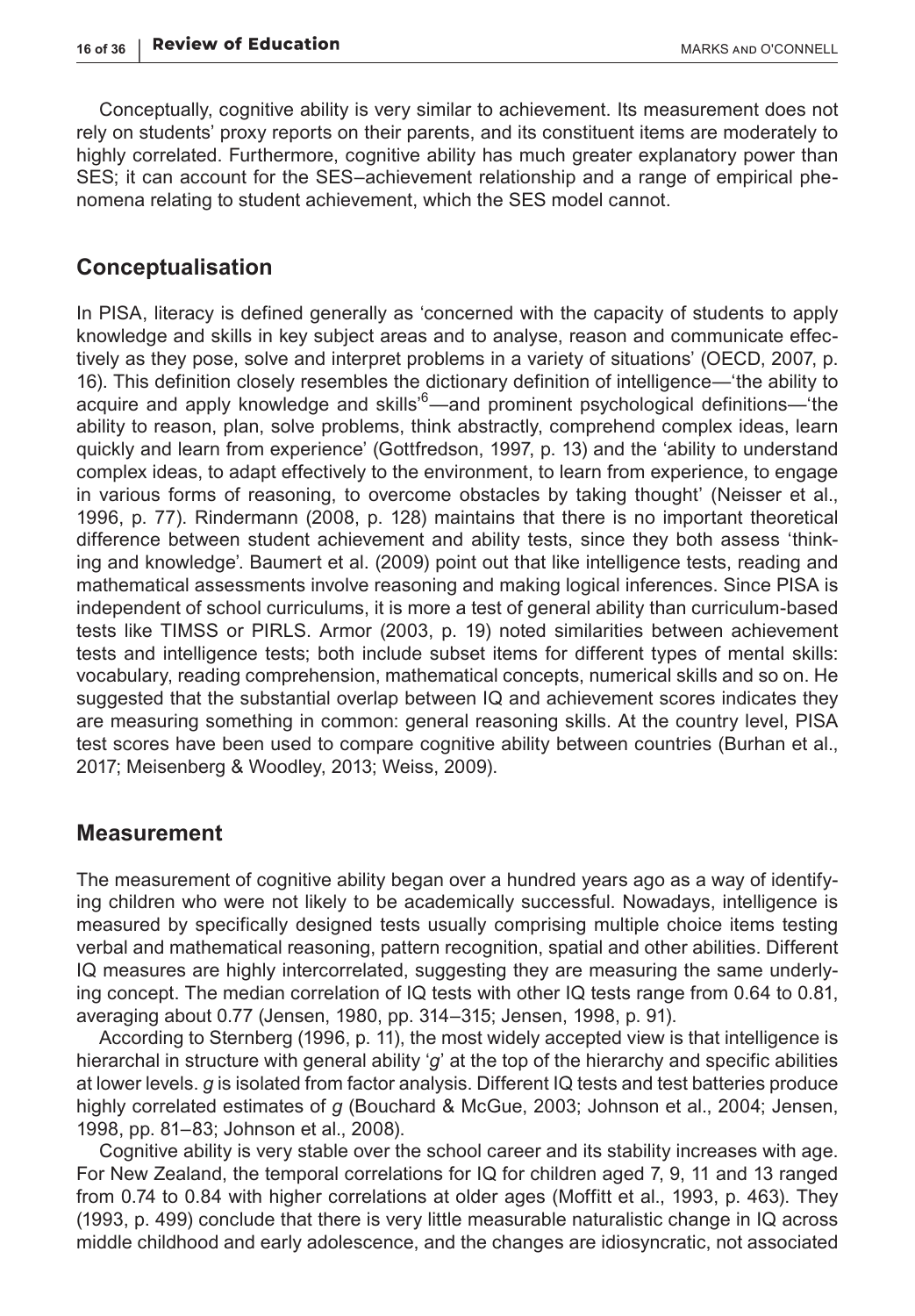with environmental changes. For the USA, McCall (1977) documents increasing correlations of childhood IQ and IQ at age 40 with children's age. The correlations between IQ measured at ages 9 and 40 were around 0.70. Jensen (1998, p. 316) concludes that IQ is unstable during very early childhood but from age 2 to 10 it becomes increasingly stable. After age 10, IQ measured at successive ages gradually approaches a correlation of 0.90 with IQ at age 18. According to the 1921 and 1936 Scottish birth cohort studies, the correlation in general intelligence measured at age 11 and old age (about age 80) was 0.7 (Deary et al., 2004; Johnson et al., 2010, p. 60).

# **Cognitive ability has substantially stronger correlations with achievement than SES**

Cognitive ability is more strongly associated with student achievement than SES. Walberg's (1984) meta-analyses calculated correlations of 0.71 and 0.48 for IQ with general and science learning, compared to 0.25 for SES. Kreigman et al.'s (2018, p. 135) meta-analysis estimated a correlation of 0.44 between intelligence and student achievement, rising to 0.60 when correcting for attenuation and range restriction. The correlations were higher for *g* measures of intelligence (0.49) compared to non-verbal measures (0.38), and higher for achievement in mathematics (0.50) than reading (0.43) or English (0.44). According to Zaboski et al.'s (2018) meta-analysis, the correlations of *g* with basic reading, reading comprehension and basic mathematics were all above 0.7. Rindermann (2018, p. 53) cites a German study that concludes the average correlation between cognitive ability and the PISA scales is 0.65.

The sizeable correlations between cognitive ability and achievement imply that the effects of ESCS, schools and other factors on PISA test scores are likely to be substantially upwardly biased without controls for cognitive ability.

SES is too weakly correlated with cognitive ability for SES to be considered the dominant influence on cognitive ability. White's (1982, p. 469) meta-analysis of over 100 studies estimated an average correlation of 0.4 between SES and IQ equivalent to only 16% of the variation. Harwell et al.'s (2017, p. 208) meta-analysis of 86 studies estimated a smaller correlation of 0.27 between SES and IQ. The relationships are likely to be much weaker when considering parents' abilities. Of course, extreme economic and social deprivation or adversity during early childhood undermines cognitive development (Duncan et al., 1994; Plomin & Deary, 2015; Richards & Wadsworth, 2004). However, extreme deprivation and adversity are not synonymous with SES.

# **Cognitive ability has stronger effects on achievement than SES**

Cognitive ability has stronger effects on achievement vis-à-vis SES. In the US 1988 National Education Longitudinal Study, the standardised effects for ability and a composite SES measure on grades at school (GPA) were 0.38 and 0.12, respectively, among eighth grade boys, and 0.42 and 0.07 among eighth grade girls (Dumais, 2002, p. 56). Teachman (1996, p. 36) concludes that intellectual ability 'is by far the most important predictor of grades'. Analysing teacher assessments of 7-year-olds in reading, writing and maths from the UK millennium cohort, Layte (2017) concluded that about two-thirds of the effect of social class is mediated by cognitive ability. The effects of cognitive ability were the largest of many predictors, with insignificant effects for social class, maternal education, mother–child interaction and school in a deprived area, and only small effects for income (2017, p. 498). For Australia, Marks (2016) reported that a one standard deviation increase in early childhood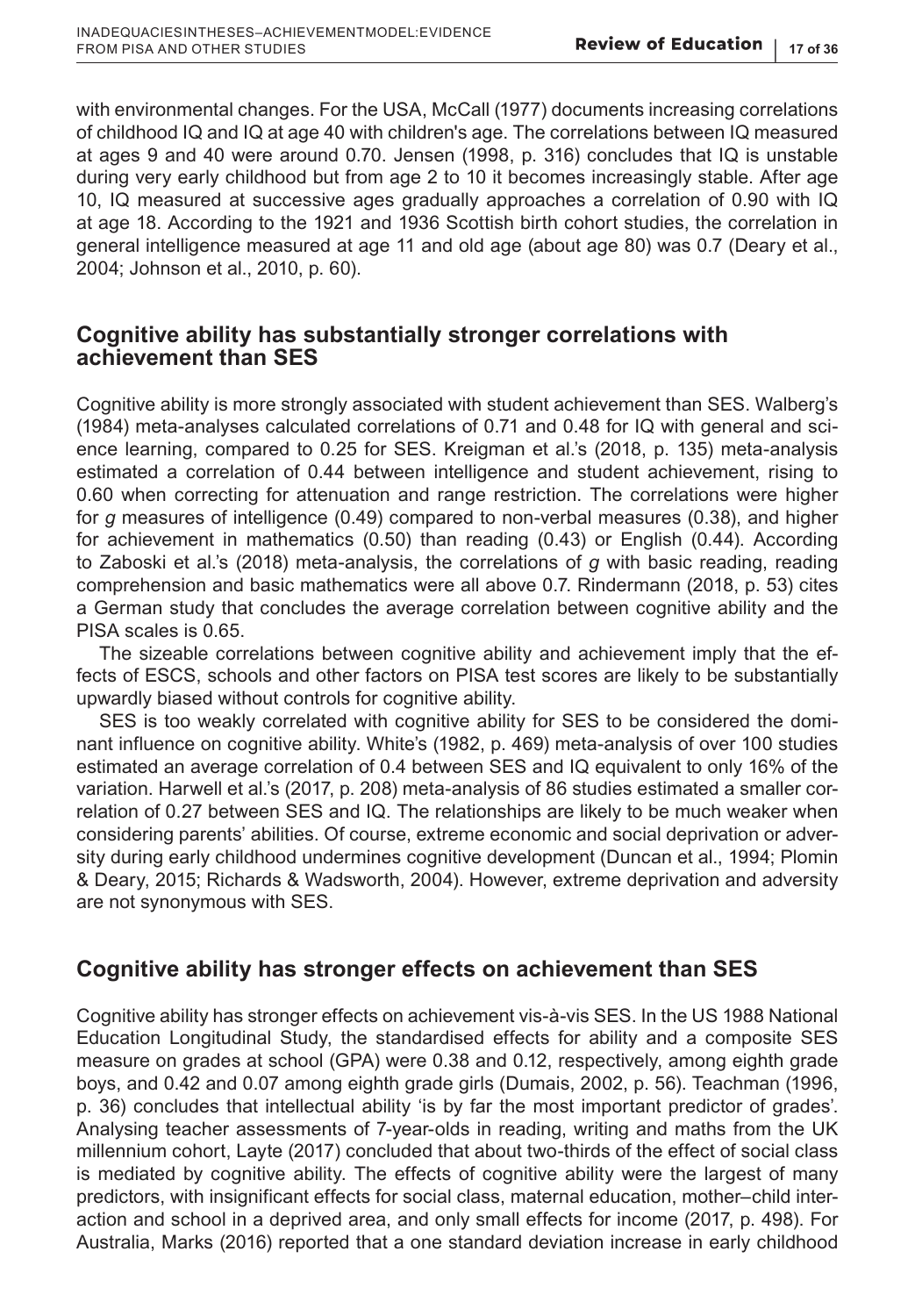ability increased Year 3 numeracy achievement by 44 score points compared to 10 score points for a comparable one-standard deviation increase in a composite SES measure. For New Zealand, IQ measured at age 8 had a large effect on grades in the tenth grade, net of family income, parents' education and other background factors (Maani & Kalb, 2007). For Ireland, O'Connell (2018) estimated standardised effects for ability at around 0.6 for reading and 0.5 for mathematics among 13-year-olds compared to standardised effects around 0.05 or less for parental education and income. For Germany, Weber et al. (2013) concluded that ability and motivation accounted for 70% of the variation in children's mathematics grades. For Brazil, the standardised effect for intelligence on scholastic achievement among 7- to 11-year-olds was 0.69 whereas the standardised effects for income (0.04) and parents' education (−0.04) were not statistically significant (Colom & Flores-Mendoza, 2007, p. 248). For Israel, the standardised effects of ability on reading and science among eighth and ninth graders were 0.55 and 0.38 respectively, compared to around 0.01 for a composite SES measure (Resh, 1998, p. 426). $^7$  For Iceland, Thorlindsson (1987) reports standardised effects of 0.54 and 0.26 for verbal ability and social class on grade point average. For Slovenia, the correlation between intelligence and grades in the last four years of the 9 years of primary school was 0.48 and the standardised beta for intelligence was 0.39, net of a cultural capital measure comprising parents' education, participation in cultural activities and economic capital (Flere et al., 2010).

# **Cognitive ability is strongly associated with adult socioeconomic attainments**

SES effects incorporate the effects of parents' abilities. Parents' ability is correlated with commonly used SES measures. Jensen (1998, p. 279) reported correlations of between 0.6 and 0.7 between IQ and years of formal education. Analysing data from the 1979 National Longitudinal Study of Youth (NLSY79), Hauser et al. (2002, p. 207) reported correlations of 0.66 and 0.62 between AFQT score and educational attainment among non-black men and women, and correlations of 0.55 and 0.43, respectively, between AFQT test score and occupational status in 1993, 13 years after the AFQT test data were collected. Strenze's (2007, p. 411) meta-analysis found that ability measured between ages 3 and 23 correlates at 0.56 for educational attainment, 0.45 for occupational status and 0.23 for income during adulthood. Torres (2013, p. 166), also analysing the NLSY79, reported a correlation of 0.53 between mother's AFQT score measured in 1980 and a composite measure of family SES measured 20 or more years later.

# **Cognitive ability is transmitted from parents to their biological children**

The average correlation between parent's (mostly mother's) cognitive ability and their biological child, based on 8000 pairs is 0.42 (Plomin et al., 2013, p. 195). The father–child ability correlation is between 0.4 and 0.5 (Anger, 2012; Black et al., 2009; Grönqvist et al., 2017; Scarr & Weinberg, 1978). The observed parent-child correlations are a little lower than the theoretical correlation of 0.5, which assumes that cognitive ability is a continuous polygenic trait, and each parent and biological child dyad share 50% of their genomes. If both parents are considered, the average correlation between average parental ability and the average ability of their children is around 0.72, close to the theoretical expectation of 0.707 (Bouchard & McGue, 1981).<sup>8</sup>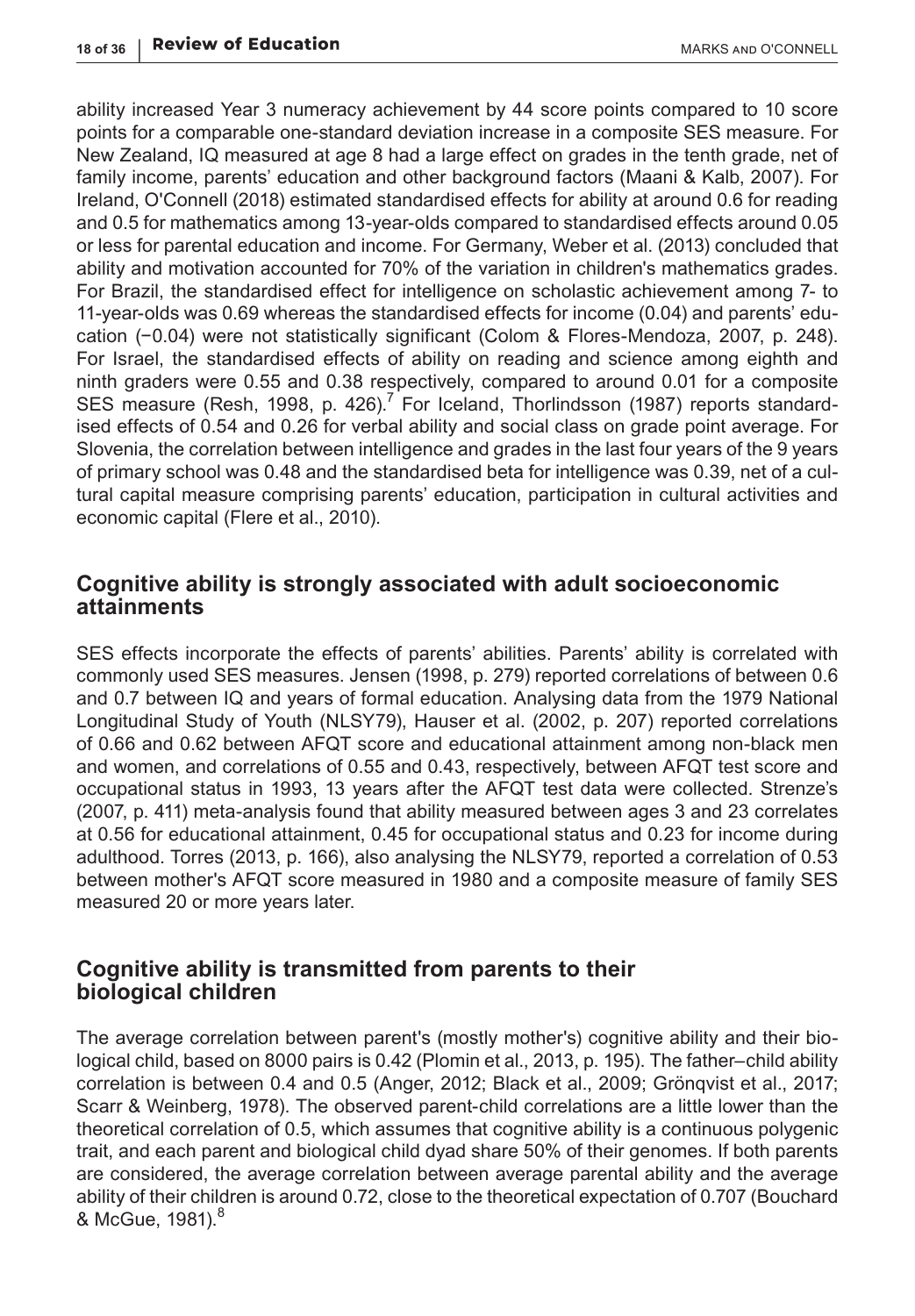# **Cognitive ability has a strong genetic component**

Many studies have estimated heritabilities for cognitive ability—that is, the proportion of variation in a trait due to genetic differences—of between 0.5 to 0.8 with much smaller proportions, typically less than 0.2, attributed to the common environment which includes family SES (Deary et al., 2009; van Leeuwen et al., 2008; Nielsen, 2006; Plomin et al., 1997; Plug & Vijverberg, 2003; Rowe et al., 1999). To reiterate, these figures mean that 50% to 80% of the variance in cognitive ability can be attributed to genetic differences between individuals. The heritability of cognitive ability increases during childhood from around 0.4 at age 7 to around 0.8 during late adolescence, at which time the contribution of common environment becomes negligible (Bouchard, 2009, 2013).

Genetic nurture refers to the effects of parents' non-transmitted genes on their offspring's outcomes mediated by the environment that parents create for their children (Bates et al., 2018; Belsky et al., 2018; Kong et al., 2018). Bates et al. (2019) concluded that non-transmitted genetic effects are fully accounted for by parental SES. So, not only are genes transmitted directly from parent to child relevant to student achievement, but non-transmitted genes also have effects that may be mediated by SES or parenting.

# **Student achievement has a strong genetic component**

A meta-analysis of 61 twin studies from 11 cohorts of primary school children reported average heritability estimates of around 0.7 for reading, 0.5 for reading comprehension, 0.6 for mathematics, 0.6 for language, 0.4 for spelling and 0.7 for general educational achievement. The contributions of the common environment (which includes SES and the community) were substantially smaller, with estimates mostly around 0.10 (de Zeeuw et al., 2015). Other studies also show strong heritabilities for student achievement (Grasby et al., 2016; Pokropek & Sikora, 2015; Rimfeld et al., 2019). The heritability of student achievement in primary school is greater than that for cognitive ability (Kovas et al., 2013). Its high heritability reflects several genetic traits, not just cognitive ability (Krapohl et al., 2014).

Twin and kinship studies have identified sizeable genetic correlations between student achievement domains and with cognitive ability indicating common sets of genes (Hart et al., 2009; Petrill, 2016; Wainwright et al., 2005). The average genetic correlation between student achievement and cognitive ability is about 0.6 (Plomin et al., 2013, p. 228).

Polygenic scores, which are weighted sums of genetic (DNA) differences associated with a particular trait—in this instance, educational attainment—accounted for 7% of the variance in achievement test scores at age 12, and 15% at age 16 in an independent sample (Allegrini et al., 2019). Although polygenic scores are only a recent innovation, and larger samples and technical advances have dramatically increased their explanatory power over a short time, polygenic scores are already accounting for as much variation in student achievement as typical SES measures.

# **ACCOUNTING FOR EMPIRICAL PHENOMENA**

This section uses evidence from the literature cited in previous subsections to explain empirical phenomena relating to achievement and its relationships with SES. Relevant empirical observations and findings are far more congruent with the cognitive ability/genetic transmission model than the SES model.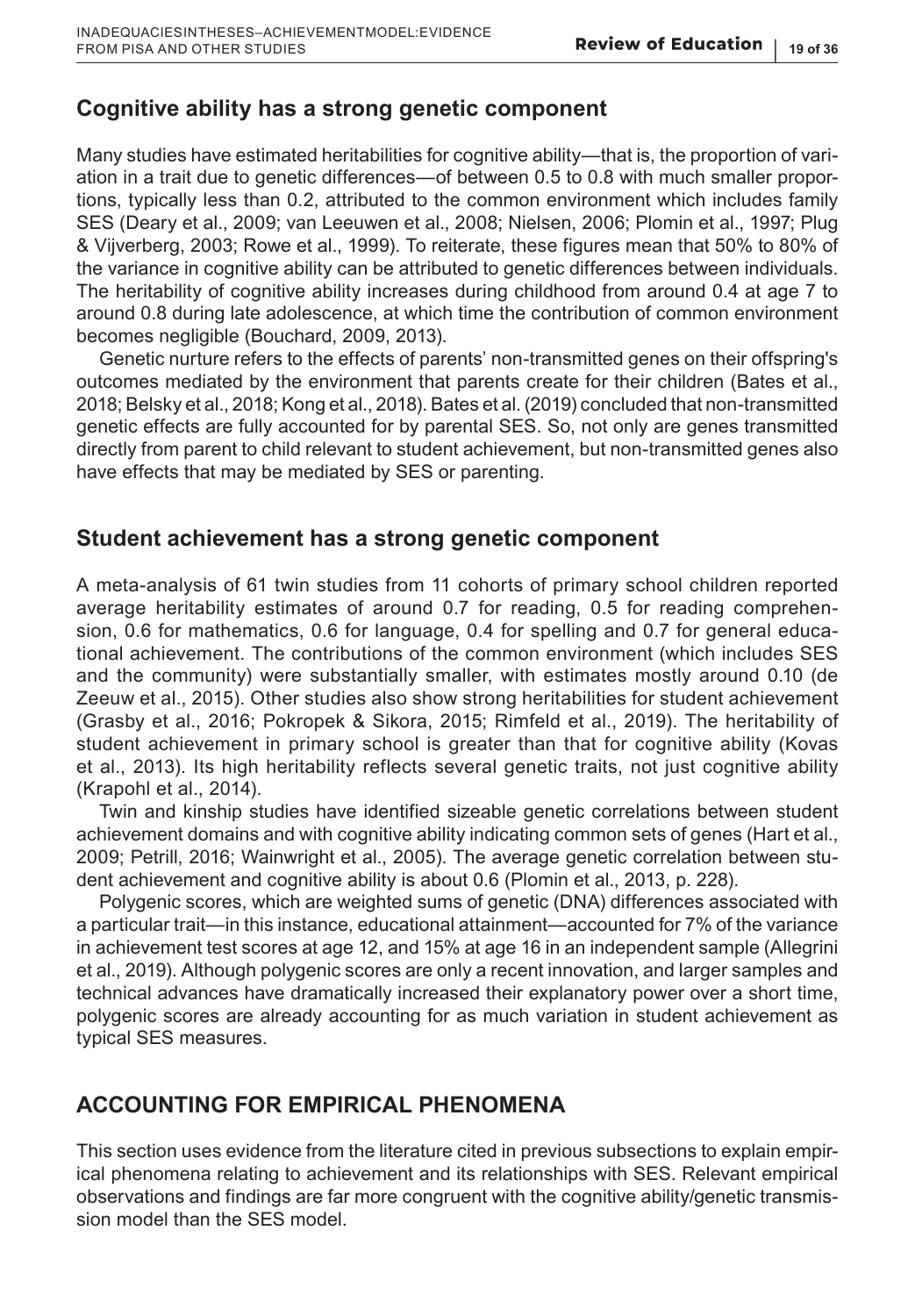#### **Explaining observed relationships**

The SES achievement relationships can be explained, to a substantial extent, by parents' ability and parent-child transmission. Parental cognitive abilities influence their educational attainment, occupational status, and to a lesser degree family income and wealth. Therefore, parental ability is correlated with family SES. Children randomly receive half of each parent's genome so inherit genes relating to general cognitive ability and specific abilities. In turn, these general and specific abilities influence their performance in achievement tests.

Assuming that the correlation between parents' abilities and family SES is 0.6 (see section 'Cognitive ability is strongly associated with adult socioeconomic attainments'), the correlation between parents' genomes (taken together) and their biological children is 0.7 (see section 'Cognitive ability is transmitted from parents to their biological children') and the correlation between children's cognitive ability and achievement is 0.6 (see section 'Cognitive ability has stronger correlations with achievement than SES'). Therefore, the expected correlation between SES and student achievement is  $0.25$  (0.6  $\times$  0.7  $\times$  0.6) based only on cognitive ability's relationships with parental SES and student achievement, and its genetic transmission. Alternatively, assuming that the correlation between students' abilities and achievement is 0.7, a realistic figure for PISA, then the expected SES–achievement correlation is 0.29 (0.7  $\times$  0.7  $\times$  0.6).

Of course, these correlations are only putative. Lower assumed correlations would produce lower estimated SES–achievement correlations according to the cognitive ability/genetic transmission model. However, it is not tenable, as the SES model assumes, that any, or much less all, of the three correlations equal zero.

The finding of little or no SES effects on achievement in fixed-effects models is consistent with the cognitive ability/genetic transmission model where achievement is considered as a relatively stable attribute closely related to cognitive ability with a sizeable genetic component.

# **High intradomain correlations**

The correlations between achievement and prior achievement range from strong to very strong, increasing with students' progression through schooling. Armor (2003, p. 33) estimated correlations for combined reading and math achievement for New York City students from Grades 3 to 8. For adjacent grades, the correlations ranged from 0.8 at the lowest grades to nearly 0.9 at higher grades. The correlation of scores in Grades 3 and 8 was 0.73, a surprisingly high correlation for measures taken 5 years apart. Duckworth et al. (2012, p. 444) reported a correlation of 0.78 for combined achievement scores at Grades 5 and 9.

In the UK's National Child Development Study, the intradomain correlations of achievement scores at ages 7 and 11 were 0.56 for mathematics and 0.60 for reading. The intradomain correlations at ages 11 and 16 were stronger: 0.76 for mathematics and 0.78 for reading (McNiece et al., 2004, p. 134). For England, Strand (2006, p. 215) reported intradomain correlations of 0.77 and 0.67 for mathematics and reading Key Stages (KS) 2 and 3 achievement scores taken at ages 11 and 14. $^9$  Using twin data, Rimfeld et al. (2018, pp. S10–11) reported intradomain correlations of 0.83 and 0.85 for English and mathematics between KS1 (taken at age 8) and KS2 scores. The intradomain correlations for KS2 and KS3 scores were 0.91 mathematics and 0.84 for reading. The intradomain correlations are stronger for tests taken closer together and at older ages (Rimfeld et al., 2018, pp. S10–11). Nunes et al. (2017, p. 89) reported an intradomain correlation of 0.73 for science at ages 11 and 14.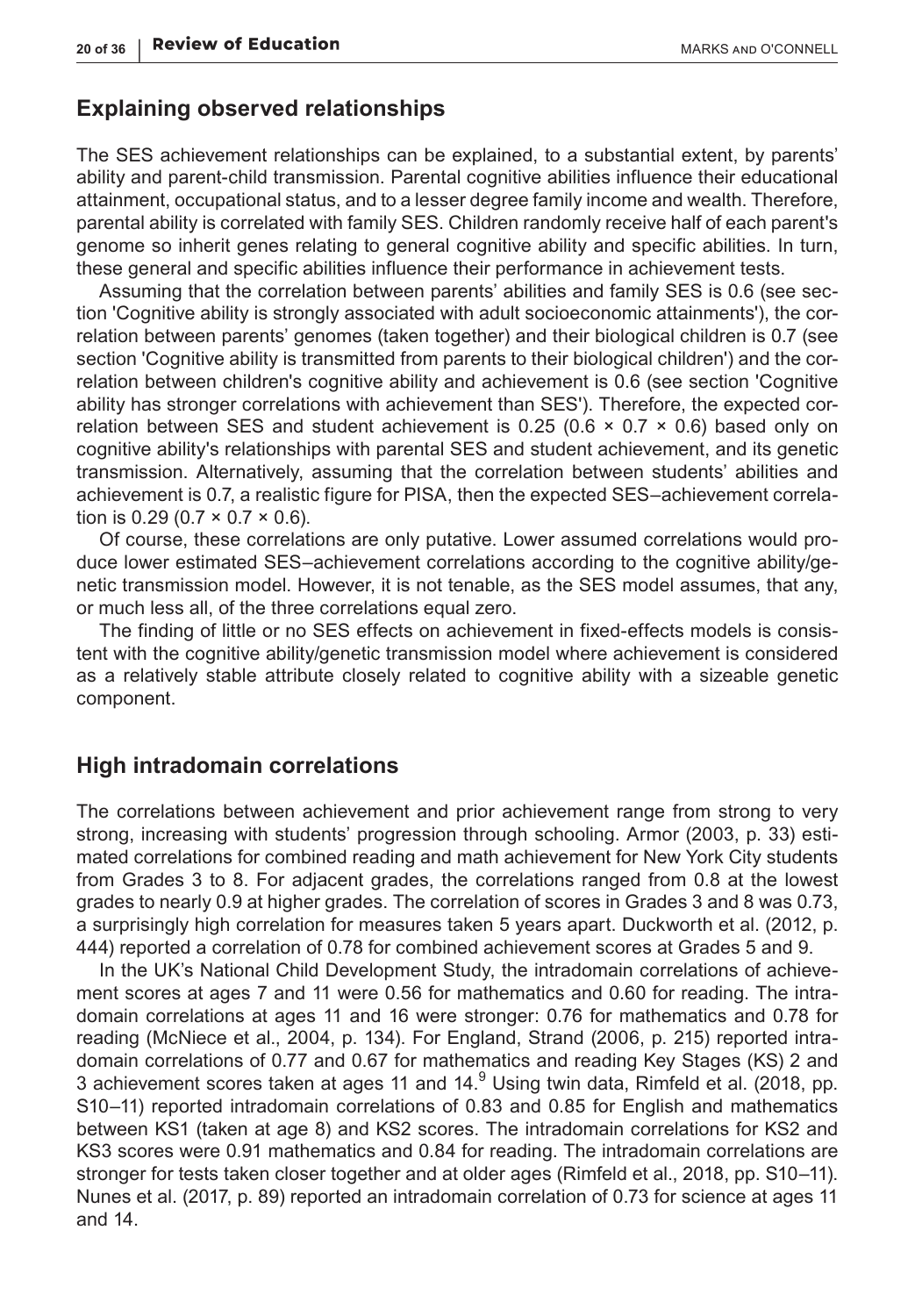For Australia, intradomain correlations in the National Assessments—Literacy and Numeracy (NAPLAN) range from 0.6 to 0.9 and are higher for numeracy and spelling than for other domains, and higher in secondary school than in primary school (Marks, 2021). For Germany, the correlation in mathematics test scores (one based on PISA) taken one year apart in 2003 and 2004 was 0.73 (Kriegbaum et al., 2015). For the Netherlands, Timmermans and van der Werf (2017, p. 229) reported intradomain correlations of around 0.6 and 0.7 for reading, spelling and mathematics for Grades 4 to 6.

What explains the increasingly high stability of student achievement? The SES model cannot explain high and increasing intradomain correlations. The stability of student achievement over the school career is higher than the stability of parents' occupational status, income and wealth (but not parents' education) as parents move in and out of the workforce, change jobs, gain promotions and in some instances, split up and re-partner.<sup>10</sup>

The explanation is genetic. The increasing stability of achievement with age corresponds with the increasing stability of cognitive ability, which can be explained by the increase in heritability with age. Rimfeld et al. (2018) concluded that genetic factors account for 70% of the stability of student achievement across grade levels. Analysing US and international twin data, Soden et al. (2015) attributed the longitudinal stability in reading comprehension to the influence of genetic factors. For the Australian national assessments, Grasby and Coventry (2016) also attributed the stability of students' achievement scores in the five test domains primarily to genes.

Prior achievement has stronger effects on student achievement than cognitive ability because it incorporates both general cognitive ability and domain-specific abilities, such as language or mathematical ability.

# **High interdomain correlations**

Although articles and reports based on data from achievement tests almost invariably treat each achievement domain as independent of the other domains, achievement domains are at least moderately correlated. In a meta-analysis of studies conducted in the USA, Aiken (1971, p. 306) concluded that the correlation between reading and mathematics achievement in primary school was between 0.45 and 0.55, again tending to be larger in higher grades.

In the UK's 1958 birth cohort NCDS, the correlations between reading and mathematics test scores were 0.50 at age 7, 0.74 at age 11 and 0.65 at age 16 (McNiece et al., 2004, p. 134). In the 1970 British Cohort Study, the intercorrelations for spelling, reading and mathematics at age 10 ranged from 0.60 to 0.75. At age 16, the intercorrelations for spelling, reading and arithmetic were between 0.45 and 0.70 (Parsons, 2014, pp. 27, 35). For Australia, Marks (2021) reported interdomain correlations for numeracy and four literacy domains between 0.50 and 0.75.

In a French-Canadian study of school readiness, the correlation between Grade 2 reading and math was 0.75 (Pagani et al., 2010, p. 989). In 2011, over 4000 Grade 4 Italian students were tested in reading in PIRLS and math and science in TIMSS. Reading scores were highly correlated with math (0.76) and science (0.85) comparable with the correlation (0.81) between science and math in TIMSS (Grilli et al., 2016, p. 10).

The best explanation for the strong interdomain correlations is also genetic. The 'generalist genes' hypothesis is that the same genes affect cognitive ability and student achievement in diverse learning domains. In addition, there are common genes that affect cognitive ability and the different achievement domains, which largely explains their correlations.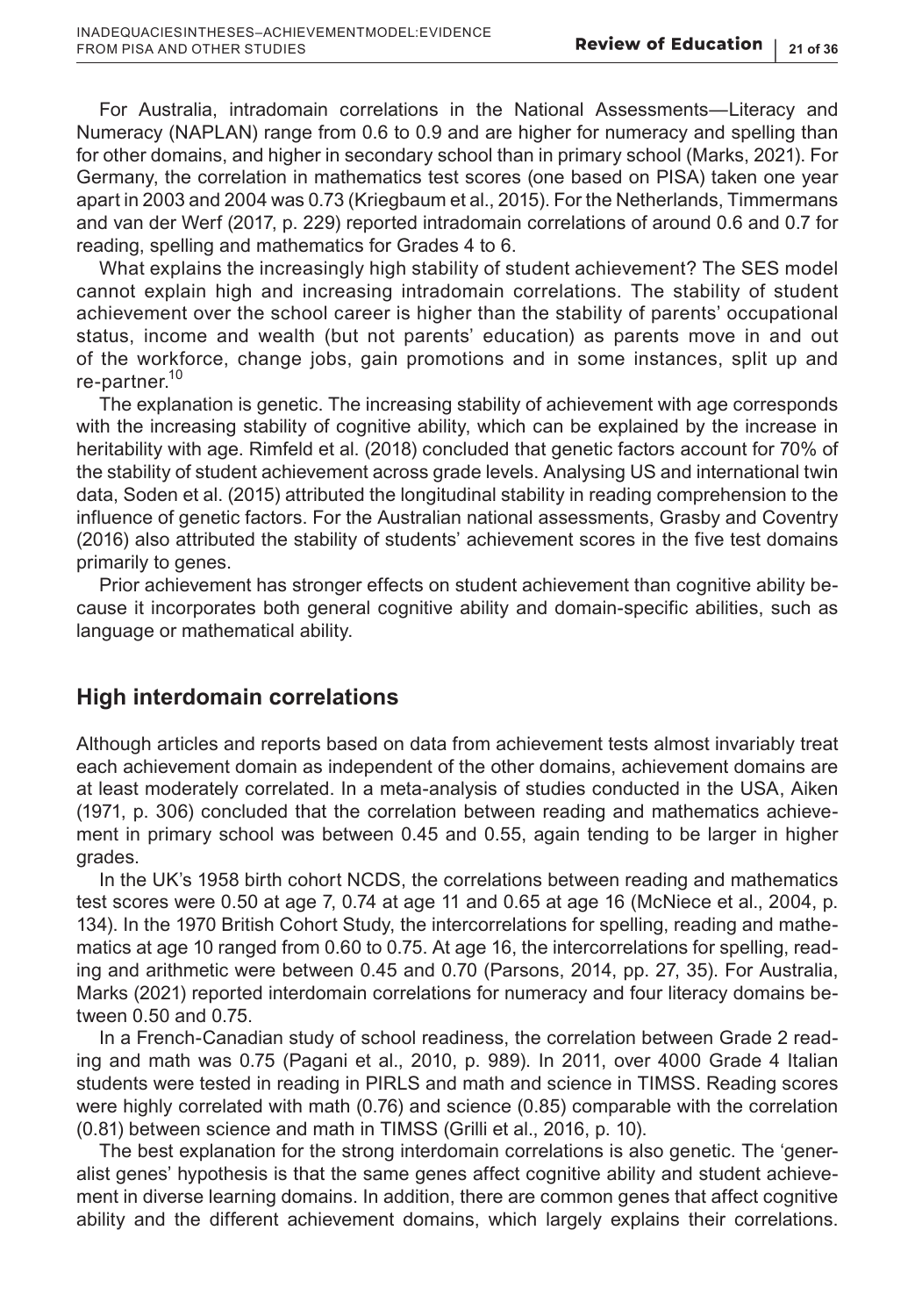Kovas et al. (2005) found substantial genetic overlap between mathematics and reading (genetic correlation = 0.74), and between mathematics and *g* (0.67). Similarly, Davis et al. (2008) found sizeable genetic correlations between reading and mathematics (*r* = 0.57), between reading and *g* (*r* = 0.61) and between *g* and mathematics (*r* = 0.75). Haworth et al. (2008) concluded that science shares genetic influences with English, mathematics and *g*. Nonetheless, science is more than just *g*, as there were specific genetic and environmental influences on science. Similarly, Harlaar et al. (2012) found shared and independent genetic influences on reading, word decoding and mathematics.

# **Very high interdomain correlations in PISA**

In PISA, the inter-correlations of student performance across the domains of reading, mathematics and science among individual students are extraordinarily high, over 0.8, and in rare instances over 0.9 (Bond & Fox, 2001, p. 259; Cromley, 2009). These correlations are based on plausible values obtained from multidimensional IRT models, which assume three (or four) correlated latent dimensions.

The very high correlations of students' test scores belie the assumption that PISA collects information on students' competencies in largely independent learning domains. The obvious explanation for the very high interdomain correlations is that the estimates of students' scores in each domain incorporate sizeable components of general cognitive ability. The bifactor IRT model is more appropriate for national and international achievement tests as it can specify a general ability factor and independent (i.e., uncorrelated) domain-specific factors. Brunner (2008, p. 161) compared a two-dimensional standard model and a bifactor model with data from students that sat the German PISA 2000 study and a cognitive ability test. He found that the general ability factor explained 40% of the variance in PISA mathematics items and 49% of the variance in the reading items. In contrast, domain specific factors for mathematics and reading accounted for 8% and 17% of the variance. Baumert et al. (2009, p. 169) found that a bifactor model provided a better fit to PISA data than a *g* only model, although the loadings of PISA subtests on *g* were much larger than their loadings on the specific mathematical and verbal factors. Baumert et al. (2009) concluded that general ability is a key determinant in the acquisition of knowledge and skills at school, and domain specific abilities make an additional contribution to student performance. Bifactor analyses of Polish 2009 PISA data found that student responses to test items are largely accounted for by general cognitive ability, with little variance accounted for by independent reading, mathematics and science factors. The correlations of ESCS were highest with *g* (*r* = 0.37) and much lower with the mathematics (*r* = 0.07), reading (*r* = 0.03) and science (*r* = 0.02) factors (Pokropek et al., forthcoming). The small correlations between ESCS and the achievement domains are inconsistent with the SES model which emphasises the importance of the family and school for domain specific skills. The larger correlation between *g* and ESCS is consistent with the cognitive ability/genetic transmission model.

#### **Explaining differences between SES indicators and achievement**

As noted above, Strenze's (2007, p. 411) meta-analysis estimated correlations between ability measured during childhood and adolescence of 0.56 with educational attainment, 0.45 with occupational status and 0.23 with income during adulthood. These correlations are consistent with the correlations reported by Lee et al. (2019, p. 316) between parents' socioeconomic characteristics and mathematics scores in PISA 2015: 0.31 for highest parents'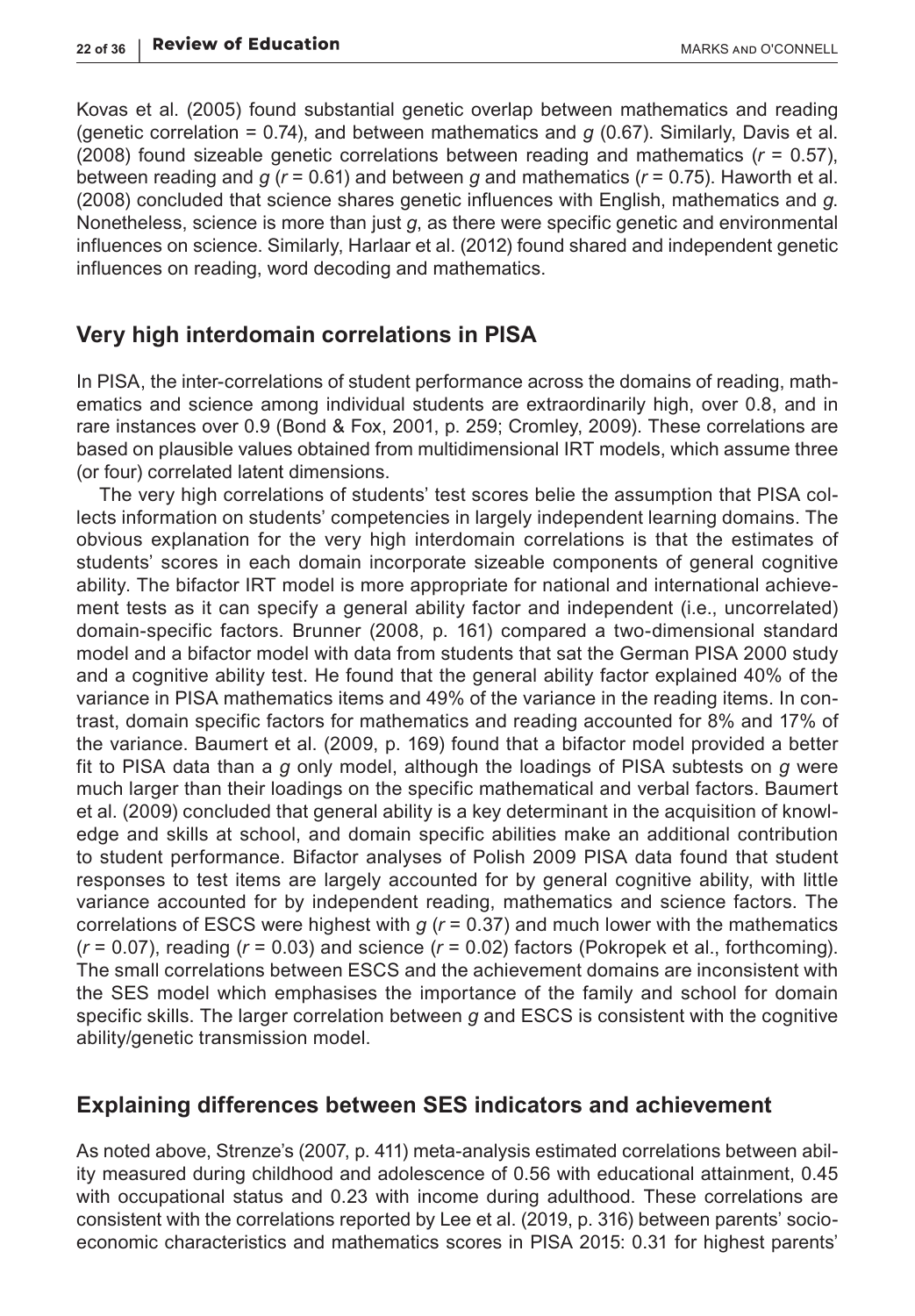occupational status (ISEI), 0.26 for parents' education, 0.24 for educational resources, 0.22 for cultural possessions, and 0.17 for wealth. Highest occupational status has the strongest correlation because it incorporates both parental education and occupation status, which are both highly correlated with parental ability.

# **The enduring effects of PISA test scores**

According to the cognitive ability/genetic transmission model, the effects of PISA test scores at age 15 on subsequent educational and labour market outcomes is because performance in PISA is a proxy for cognitive ability. The importance of cognitive ability for school completion, university and college entry, successful labour market status and earnings is well established (Belley & Lochner, 2007; Bratti, 2007; Dronkers, 1998; Fergusson et al., 2005; Frey & Detterman, 2004; Halsey et al., 1980; Hanushek, 2006; Hegelund et al., 2018; Koenig et al., 2008). Fischbach et al. (2013) and one OECD (2010a) paper equate PISA test scores with cognitive ability (or abilities) but other publications avoid this connection by referring to PISA test scores as 'PISA competencies' or just reading ability (Knighton & Bussière, 2006; OECD, 2010b).

# **Educational differentiation**

If between- and within-school differences in PISA achievement tests are largely a function of SES, then controlling for SES should substantially reduce these differences. However, apart from countries with sizeable proportions of private schools, controlling for SES only marginally reduces between-school and within-school programme differences in student achievement (Marks, 2006). This indicates that between- and within-school differences in achievement are only weakly associated with SES.

Ability is the dominant influence on educational differentiation. Analysing students in two German states—Bavaria, in which school track was strictly based on ability tests, and Hesse where track placement was less strict—Esser and Relikowski (2015, p. 27) conclude 'the crucial condition for both educational achievement and institutional sorting is children's cognitive abilities which they have by birth and further develop within families and during prior elementary school attendance'. For the Netherlands, Dronkers and Korthals (2016, p. 160) conclude that 'early ability is the most important variable with which to explain success at each stage of the educational career from the elementary school track recommendation…'. Analysing PISA data, they concluded that the effects of social background are minimised when track selection is based purely on prior performance (Korthals & Dronkers, 2016).

# **Resilient students**

Rather than products of best-practice institutional arrangements and well-tailored educational policies, as the OECD claims, resilient students are more likely to be simply high ability students from low SES backgrounds. To assume that resilience can be attributed to institutional arrangements is misleading. Chinese students perform just as well in Australia and New Zealand as they do in Shanghai, so their performance has little to do with the supposedly superior institutional arrangements and teaching practices of Shanghai schools (Feniger & Lefstein, 2014; Jerrim, 2015). To examine the importance of institutions and policies on the high performance of low SES students, it is necessary to consider student ability or prior achievement.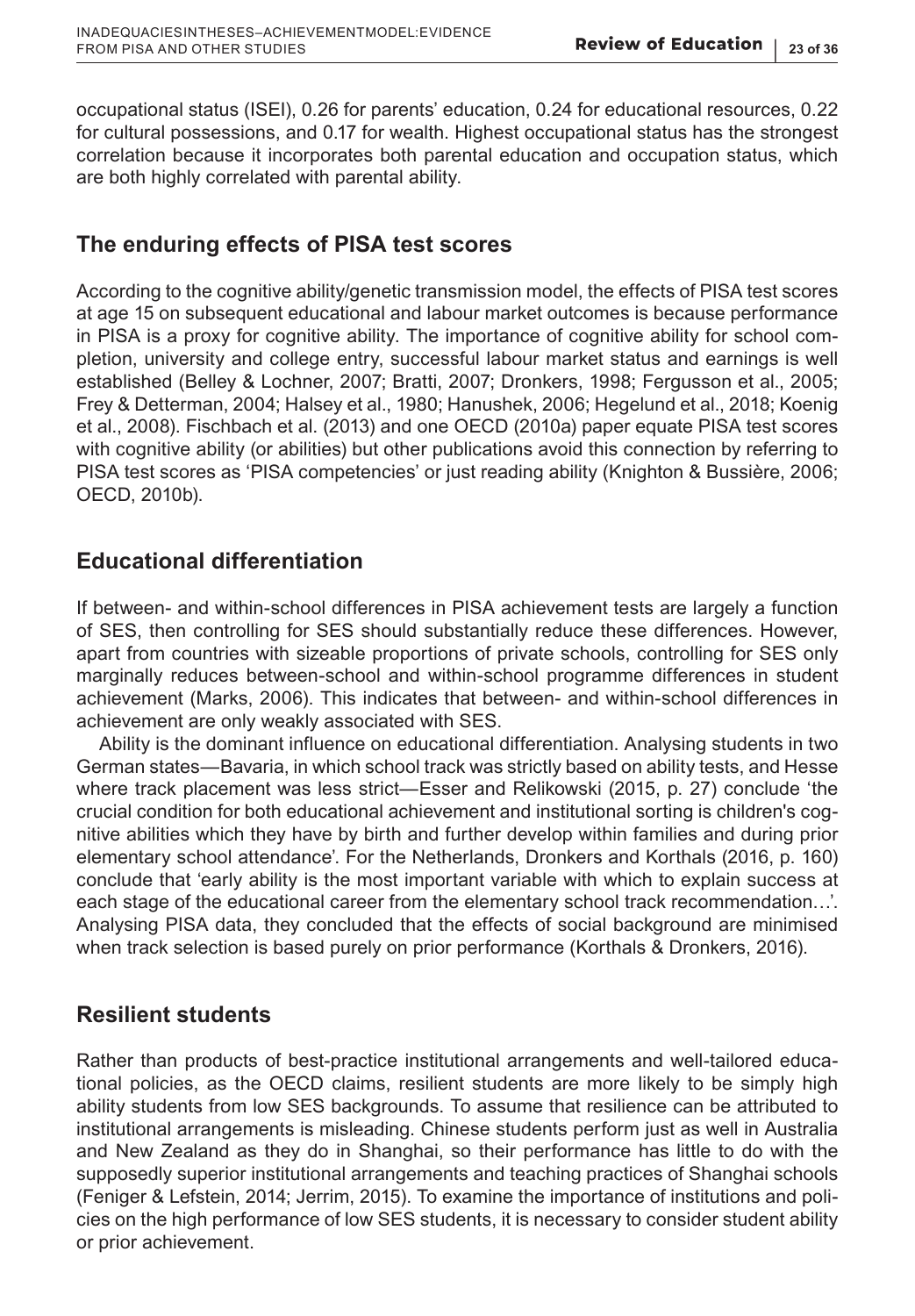#### **Cultural capital**

In a review of cultural capital theory, Kingston (2001) notes that because cultural capital is only weakly associated with family's socioeconomic background, it cannot explain the relationship between SES and student performance. He argues that controls for ability are necessary before permitting conclusions on cultural capital effects. Barone's (2006) analysis of PISA data from 25 countries found that in no country do cultural capital measures account for more than 30% of the effects of SES. He (2006, p. 1051) concludes that the PISA indicators of family cultural capital have only modest explanatory power and the 'effects associated with these variables may be better interpreted as an indirect sign of the importance of cognitive resources'.

Roscigno and Ainsworth-Darnell (1999) found that net of prior achievement, there were no significant effects of measures of cultural capital measures on GPA and achievement in reading and mathematics. Dumais (2002, p. 55) found the impact of ability on grades was *ten times* that of cultural capital among boys and *thirteen times* greater among girls. Jæger (2011), using fixed-effects models, found the effects for number of books and the extent to which children read for enjoyment on academic achievement were small (β < 0.10). Other indicators of cultural capital had negligible effects.

According to cultural capital theory, the mechanism for cultural capital effects on student performance is through teacher perceptions; teachers unconsciously perceive cultural signals from students from high SES families and consequently reward them. However, there is little evidence that teacher perceptions of students are influenced by SES or cultural factors. Teachers do not discriminate by socioeconomic origin (Hauser, 1969). Similarly, cultural capital does not bias teachers' perceptions of children's academic ability for the awarding of grades. Teachers' judgements of students are not based on students' participation in elite culture, but mainly, and obviously, on their test scores (Dumais, 2006, p. 96). Similarly, Jæger and Møllegaard (2017, p. 138) conclude that their results contradict their 'hypothesis that prolonged exposure to cultural capital affects teachers' perceptions of children's academic ability'. Contrary to a fundamental proposition of cultural capital theory, teachers do not mediate the relationship between cultural capital and student achievement (Wildhagen, 2009).

### **CONCLUSION**

The paper critiques the dominant SES model used in the analysis of student achievement. The SES model is failing for several reasons. Its conceptualisation is muddled and contradictory. SES data collected from students are often unreliable, and both parental education and 'books in the home' are, to some extent, endogenous to student achievement. There is also a lack of consistency between the measured components cross-nationally and, in some countries, over time, so it is difficult to sustain the idea that the same concept is being compared. Despite its high profile among researchers and policymakers, SES has only moderate effects on achievement. Even the expansive ESCS measure in PISA explains only modest amounts of variance in PISA test scores. SES effects are likely to be, to a considerable extent, proxies for the effects of parental ability. It is no accident that policies that focus on such an ambiguous and poor explanatory concept as SES are not successful.

We are not arguing that the home environment is completely irrelevant to student performance. Very wealthy and high-income families can send their children to private schools, which increases the chances of university entry (Jerrim et al., 2016). Undesirable changes in home circumstances (e.g., job loss, divorce) can adversely impact student performance (Lehti et al., 2019; Nilsen et al., 2020). Parents influence their children in myriads of ways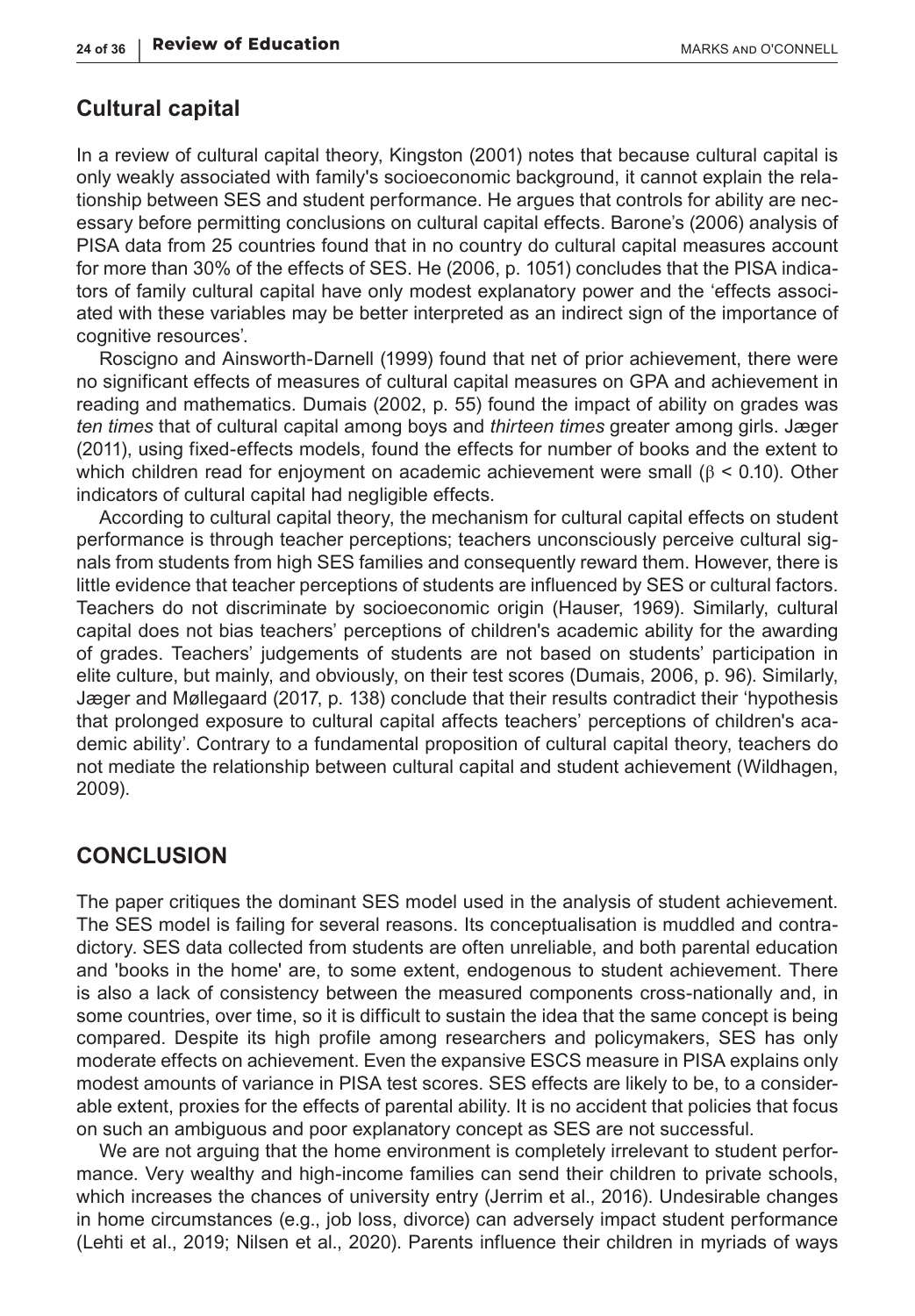and most parents monitor their children's education. However, the overall impact of the home environment, SES and parenting are much weaker than commonly assumed. The problem is that the SES model has become an *idée fixe* among researchers and policymakers, and they insist that it explains much of the variance in student achievement, is theoretically credible, and is sensitive to policies that aim to reduce educational inequalities.

The cognitive ability/genetic transmission model provides more compelling explanations than the SES model. It accounts for the SES–achievement relationship, the small or negligible SES effects when controlling for cognitive ability or prior achievement, or in fixed-effects analyses, the increasing intradomain correlations, the sizeable interdomain correlations, educational differentiation, the enduring effects of PISA test scores on subsequent educational and socioeconomic attainments, and the existence of 'resilient' students. Teachers' judgements of students' aptitudes are based largely on their test performance, not SES or cultural signals. The cognitive ability/genetic transmission model does not require *ad hoc* additions to maintain basic plausibility. It can be part of a vibrant growing understanding of student performance.

Although there is a great reluctance among research and policy communities to admit that cognitive ability plays a substantial role in student performance, nonetheless teachers, schools and educational authorities implicitly acknowledge its importance. Teachers routinely allocate students to different learning groups and set work based largely on their prior performance. Most primary schools provide remedial teaching, and at higher grades advanced or extension classes. In middle secondary school, streaming in mathematics and science is not uncommon. In upper secondary school, students are allocated, or allocate themselves, to more and less academically demanding subjects. Some school systems formally track students either on entry to secondary school, or a few years later based largely on their prior performance. So, acknowledging the importance of general and specific abilities would not change the organisation and practices of educational institutions. However, it would change the rhetoric surrounding, and the implementation of, and most likely the success of, educational policies.

#### **DATA AVAILABILITY STATEMENT**

The data that support the findings of this study are openly available from the OECD Data repository at [https://www.oecd.org/pisa/data/.](https://www.oecd.org/pisa/data/)

# **CONFLICT OF INTEREST**

None.

### **ETHICAL APPROVAL**

Ethics approval does not apply.

#### **ORCID**

*Gary N. Marks* • <https://orcid.org/0000-0002-7380-5243> *Michael O'Connell* <https://orcid.org/0000-0002-5600-5957>

# **ENDNOTES**

- $1$  New Zealand and Finland are still high performing countries but their average scores have declined (OECD, 2019a, p. 17).
- $2$  The kappa statistic is a measure of agreement for categorical outcomes for two raters. It ranges from zero (no agreement) to one (perfect agreement). It is superior to simple percentages because it takes into account the possibility of agreement occurring by chance (Cohen, 1968).
- <sup>3</sup> Progress in International Reading Literacy Study which assesses reading in Grade 4 students.
- $<sup>4</sup>$  Rational choice arguments are mostly about continuing with schooling or dropping out. In the context of student</sup>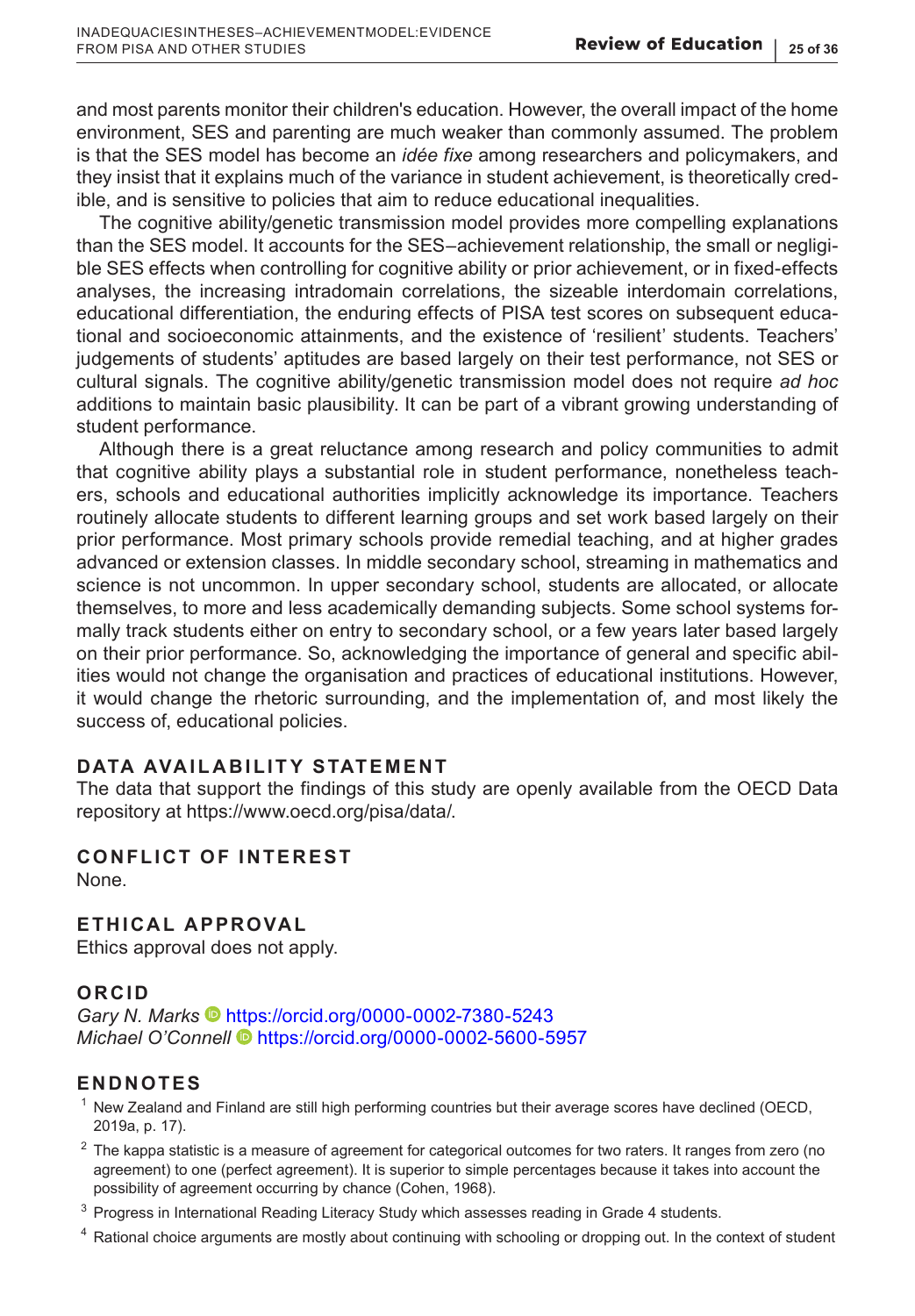achievement, it could apply to the importance that parents and student place on learning and schoolwork.

- <sup>5</sup> AFQT score is a commonly used measure of ability (see Torres, 2013, p. 162). It has a median correlation of 0.81 with standard measures of cognitive ability (Herrnstein & Murray, 1994, pp. 608–609).
- <sup>6</sup> Oxford English Dictionaries ([https://www.lexico.com/en/definition/intelligence](https://www.lexico.com/en/definition/intelligence://www.lexico.com/en/definition/intelligence)).
- $7$  These standardised effects are calculated from the published coefficients and standard deviations.
- <sup>8</sup> Calculated from  $\sqrt{0.5^2 + 0.5^2}$ .
- <sup>9</sup> For the English Key Stages see: [https://www.gov.uk/government/publications/national-curriculum-in-england](https://www.gov.uk/government/publications/national-curriculum-in-england-framework-for-key-stages-1-to-4://www.gov.uk/government/publications/national-curriculum-in-england-framework-for-key-stages-1-to-4)[framework-for-key-stages-1-to-4](https://www.gov.uk/government/publications/national-curriculum-in-england-framework-for-key-stages-1-to-4://www.gov.uk/government/publications/national-curriculum-in-england-framework-for-key-stages-1-to-4)
- <sup>10</sup> Authors' analyses of the Children of NLSY79 mother's data shows two-year apart correlations of around 0.8 for father's occupation, 0.7 for mother's occupation, 0.5 for income and 0.7 for wealth. These correlations successively decline with longer periods between observations.

#### **REFERENCES**

- Adams, R., & Wu, M. (2002). *PISA 2000 technical report*. Organisation for Economic Co-operation and Development.
- Aiken, L. R. Jr (1971). Verbal factors and mathematics learning: A review of research. *Journal for Research in Mathematics Education*, *2*(4), 304–313.<https://doi.org/10.2307/748485>
- Allegrini, A. G., Selzam, S., Rimfeld, K., von Stumm, S., Pingault, J. B., & Plomin, R. (2019). Genomic prediction of cognitive traits in childhood and adolescence. *Molecular Psychiatry*, *24*(6), 819–827. [https://doi.org/10.1038/](https://doi.org/10.1038/s41380-019-0394-4) [s41380-019-0394-4](https://doi.org/10.1038/s41380-019-0394-4)
- Allison, P. D. (2005). *Fixed effects regression methods for longitudinal data using SAS*. SAS Institute.
- Anger, S. (2012). The intergenerational transmission of cognitive and non-cognitive skills during adolescence and young adulthood. In J. Ermisch, M. Jäntti, & T. M. Smeeding (Eds.), *From parents to children: The intergenerational transmission of advantage*. Russell Sage Foundation.
- Angrist, J. D., & Pischke, J.-S. (2009). *Mostly harmless econometrics: An empricist's companion*. Princeton University Presss.
- APA (2018). *Socioeconomic status*. Retrieved from<http://www.apa.org/topics/socioeconomicstatus/>
- Armor, D. J. (2003). *Maximizing intelligence*. Transaction Publishers.
- Armor, D. J., Cotla, C. R., & Stratmann, T. (2016). Spurious relationships arising from aggregate variables in linear regression. *Quality & Quantity*, *51*(3), 1359–1379.<https://doi.org/10.1007/s11135-016-0335-0>
- Armor, D. J., Marks, G. N., & Malatinszky, A. (2018). The impact of school SES on student achievement: Evidence from U.S. Statewide achievement data. *Educational Evaluation and Policy Analysis*, *40*(4), 613–630. [https://](https://doi.org/10.3102/0162373718787917) [doi.org/10.3102/0162373718787917](https://doi.org/10.3102/0162373718787917)
- Asbury, K., & Plomin, R. (2014). *G is for genes: The impact of genetics on education and achievement*. Wiley-Blackwell.
- Avvisati, F. (2020). The measure of socio-economic status in PISA: A review and some suggested improvements. *Large-scale Assessments in Education*, *8*(1), 8. <https://doi.org/10.1186/s40536-020-00086-x>
- Barone, C. (2006). Cultural capital, ambition and the explanation of inequalities in learning outcomes: A comparative analysis. *Sociology*, *40*(6), 1039–1058.<https://doi.org/10.1177/0038038506069843>
- Bates, T. C., Maher, B. S., Colodro-Conde, L., Medland, S. E., McAloney, K., Wright, M. J., Hansell, N. K., Okbay, A., Kendler, K. S., Martin, N. G., & Gillespie, N. A. (2019). Social competence in parents increases children's educational attainment: Replicable genetically-mediated effects of parenting revealed by non-transmitted DNA. *Twin Research and Human Genetics*, *22*(1), 1–3. <https://doi.org/10.1017/thg.2018.75>
- Bates, T. C., Maher, B. S., Medland, S. E., McAloney, K., Wright, M. J., Hansell, N. K., Kendler, K. S., Martin, N. G., & Gillespie, N. A. (2018). The nature of nurture: Using a virtual-parent design to test parenting effects on children's educational attainment in genotyped families. *Twin Research and Human Genetics*, *21*(2), 73–83. <https://doi.org/10.1017/thg.2018.11>
- Baumert, J., Kunter, M., Blum, W., Brunner, M., Voss, T., Jordan, A., Klusmann, U., Krauss, S., Neubrand, M., & Tsai, Y.-M. (2010). Teachers' mathematical knowledge, cognitive activation in the classroom, and student progress. *American Educational Research Journal*, *47*(1), 133–180. [https://doi.org/10.3102/0002831209](https://doi.org/10.3102/0002831209345157) [345157](https://doi.org/10.3102/0002831209345157)
- Baumert, J., Lüdtke, O., Trautwein, U., & Brunner, M. (2009). Large-scale student assessment studies measure the results of processes of knowledge acquisition: Evidence in support of the distinction between intelligence and student achievement. *Educational Research Review*, *4*(3), 165–176. [https://doi.org/10.1016/j.](https://doi.org/10.1016/j.edurev.2009.04.002) [edurev.2009.04.002](https://doi.org/10.1016/j.edurev.2009.04.002)
- Baumrind, D. (1966). Effects of authoritative parental control on child behavior. *Child Development*, *37*(4), 887– 907. <https://doi.org/10.2307/1126611>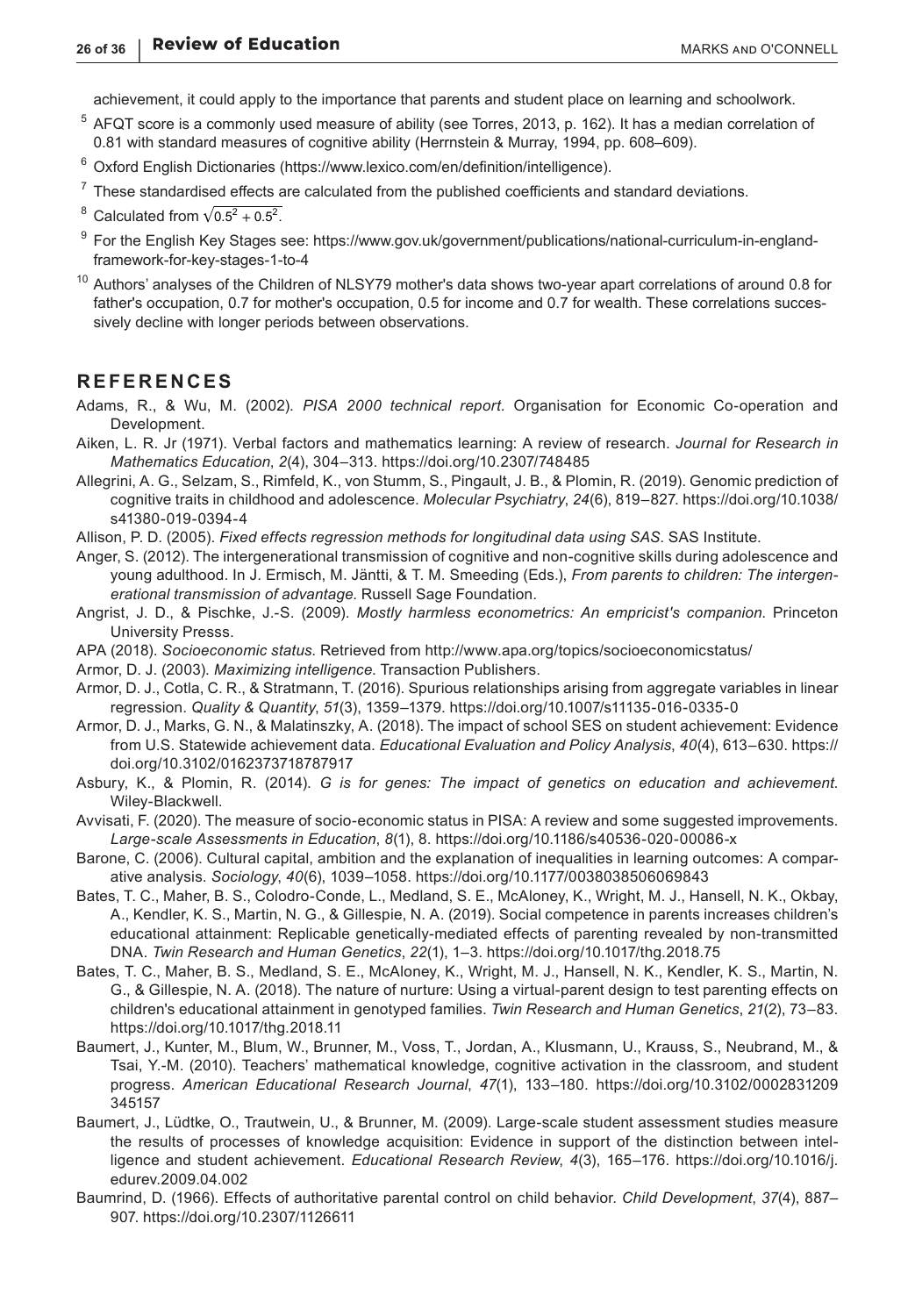- Baumrind, D. (1989). Rearing competent children. In W. Damon (Ed.), *Child development today and tomorrow* (pp. 349–378). Jossey-Bass.
- Becker, G. S. (1975). *Human capital*, 2nd ed. Columbia University Press.
- Belley, P., & Lochner, L. (2007). The changing role of family income and ability in determining educational achievement. *Journal of Human Capital*, *1*(1), 37–89.<https://doi.org/10.1086/524674>
- Belsky, D. W., Domingue, B. W., Wedow, R., Arseneault, L., Boardman, J. D., Caspi, A., Conley, D., Fletcher, J. M., Freese, J., Herd, P., Moffitt, T. E., Poulton, R., Sicinski, K., Wertz, J., & Harris, K. M. (2018). Genetic analysis of social-class mobility in five longitudinal studies. *Proceedings of the National Academy of Sciences*, *115*(31), E7275–E7284. <https://doi.org/10.1073/pnas.1801238115>
- Berkowitz, R., Moore, H., Astor, R. A., & Benbenishty, R. (2017). A research synthesis of the associations between socioeconomic background, inequality, school climate, and academic achievement. *Review of Educational Research*, *87*(2), 425–469. <https://doi.org/10.3102/0034654316669821>
- Bernstein, B. (Ed.) (1971). *Class, codes and control: Theoretical studies towards a sociology of language* (Vol. 1). Routledge & Kegan Paul.
- Bieber, T., & Martens, K. (2011). The OECD PISA study as a soft power in education? Lessons from Switzerland and the US. *European Journal of Education*, *46*(1), 101–116.<https://doi.org/10.1111/j.1465-3435.2010.01462.x>
- Black, S. E., Devereux, P. J., & Salvanes, K. G. (2009). Like father, like son? A note on the intergenerational transmission of IQ scores. *Economics Letters*, *105*(1), 138–140.<https://doi.org/10.1016/j.econlet.2009.06.022>
- Bond, T. G., & Fox, C. M. (2001). *Applying the Rasch model: Fundamental measurement in the social sciences*. Lawrence Erlbaum Associates.
- Boonen, T., Speybroeck, S., de Bilde, J., Lamote, C., Van Damme, J., & Onghena, P. (2014). Does it matter who your schoolmates are? An investigation of the association between school composition, school processes and mathematics achievement in the early years of primary education. *British Educational Research Journal*, *40*(3), 441–466. <https://doi.org/10.1002/berj.3090>
- Bouchard, T. J. Jr (2009). Genetic influence on human intelligence (Spearman's g): How much? *Annals of Human Biology*, *36*(5), 527–544.<https://doi.org/10.1080/03014460903103939>
- Bouchard, T. J. Jr (2013). The Wilson effect: The increase in heritability of IQ with age. *Twin Research and Human Genetics*, *16*(5), 923–930.<https://doi.org/10.1017/thg.2013.54>
- Bouchard, T. J. Jr, & McGue, M. (1981). Familial studies of intelligence: A review. *Science*, *212*(4498), 1055–1059. <https://doi.org/10.1126/science.7195071>
- Bouchard, T. J. Jr, & McGue, M. (2003). Genetic and environmental influences on human psychological differences. *Journal of Neurobiology*, *54*(1), 4–45. <https://doi.org/10.1002/neu.10160>
- Bourdieu, P., & Passeron, J.-C. (1990). *Reproduction in education, society and culture*. Sage.
- Bradley, R. H., & Corwyn, R. F. (2002). Socioeconomic status and child development. *Annual Review of Psychology*, *53*, 371–399. <https://doi.org/10.1146/annurev.psych.53.100901.135233>
- Bratti, M. (2007). Parents' income and children's school drop-out at 16 in England and Wales: Evidence from the 1970 British cohort study. *Review of Economics of the Household*, *5*(1), 15–40. [https://doi.org/10.1007/s1115](https://doi.org/10.1007/s11150-007-9001-6) [0-007-9001-6](https://doi.org/10.1007/s11150-007-9001-6)
- Braveman, P. A., Cubbin, C., Egerter, S., Chideya, S., Marchi, K. S., Metzler, M., & Posner, S. (2005). Socioeconomic status in health research: One size does not fit all. *JAMA*, *294*(22), 2879–2888. [https://doi.](https://doi.org/10.1001/jama.294.22.2879) [org/10.1001/jama.294.22.2879](https://doi.org/10.1001/jama.294.22.2879)
- Breakspear, S. (2014). *How does PISA shape education policy making? Why how we measure learning determines what counts in education* (240). Retrieved from Melbourne: [http://simonbreakspear.com/wp-content/](http://simonbreakspear.com/wp-content/uploads/2015/09/Breakspear-PISA-Paper.pdf) [uploads/2015/09/Breakspear-PISA-Paper.pdf](http://simonbreakspear.com/wp-content/uploads/2015/09/Breakspear-PISA-Paper.pdf)
- Broer, M., Bai, Y., & Fonseca, F. (2019). *Socioeconomic inequality and educational outcomes: Evidence from twenty years of TIMSS*. International Association for the Evaluation of Educational Achievement (IEA), Springer Open.
- Brown, L., & Iyengar, S. (2008). Parenting styles: The impact on student achievement. *Marriage & Family Review*, *43*(1–2), 14–38.<https://doi.org/10.1080/01494920802010140>
- Brunner, M. (2008). No *g* in education? *Learning and Individual Differences*, *18*(2), 152–165. [https://doi.](https://doi.org/10.1016/j.lindif.2007.08.005) [org/10.1016/j.lindif.2007.08.005](https://doi.org/10.1016/j.lindif.2007.08.005)
- Buchmann, C. (2002). Measuring family background in international studies of education: Conceptual issues and methodological challenges. In A. C. Porter, & A. Gamoran (Eds.), *Methodological advances in cross-national surveys of educational achievement* (pp. 150–197). National Academy Press.
- Burhan, N. A. S., Yunus, M. M., Tovar, M. E. L., & Burhan, N. M. G. (2017). Why are cognitive abilities of children so different across countries? The link between major socioeconomic factors and PISA test scores. *Personality and Individual Differences*, *105*, 95–106. <https://doi.org/10.1016/j.paid.2016.09.043>
- Carlson, M. J., & Corcoran, M. E. (2001). Family structure and children's behavioral and cognitive outcomes. *Journal of Marriage and Family*, *63*(3), 779–792. <https://doi.org/10.1111/j.1741-3737.2001.00779.x>
- Carnoy, M., Khavenson, T., Loyalka, P., Schmidt, W. H., & Zakharov, A. (2016). Revisiting the relationship between international assessment outcomes and educational production: Evidence from a longitudinal PISA-TIMSS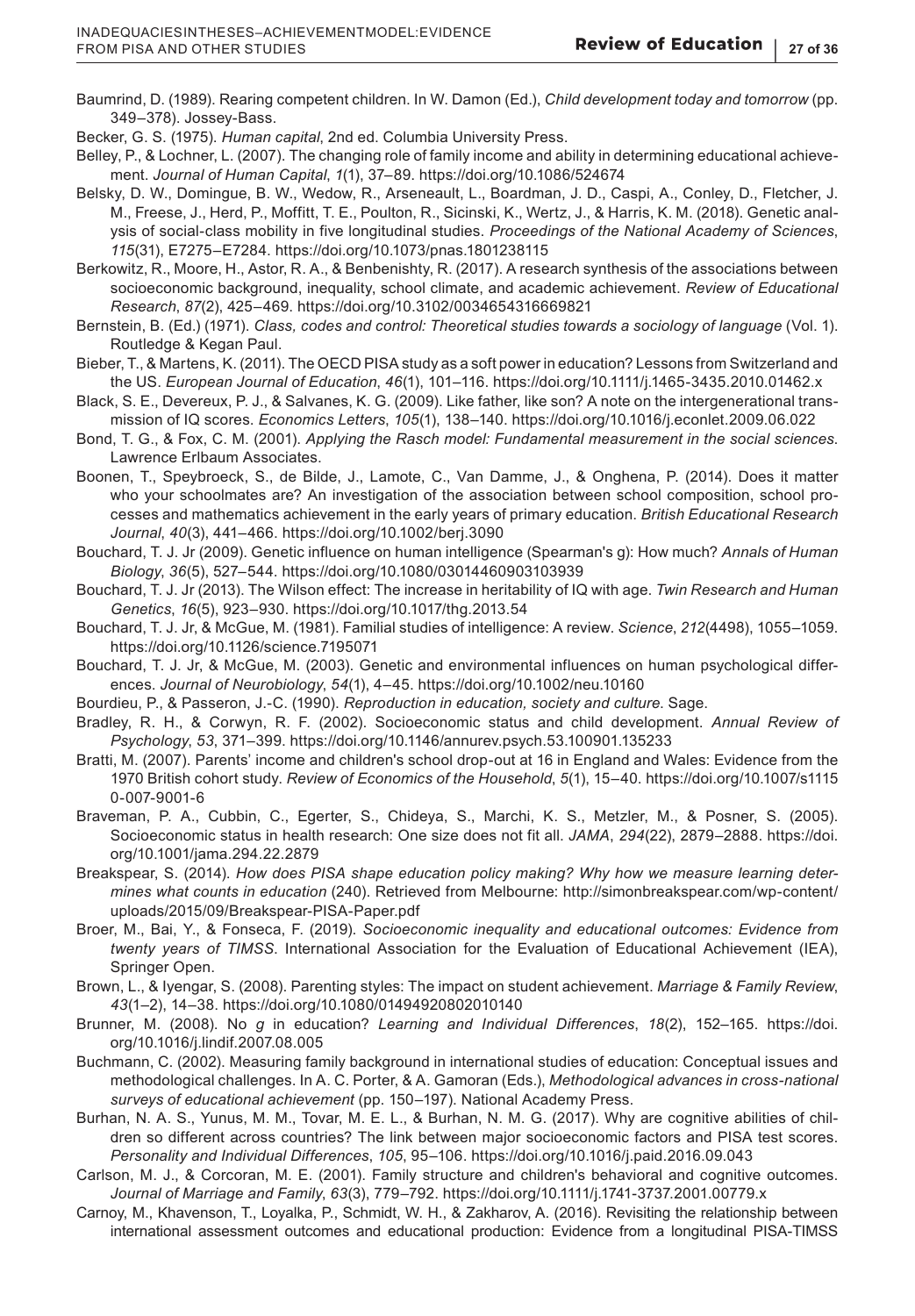sample. *American Educational Research Journal*, *53*(4), 1054–1085. [https://doi.org/10.3102/0002831216](https://doi.org/10.3102/0002831216653180) [653180](https://doi.org/10.3102/0002831216653180)

- Caro, D. H., Kyriakides, L., & Televantou, I. (2018). Addressing omitted prior achievement bias in international assessments: An applied example using PIRLS-NPD matched data. *Assessment in Education: Principles, Policy & Practice*, *25*(1), 5–27. <https://doi.org/10.1080/0969594X.2017.1353950>
- Caro, D. H., Sandoval-Hernández, A., & Lüdtke, O. (2014). Cultural, social, and economic capital constructs in international assessments: An evaluation using exploratory structural equation modeling. *School Effectiveness and School Improvement*, *25*(3), 433–450. <https://doi.org/10.1080/09243453.2013.812568>
- Chen, C., & Uttal, D. H. (1988). Cultural values, parents' beliefs, and children's achievement in the United States and China. *Human Development*, *31*(6), 351–358. <https://doi.org/10.1159/000276334>
- Chiu, M. M. (2015). Family inequality, school inequalities, and mathematics achievement in 65 countries: Microeconomic mechanisms of rent seeking and diminishing marginal returns. *Teachers College Record*, *117*(1), 1–32.
- Chmielewski, A. K. (2019). The global increase in the socioeconomic achievement gap, 1964 to 2015. *American Sociological Review*, *84*(3), 517–544.<https://doi.org/10.1177/0003122419847165>
- Chmielewski, A. K., & Reardon, S. F. (2016). Patterns of cross-national variation in the association between income and academic achievement. *AERA Open*, *2*(3), 1–27. <https://doi.org/10.1177/2332858416649593>
- Cohen, J. (1968). Weighted kappa: Nominal scale agreement provision for scaled disagreement or partial credit. *Psychological Bulletin*, *70*(4), 213–220. <https://doi.org/10.1037/h0026256>
- Coleman, J. S. (1987). Families and schools. *Educational Researcher*, *16*(6), 32–38.<https://doi.org/10.2307/1175544>
- Coleman, J. S. (1988). Social capital in the creation of human capital. *American Journal of Sociology*, *94*, S95– S120.<https://doi.org/10.2307/2580674>
- Coleman, J. S., & Hoffer, T. (1987). *Public and private schools. The impact of communities*. Basic Books.
- Colom, R., & Flores-Mendoza, C. E. (2007). Intelligence predicts scholastic achievement irrespective of SES factors: Evidence from Brazil. *Intelligence*, *35*(3), 243–251. <https://doi.org/10.1016/j.intell.2006.07.008>
- Cromley, J. G. (2009). Reading achievement and science proficiency: International comparisons from the Programme on International Student Assessment. *Reading Psychology*, *30*(2), 89–118. [https://doi.](https://doi.org/10.1080/02702710802274903) [org/10.1080/02702710802274903](https://doi.org/10.1080/02702710802274903)
- Currie, J., & Thomas, D. (1999). The intergenerational transmission of "intelligence": Down the slippery slopes of *The Bell Curve*. *Industrial Relations*, *38*(3), 297–330.<https://doi.org/10.1111/0019-8676.00131>
- Davis, O. S. P., Kovas, Y., Harlaar, N., Busfield, P., McMillan, A., Frances, J., & Plomin, R. (2008). Generalist genes and the internet generation: Etiology of learning abilities by web testing at age 10. *Genes, Brain and Behavior*, *7*(4), 455–462.<https://doi.org/10.1111/j.1601-183X.2007.00370.x>
- de Zeeuw, E. L., de Geus, E. J. C., & Boomsma, D. I. (2015). Meta-analysis of twin studies highlights the importance of genetic variation in primary school educational achievement. *Trends in Neuroscience and Education*, *4*(2015), 69–76.<https://doi.org/10.1016/j.tine.2015.06.001>
- Deary, I. J., Johnson, W., & Houlihan, L. M. (2009). Genetic foundations of human intelligence. *Human Genetics*, *126*(1), 215–232. <https://doi.org/10.1007/s00439-009-0655-4>
- Deary, I. J., Whiteman, M. C., Starr, J. M., Whalley, L. J., & Fox, H. C. (2004). The impact of childhood intelligence on later life: Following up the Scottish mental surveys of 1932 and 1947. *Journal of Personality and Social Psychology*, *86*(1), 130–147. <https://doi.org/10.1037/0022-3514.86.1.130>
- Dobbins, M. (2010). Education policy in New Zealand—successfully navigating the international market for education. In K. Martens, A.-K. Nagel, M. Windzio, & A. Weymann (Eds.), *Transformation of education policy* (pp. 153–178). Palgrave Macmillan UK.
- Dobbins, M., & Martens, K. (2012). Towards an education approach à la finlandaise? French education policy after PISA. *Journal of Education Policy*, *27*(1), 23–43. <https://doi.org/10.1080/02680939.2011.622413>
- Domina, T., Penner, A., & Penner, E. (2017). Categorical inequality: Schools as sorting machines. *Annual Review of Sociology*, *43*(1), 311–330. <https://doi.org/10.1146/annurev-soc-060116-053354>
- Dronkers, J. (1998). *The importance of cognitive abilities at primary school for educational and occupational success in the life course of a Dutch generation, born around 1940* (22021). Retrieved from [http://mpra.](http://mpra.ub.uni-muenchen.de/22021/) [ub.uni-muenchen.de/22021/](http://mpra.ub.uni-muenchen.de/22021/)
- Dronkers, J., & Korthals, R. (2016). Tracking in the Netherlands- ability selection or social reproduction? In H.-P. Blossfeld, S. Buchholz, & J. Skopek (Eds.), *Models of secondary education and social inequality: An international comparison* (pp. 149–161). Edward Elgar.
- Dronkers, J., & Róbert, P. (2008). Differences in scholastic achievement of public, private government-dependent, and private independent schools: A cross-national analysis. *Educational Policy*, *22*(4), 541–577. [https://doi.](https://doi.org/10.1177/0895904807307065) [org/10.1177/0895904807307065](https://doi.org/10.1177/0895904807307065)
- Duckworth, A. L., Quinn, P. D., & Tsukayama, E. (2012). What no child left behind leaves behind: The roles of IQ and self-control in predicting standardized achievement test scores and report card grades. *Journal of Educational Psychology*, *104*(2), 439–451. <https://doi.org/10.1037/a0026280>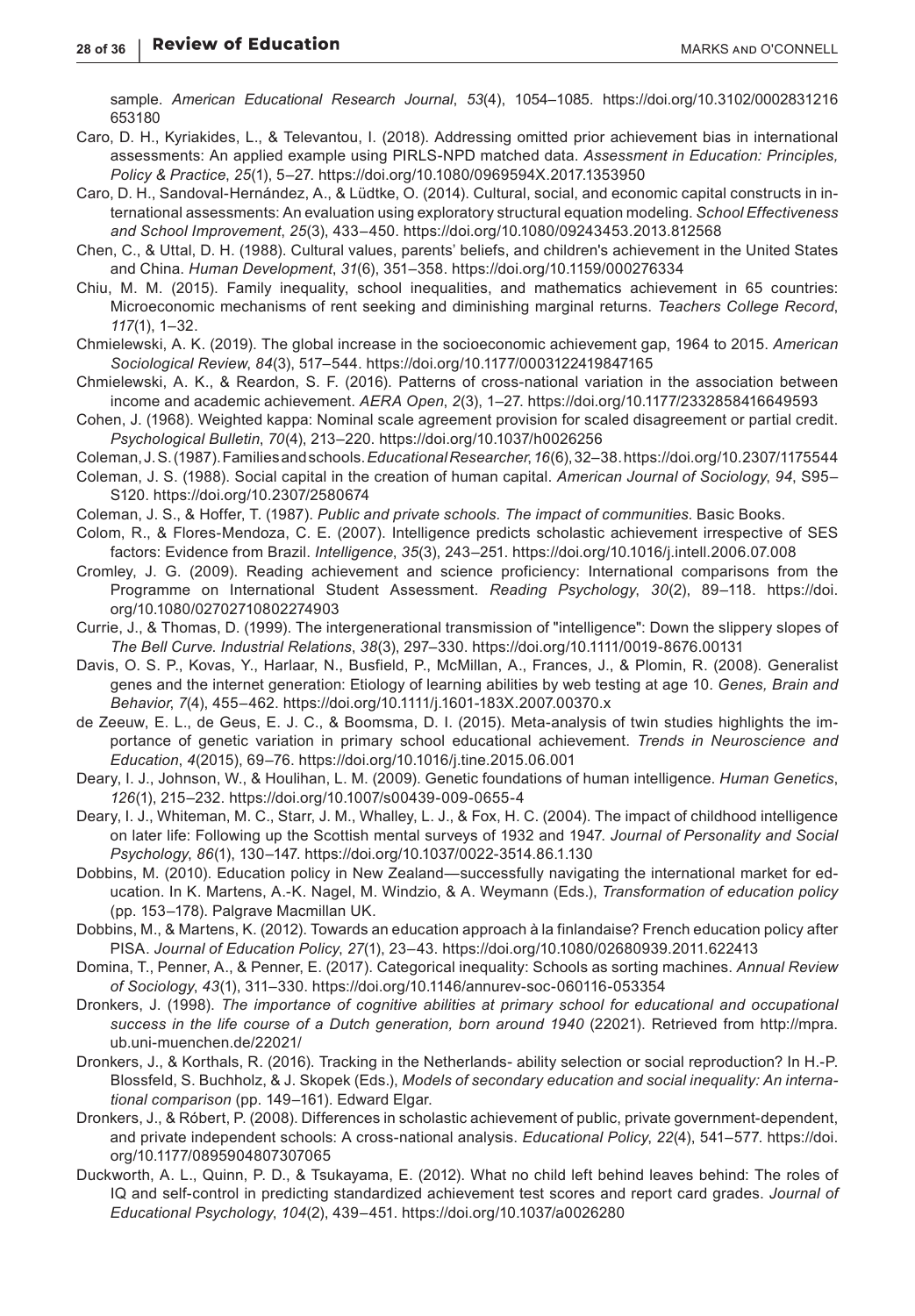- Dumais, S. A. (2002). Cultural capital, gender, and school success: The role of habitus. *Sociology of Education*, *75*(1), 44–68.<https://doi.org/10.2307/3090253>
- Dumais, S. A. (2006). Early childhood cultural capital, parental habitus, and teachers' perceptions. *Poetics*, *34*(2), 83–107.<https://doi.org/10.1016/j.poetic.2005.09.003>
- Duncan, G. J., Brooks-Gunn, J., & Klebanov, P. K. (1994). Economic deprivation and early childhood development. *Child Development*, *65*(2), 296–318. <https://doi.org/10.1111/j.1467-8624.1994.tb00752.x>
- Early, E., Miller, S., Dunne, L., Thurston, A., & Filiz, M. (2019). The influence of socio-economic background and gender on school attainment in the United Kingdom: A systematic review. *Review of*. *Education*, *8*(120–152), <https://doi.org/10.1002/rev3.3175>
- Egelund, N. (2008). The value of international comparative studies of achievement a Danish perspective. *Assessment in Education: Principles, Policy & Practice*, *15*(3), 245–251. [https://doi.org/10.1080/0969594080](https://doi.org/10.1080/09695940802417400) [2417400](https://doi.org/10.1080/09695940802417400)
- Engzell, P. (2019). What do books in the home proxy for? A cautionary tale. *Sociological Methods and Research*, April 2019.<https://doi.org/10.1177/0049124119826143>
- Engzell, P., & Jonsson, J. O. (2015). Estimating social and ethnic inequality in school surveys: Biases from child misreporting and parent nonresponse. *European Sociological Review*, *31*(3), 312–325. [https://doi.](https://doi.org/10.1093/esr/jcv005) [org/10.1093/esr/jcv005](https://doi.org/10.1093/esr/jcv005)
- Ertl, H. (2006). Educational standards and the changing discourse on education: The reception and consequences of the PISA study in Germany. *Oxford Review of Education*, *32*(5), 619–634. [https://doi.org/10.1080/03054](https://doi.org/10.1080/03054980600976320) [980600976320](https://doi.org/10.1080/03054980600976320)
- Esser, H., & Relikowski, I. (2015). *Is ability tracking (really) responsible for educational inequalities in achievement? A comparison between the country states Bavaria and Hesse in Germany*. Institute for the Study of Labor (IZA).
- Evans, M. D. R., Kelley, J., & Sikora, J. (2014). Scholarly culture and academic performance in 42 nations. *Social Forces*, *92*(4), 1573–1605. <https://doi.org/10.1093/sf/sou030>
- Feniger, Y., & Lefstein, A. (2014). How not to reason with PISA data: An ironic investigation. *Journal of Education Policy*, *29*(6), 845–855.<https://doi.org/10.1080/02680939.2014.892156>
- Fergusson, D. M., Horwood, L. J., & Ridder, E. M. (2005). Show me the child at seven II: Childhood intelligence and later outcomes in adolescence and young adulthood. *Journal of Child Psychology and Psychiatry and Allied Disciplines*, *46*(8), 850–858.<https://doi.org/10.1111/j.1469-7610.2005.01472.x>
- Fischbach, A., Keller, U., Preckel, F., & Brunner, M. (2013). PISA proficiency scores predict educational outcomes. *Learning and Individual Differences*, *24*(April), 63–72. <https://doi.org/10.1016/j.lindif.2012.10.012>
- Flere, S., Krajnc, M. T., Klanjšek, R., Musil, B., & Kirbiš, A. (2010). Cultural capital and intellectual ability as predictors of scholastic achievement: A study of Slovenian secondary school students. *British Journal of Sociology of Education*, *31*(1), 47–58.<https://doi.org/10.1080/01425690903385428>
- Freese, J. (2008). Genetics and the social science explanation of individual outcomes. *American Journal of Sociology*, *114*(s1), S1–S35. <https://doi.org/10.1086/592208>
- Frey, M. C., & Detterman, D. K. (2004). Scholastic assessment or *g*? The relationship between the scholastic assessment test and general cognitive ability. *Psychological Science*, *15*(6), 373–378. [https://doi.](https://doi.org/10.1111/j.0956-7976.2004.00687.x) [org/10.1111/j.0956-7976.2004.00687.x](https://doi.org/10.1111/j.0956-7976.2004.00687.x)
- Ganzeboom, H. B. G., & Treiman, D. J. (1996). Internationally comparable measures of occupational status for the 1988 international standard classifications of occupations. *Social Science Research*, *25*(3), 201–239. [https://](https://doi.org/10.1006/ssre.1996.0010) [doi.org/10.1006/ssre.1996.0010](https://doi.org/10.1006/ssre.1996.0010)
- Ganzeboom, H. B. G., & Treiman, D. (2010). Occupational status measures for the new international standard classification of occupations ISCO-08; with a discussion of the new classifications. Retrieved from: [http://](http://www.harryganzeboom.nl/isol/isol2010c2-ganzeboom.pdf) [www.harryganzeboom.nl/isol/isol2010c2-ganzeboom.pdf](http://www.harryganzeboom.nl/isol/isol2010c2-ganzeboom.pdf)
- Gilleece, L., Cosgrove, J., & Sofroniou, N. (2010). Equity in mathematics and science outcomes: Characteristics associated with high and low achievement on PISA 2006 in Ireland. *International Journal of Science & Mathematics Education*, *8*(3), 475–496.<https://doi.org/10.1007/s10763-010-9199-2>
- Gorard, S. (2006). Is there a school mix effect? *Educational Review*, *58*(1), 87–94. [https://doi.org/10.1080/00131](https://doi.org/10.1080/00131910500352739) [910500352739](https://doi.org/10.1080/00131910500352739)
- Gottfredson, L. S. (1997). Mainstream science on intelligence: An editorial with 52 signatories, history, and bibliography. *Intelligence*, *24*(1), 13–23. [https://doi.org/10.1016/S0160-2896\(97\)90011-8](https://doi.org/10.1016/S0160-2896(97)90011-8)
- Grasby, K. L., & Coventry, W. L. (2016). Longitudinal stability and growth in literacy and numeracy in Australian school students. *Behavior Genetics*, *46*, 649–664. <https://doi.org/10.1007/s10519-016-9796-0>
- Grasby, K. L., Coventry, W. L., Byrne, B., Olson, R. K., & Medland, S. E. (2016). Genetic and environmental influences on literacy and numeracy performance in Australian school children in grades 3, 5, 7, and 9. *Behavior Genetics*, *46*(5), 627–648.<https://doi.org/10.1007/s10519-016-9797-z>
- Greenwald, R., Hedges, L. V., & Laine, R. D. (1996). The effect of school resources on student achievement. *Review of Educational Research*, *66*(3), 361–396.<https://doi.org/10.3102/00346543066003361>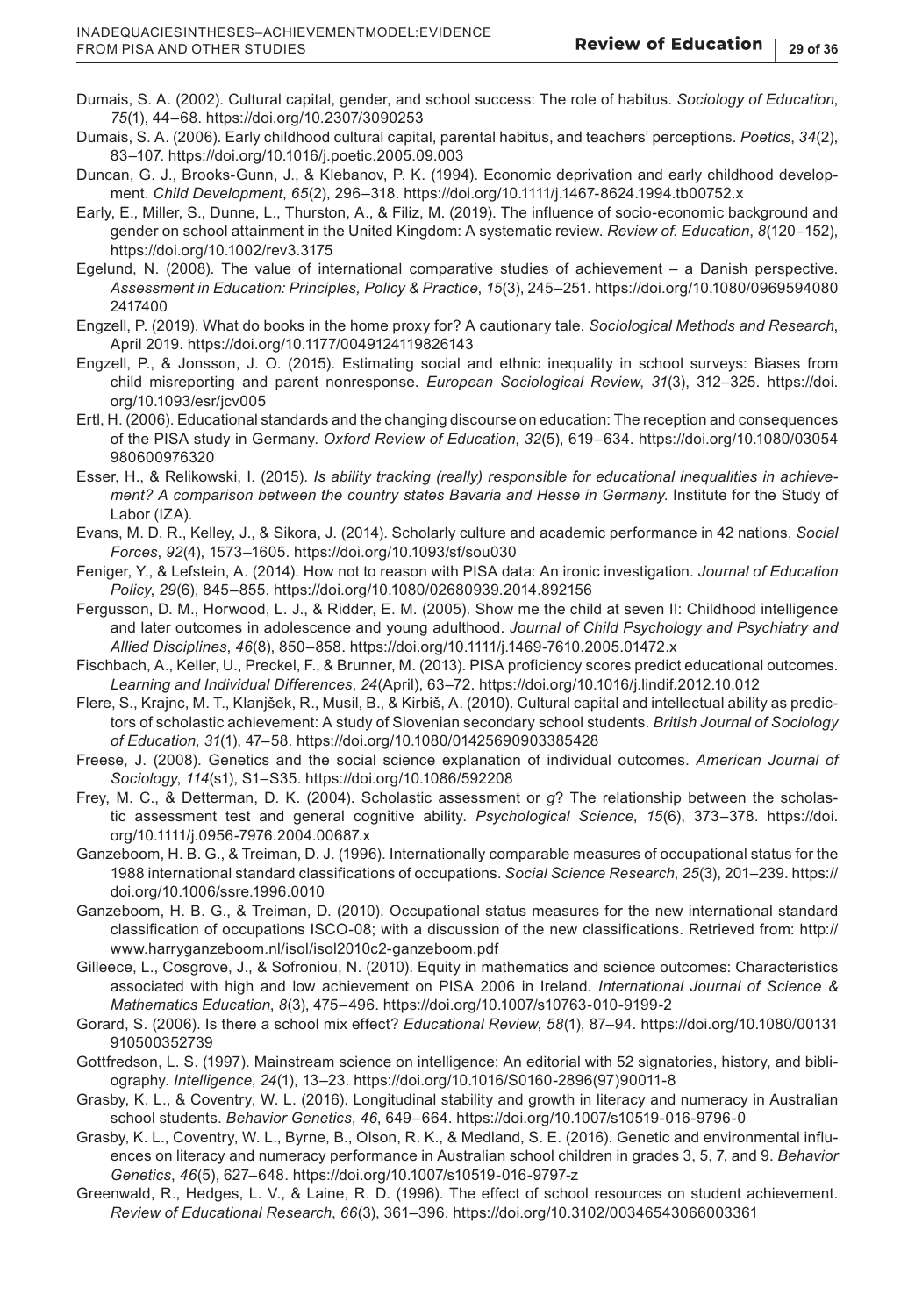- Grek, S. (2009). Governing by numbers: The PISA 'effect' in Europe. *Journal of Education Policy*, *24*(1), 23–37. <https://doi.org/10.1080/02680930802412669>
- Grilli, L., Pennoni, F., Rampichini, C., & Romeo, I. (2016). Exploiting TIMSS and PIRLS combined data: Multivariate multilevel modelling of student achievement. *The Annals of Applied Statistics*, *10*(4), 2405–2426. [https://doi.](https://doi.org/10.1214/16-AOAS988) [org/10.1214/16-AOAS988](https://doi.org/10.1214/16-AOAS988)
- Grönqvist, E., Öckert, B., & Vlachos, J. (2017). The intergenerational transmission of cognitive and noncognitive abilities. *Journal of Human Resources*, *52*(4), 887–918. <https://doi.org/10.3368/jhr.52.4.0115-6882R1>
- Halsey, A. H., Heath, A. F., & Ridge, J. M. (1980). *Origins and destinations: Family, class, and education in modern Britain*. Clarendon Press.
- Hambleton, R. K., Hariharan Swaminathan, H., & Rogers, J. (1991). *Fundamentals of item response theory*. Sage.
- Hanushek, E. A. (1979). Conceptual and empirical issues in the estimation of educational production functions. *Journal of Human Resources*, *14*(3), 351–388.<https://doi.org/10.2307/145575>
- Hanushek, E. A. (1997). Assessing the effects of school resources on student performance: An update. *Educational Evaluation and Policy Analysis*, *19*(2), 141–164. [https://doi.org/10.3102/0162373701](https://doi.org/10.3102/01623737019002141) [9002141](https://doi.org/10.3102/01623737019002141)
- Hanushek, E. A. (2006). Alternative school policies and the benefits of general cognitive skills. *Economics of Education Review*, *25*(4), 447–462. <https://doi.org/10.1016/j.econedurev.2004.08.011>
- Harden, K. P. (2021). "Reports of my death were greatly exaggerated": Behavior genetics in the postgenomic era. *Annual Review of Psychology*, *72*(1), 37–60.<https://doi.org/10.1146/annurev-psych-052220-103822>
- Harker, R., & Tymms, P. (2004). The effects of student composition on school outcomes. *School Effectiveness and School Improvement*, *15*(2), 177–199.<https://doi.org/10.1076/sesi.15.2.177.30432>
- Harlaar, N., Kovas, Y., Dale, P. S., Petrill, S. A., & Plomin, R. (2012). Mathematics is differentially related to reading comprehension and word decoding: Evidence from a genetically sensitive design. *Journal of Educational Psychology*, *104*(3), 622–635. <https://doi.org/10.1037/a0027646>
- Harris, J. R. (2009). *The nurture assumption: Why children turn out the way they do* (Revised and Updated ed.). The Free Press.
- Hart, B., & Risley, T. R. (1995). *Meaningful differences in the everyday experience of young American children*. Paul Brookes.
- Hart, S. A., Petrill, S. A., Thompson, L. A., & Plomin, R. (2009). The ABCs of math: A genetic analysis of mathematics and its links with reading ability and general cognitive ability. *Journal of Educational Psychology*, *101*(2), 388–402. <https://doi.org/10.1037/a0015115>
- Harwell, M., Maeda, Y., Bishop, K., & Xie, A. (2017). The surprisingly modest relationship between SES and educational achievement. *Journal of Experimental Education*, *85*(2), 197–214. [https://doi.org/10.1080/00220](https://doi.org/10.1080/00220973.2015.1123668) [973.2015.1123668](https://doi.org/10.1080/00220973.2015.1123668)
- Hauser, R. M. (1969). Schools and the stratification process. *American Journal of Sociology*, *74*(6), 587–611. <https://doi.org/10.2307/2776111>
- Hauser, R. M., Warren, J. R., Huang, M.-H., & Carter, W. Y. (2002). Occupational status, education, and social mobility in the meritocracy. In K. Arrow, S. Bowles, & S. Durlauf (Eds.), *Meritocracy and economic inequality* (pp. 179–229). Princeton University Press.
- Haworth, C. M. A., Kovas, Y., Dale, P. S., & Plomin, R. (2008). Science in elementary school: Generalist genes and school environments. *Intelligence*, *36*(6), 694–701. <https://doi.org/10.1016/j.intell.2008.04.002>
- Hegelund, E. R., Flensborg-Madsen, T., Dammeyer, J., & Mortensen, E. L. (2018). Low IQ as a predictor of unsuccessful educational and occupational achievement: A register-based study of 1,098,742 men in Denmark 1968–2016. *Intelligence*, *71*, 46–53.<https://doi.org/10.1016/j.intell.2018.10.002>
- Herrnstein, R. J., & Murray, C. (1994). *The Bell Curve: Intelligence and class structure in American life*. The Free Press.
- Hobbs, G. (2016). Explaining social class inequalities in educational achievement in the UK: Quantifying the contribution of social class differences in school 'effectiveness'. *Oxford Review of Education*, *42*(1), 16–35. <https://doi.org/10.1080/03054985.2015.1128889>
- Hoffman, L. W. (2003). Methodological issues in studies of parenting, SES and child development. In M. H. Bornstein, & R. H. Bradley (Eds.), *Socioeconomic status, parenting, and child development* (pp. 125–143). Lawrence Erlbaum Associates Publishers.
- Hopfenbeck, T. N., Lenkeit, J., El Masri, Y., Cantrell, K., Ryan, J., & Baird, J.-A. (2018). Lessons learned from PISA: A systematic review of peer-reviewed articles on the Programme for International Student Assessment. *Scandinavian Journal of Educational Research*, *62*(3), 333–353. [https://doi.org/10.1080/00313](https://doi.org/10.1080/00313831.2016.1258726) [831.2016.1258726](https://doi.org/10.1080/00313831.2016.1258726)
- Hutchison, D. (2007). When is a compositional effect not a compositional effect? *Quality & Quantity*, *41*(2), 219– 232. <https://doi.org/10.1007/s11135-007-9094-2>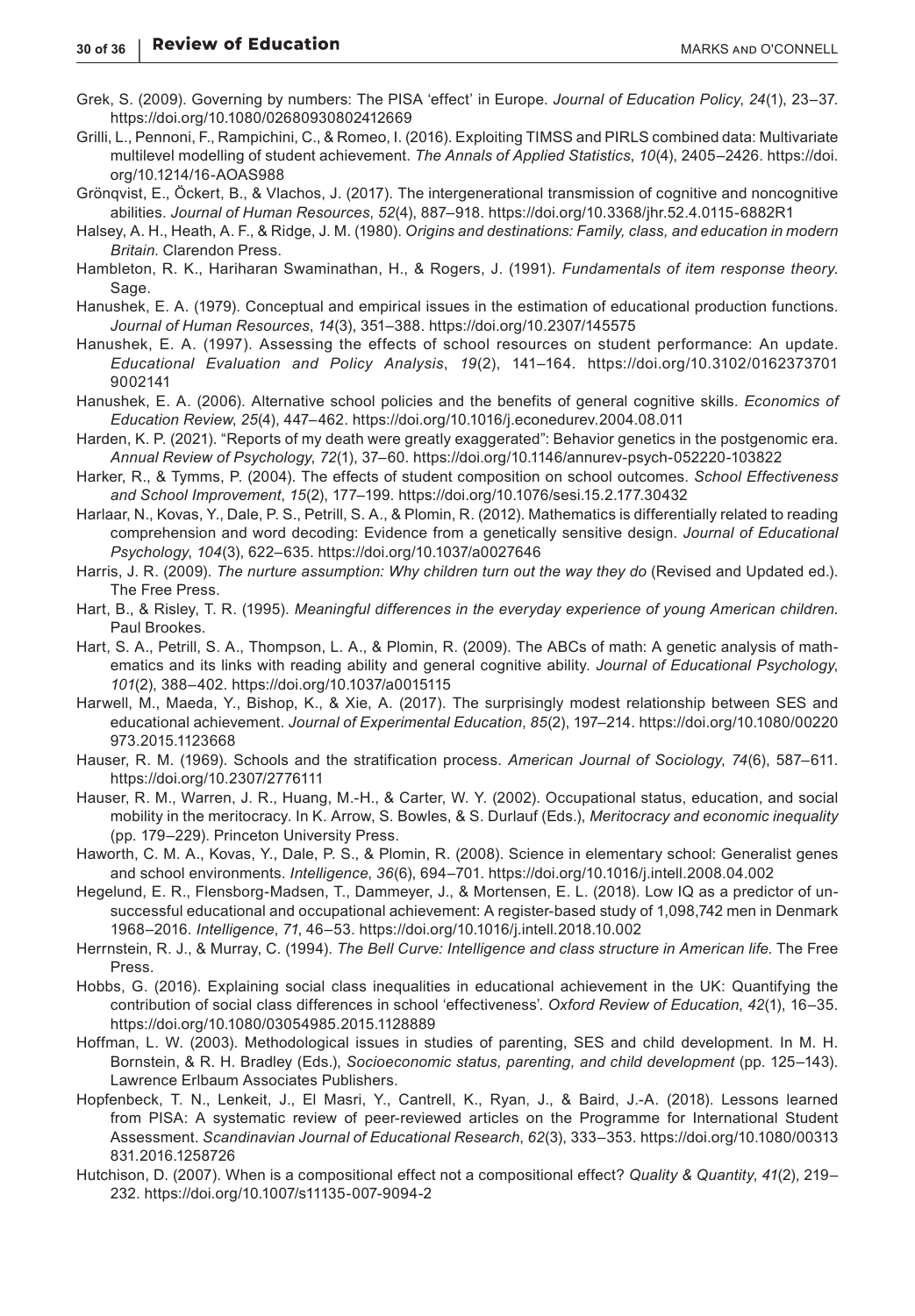- Hyman, H. H. (1966). The value systems of different classes: A social psychological contribution to the analysis of stratification. In R. Bendix, & S. M. Lipset (Eds.), *Class, status and power: Social stratification in comparative perspective* (2nd ed., pp. 488–499). Free Press.
- Jæger, M. M. (2011). Does cultural capital really affect academic achievement? New evidence from combined sibling and panel data. *Sociology of Education*, *84*(4), 281–298. <https://doi.org/10.1177/0038040711417010>
- Jæger, M. M., & Møllegaard, S. (2017). Cultural capital, teacher bias, and educational success: New evidence from monozygotic twins. *Social Science Research*, *65*, 130–144.<https://doi.org/10.1016/j.ssresearch.2017.04.003>
- Jencks, C., Smith, M., Acland, H., Bane, M. J., Cohen, D., Gintis, H., Heyns, B., & Michelson, S. (1972). *Inequality. A reassessment of the effect of family and schooling in America*. Basic Books.
- Jensen, A. R. (1980). *Bias in mental testing*. Free Press.
- Jensen, A. R. (1998). *The g factor: The science of mental ability*. Praeger.
- Jerrim, J. (2015). Why do east Asian children perform so well in PISA? An investigation of Western-born children of east Asian descent. *Oxford Review of Education*, *41*(3), 310–333. [https://doi.org/10.1080/03054](https://doi.org/10.1080/03054985.2015.1028525) [985.2015.1028525](https://doi.org/10.1080/03054985.2015.1028525)
- Jerrim, J., & Micklewright, J. (2014). Socio-economic gradients in children's cognitive skills: Are cross-country comparisons robust to who reports family background? *European Sociological Review*, *30*(6), 766–781. <https://doi.org/10.1093/esr/jcu072>
- Jerrim, J., Parker, P. D., Katyn Chmielewski, A., & Anders, J. (2016). Private schooling, educational transitions, and early labour market outcomes: Evidence from three Anglophone countries. *European Sociological Review*, *32*(2), 280–294. <https://doi.org/10.1093/esr/jcv098>
- Johnson, W., Bouchard, T. J. Jr, Krueger, R. F., McGue, M., & Gottesman, I. I. (2004). Just one *g*: Consistent results from three test batteries. *Intelligence*, *32*(1), 95–107. [https://doi.org/10.1016/S0160-2896\(03\)00062-X](https://doi.org/10.1016/S0160-2896(03)00062-X)
- Johnson, W., Brett, C. E., & Deary, I. J. (2010). The pivotal role of education in the association between ability and social class attainment: A look across three generations. *Intelligence*, *38*(1), 55–65. [https://doi.org/10.1016/j.](https://doi.org/10.1016/j.intell.2009.11.008) [intell.2009.11.008](https://doi.org/10.1016/j.intell.2009.11.008)
- Johnson, W., Nijenhuis, J. T., & Bouchard, T. J. Jr. (2008). Still just 1 *g*: Consistent results from five test batteries. *Intelligence*, *36*(1), 81–95.<https://doi.org/10.1016/j.intell.2007.06.001>
- Kalb, G., & van Ours, J. C. (2014). Reading to young children: A head-start in life? *Economics of Education Review*, *40*, 1–24. <https://doi.org/10.1016/j.econedurev.2014.01.002>
- Kingston, P. W. (2001). The unfulfilled promise of cultural capital theory. *Sociology of Education*, *74*(Extra Issue), 88–99. <https://doi.org/10.2307/2673255>
- Knighton, T., & Bussière, P. (2006). *Educational outcomes at age 19 associated with reading ability at age 15*. Retrieved from Ottawa:<https://www150.statcan.gc.ca/n1/en/catalogue/81-595-M2006043>
- Koenig, K. A., Frey, M. C., & Detterman, D. K. (2008). ACT and general cognitive ability. *Intelligence*, *36*(2), 153– 160.<https://doi.org/10.1016/j.intell.2007.03.005>
- Kong, A., Thorleifsson, G., Frigge, M. L., Vilhjalmsson, B. J., Young, A. I., Thorgeirsson, T. E., Benonisdottir, S., Oddsson, A., Halldorsson, B. V., Masson, G., Gudbjartsson, D. F., Helgason, A., Bjornsdottir, G., Thorsteinsdottir, U., & Stefansson, K. (2018). The nature of nurture: Effects of parental genotypes. *Science*, *359*(6374), 424–428. <https://doi.org/10.1126/science.aan6877>
- Koretz, D. (2009). How do American students measure up? Making sense of international comparisons. *Future of Children*, *19*(1), 37–51. <https://doi.org/10.1353/foc.0.0023>
- Korthals, R. A., & Dronkers, J. (2016). Selection on performance and tracking. *Applied Economics*, *48*(30), 2836– 2851.<https://doi.org/10.1080/00036846.2015.1130789>
- Kovas, Y., Harlaar, N., Petrill, S. A., & Plomin, R. (2005). 'Generalist genes' and mathematics in 7-year-old twins. *Intelligence*, *33*(5), 473–489. <https://doi.org/10.1016/j.intell.2005.05.002>
- Kovas, Y., Voronin, I., Kaydalov, A., Malykh, S. B., Dale, P. S., & Plomin, R. (2013). Literacy and numeracy are more heritable than intelligence in primary school. *Psychological Science*, *24*(10), 2048–2056. [https://doi.](https://doi.org/10.1177/0956797613486982) [org/10.1177/0956797613486982](https://doi.org/10.1177/0956797613486982)
- Krapohl, E., Rimfeld, K., Shakeshaft, N. G., Trzaskowski, M., McMillan, A., Pingault, J. B., Asbury, K., Harlaar, N., Kovas, Y., Dale, P. S., & Plomin, R. (2014). The high heritability of educational achievement reflects many genetically influenced traits, not just intelligence. *Proceedings of the National Academy of Sciences of the United States of America*, *111*(42), 15273–15278. <https://doi.org/10.1073/pnas.1408777111>
- Kreuter, F., Eckman, S., Maaz, K., & Watermann, R. (2010). Children's reports of parents' education level: Does it matter whom you ask and what you ask about? *Survey Research Methods*, *4*(3), 12. [https://doi.org/10.18148/](https://doi.org/10.18148/srm/2010.v4i3.4283) [srm/2010.v4i3.4283](https://doi.org/10.18148/srm/2010.v4i3.4283)
- Kriegbaum, K., Becker, N., & Spinath, B. (2018). The relative importance of intelligence and motivation as predictors of school achievement: A meta-analysis. *Educational Research Review*, *25*, 120–148. [https://doi.](https://doi.org/10.1016/j.edurev.2018.10.001) [org/10.1016/j.edurev.2018.10.001](https://doi.org/10.1016/j.edurev.2018.10.001)
- Kriegbaum, K., Jansen, M., & Spinath, B. (2015). Motivation: A predictor of PISA's mathematical competence beyond intelligence and prior test achievement. *Learning and Individual Differences*, *43*, 140–148. [https://](https://doi.org/10.1016/j.lindif.2015.08.026) [doi.org/10.1016/j.lindif.2015.08.026](https://doi.org/10.1016/j.lindif.2015.08.026)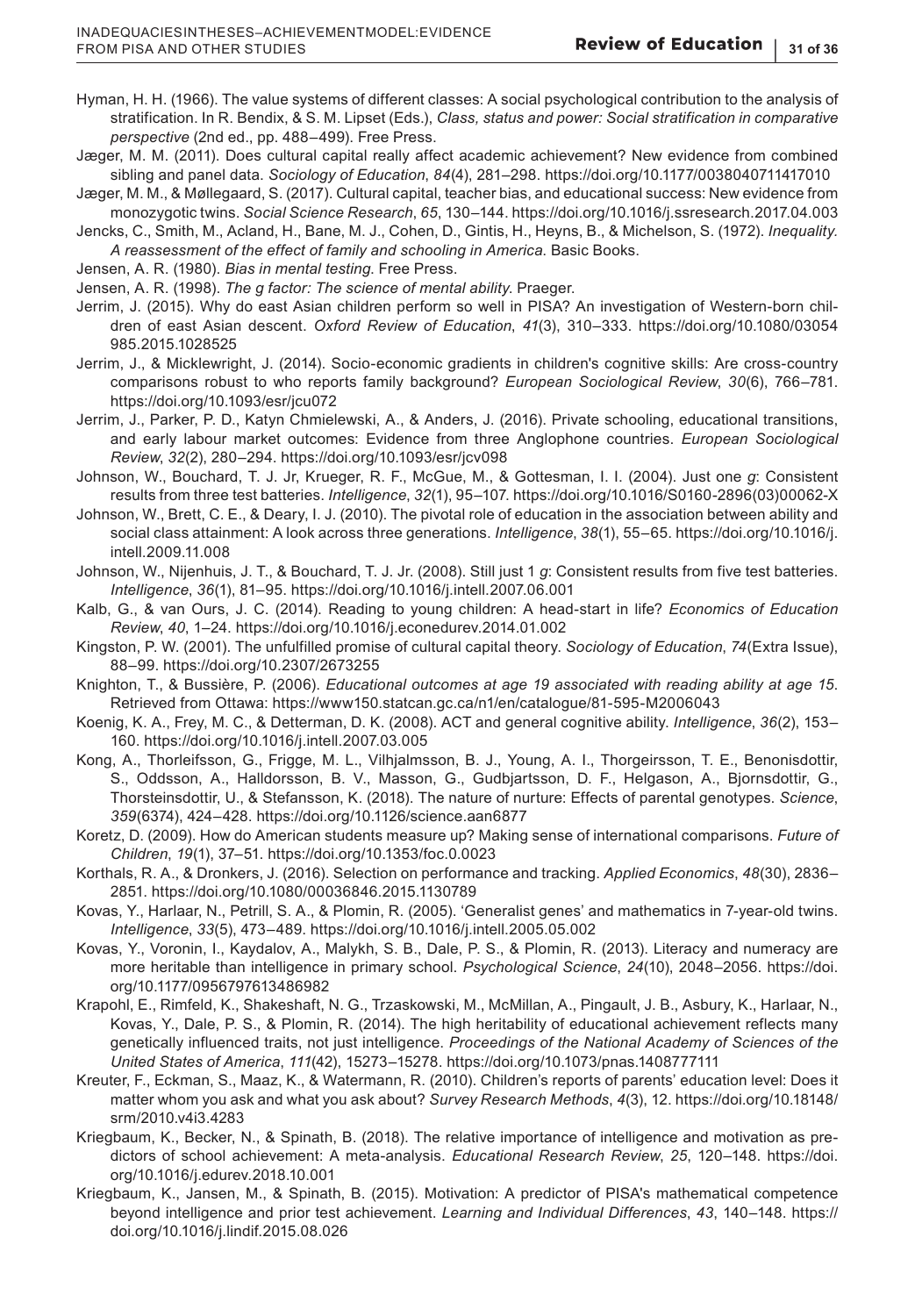- Kriegbaum, K., & Spinath, B. (2016). Explaining social disparities in mathematical achievement: The role of motivation. *European Journal of Personality*, *30*(1), 45–63.<https://doi.org/10.1002/per.2042>
- Lareau, A. (2002). Invisible inequality: Social class and childrearing in black families and white families. *American Sociological Review*, *67*(5), 747–776.<https://doi.org/10.2307/3088916>
- Lauder, H., Kounali, D., Robinson, T., & Goldstein, H. (2010). Pupil composition and accountability: An analysis in English primary schools. *International Journal of Educational Research*, *49*(2), 49–68. [https://doi.](https://doi.org/10.1016/j.ijer.2010.08.001) [org/10.1016/j.ijer.2010.08.001](https://doi.org/10.1016/j.ijer.2010.08.001)
- Lauen, D. L., & Gaddis, S. M. (2013). Exposure to classroom poverty and test score achievement: Contextual effects or selection? *American Journal of Sociology*, *118*(4), 943–979. <https://doi.org/10.1086/668408>
- Layte, R. (2017). Why do working-class kids do worse in school? An empirical test of two theories of educational disadvantage. *European Sociological Review*, *33*(4), 489–503.<https://doi.org/10.1093/esr/jcx054>
- Lee, J., Zhang, Y., & Stankov, L. (2019). Predictive validity of SES measures for student achievement. *Educational Assessment*, *24*(4), 305–326.<https://doi.org/10.1080/10627197.2019.1645590>
- Lehti, H., Erola, J., & Karhula, A. (2019). The heterogeneous effects of parental unemployment on siblings' educational outcomes. *Research in Social Stratification and Mobility*, *64*, 100439. [https://doi.org/10.1016/j.](https://doi.org/10.1016/j.rssm.2019.100439) [rssm.2019.100439](https://doi.org/10.1016/j.rssm.2019.100439)
- Lien, N., Friestad, C., & Klepp, K. I. (2001). Adolescents' proxy reports of parents' socioeconomic status: How valid are they? *Journal of Epidemiology and Community Health*, *55*(10), 731–737. [https://doi.org/10.1136/](https://doi.org/10.1136/jech.55.10.731) [jech.55.10.731](https://doi.org/10.1136/jech.55.10.731)
- Looker, E. D. (1989). Accuracy of proxy reports of parental status characteristics. *Sociology of Education*, *62*(4), 257–276.<https://doi.org/10.2307/2112830>
- Lu, L., & Rickard, K. (2014). *Value added models for NSW government schools*. Retrieved from Sydney: [http://](http://www.cese.nsw.gov.au/images/stories/PDF/VAPaper_v3-1Final.pdf) [www.cese.nsw.gov.au/images/stories/PDF/VAPaper\\_v3-1Final.pdf](http://www.cese.nsw.gov.au/images/stories/PDF/VAPaper_v3-1Final.pdf)
- Ludtke, O., Robitzsch, A., & Koller, O. (2002). Statistical artifacts in educational studies on context effects. *Zeitschrift Fur Padagogische Psychologie*, *16*(3–4), 217–231. <https://doi.org/10.1024//1010-0652.16.34.217>
- Maani, S. A., & Kalb, G. (2007). Academic performance, childhood economic resources, and the choice to leave school at age 16. *Economics of Education Review*, *26*(3), 361–374. [https://doi.org/10.1016/j.econe](https://doi.org/10.1016/j.econedurev.2005.12.002) [durev.2005.12.002](https://doi.org/10.1016/j.econedurev.2005.12.002)
- Marks, G. N. (2006). Are between- and within-school differences in student performance largely due to socioeconomic background? Evidence from 30 countries. *Educational Research*, *48*(1), 21–40. [https://doi.](https://doi.org/10.1080/00131880500498396) [org/10.1080/00131880500498396](https://doi.org/10.1080/00131880500498396)
- Marks, G. N. (2011). Issues in the conceptualisation and measurement of socioeconomic background: Do different measures generate different conclusions? *Social Indicators Research*, *104*(2), 225–251. [https://doi.](https://doi.org/10.1007/s11205-010-9741-1) [org/10.1007/s11205-010-9741-1](https://doi.org/10.1007/s11205-010-9741-1)
- Marks, G. N. (2015). Are school-SES effects statistical artefacts? Evidence from longitudinal population data. *Oxford Review of Education*, *41*(1), 122–144.<https://doi.org/10.1080/03054985.2015.1006613>
- Marks, G. N. (2016). The relative effects of socio-economic, demographic, non-cognitive and cognitive influences on student achievement in Australia. *Learning and Individual Differences*, *49*, 1–10. [https://doi.org/10.1016/j.](https://doi.org/10.1016/j.lindif.2016.05.012) [lindif.2016.05.012](https://doi.org/10.1016/j.lindif.2016.05.012)
- Marks, G. N. (2021). Should value-added school effects models include student- and school-level covariates? Evidence from Australian population assessment data. *British Educational Research Journal*, *47*(1), 181– 204. <https://doi.org/10.1002/berj.3684>
- Marks, G. N., & Pokropek, A. (2019). Family income effects on mathematics achievement: Their relative magnitude and causal pathways. *Oxford Review of Education*, *45*(6), 769–785. [https://doi.org/10.1080/03054](https://doi.org/10.1080/03054985.2019.1620717) [985.2019.1620717](https://doi.org/10.1080/03054985.2019.1620717)
- Martins, L., & Veiga, P. (2010). Do inequalities in parents' education play an important role in PISA students' mathematics achievement test score disparities? *Economics of Education Review*, *29*(6), 1016–1033. [https://doi.](https://doi.org/10.1016/j.econedurev.2010.05.001) [org/10.1016/j.econedurev.2010.05.001](https://doi.org/10.1016/j.econedurev.2010.05.001)
- Mayer, S. E. (1997). *What money can't buy: Family income and children's life chances*. Harvard University Press.
- McCall, R. B. (1977). Childhood IQ's as predictors of adult educational and occupational status. *Science*, *197*(4302), 482–483.
- McNiece, R., Bidgood, P., & Soan, P. (2004). An investigation into using national longitudinal studies to examine trends in educational attainment and development. *Educational Research*, *46*(2), 119–136. [https://doi.](https://doi.org/10.1080/0013188042000222412) [org/10.1080/0013188042000222412](https://doi.org/10.1080/0013188042000222412)
- Meisenberg, G., & Woodley, M. A. (2013). Are cognitive differences between countries diminishing? *Evidence from TIMSS and PISA. Intelligence*, *41*(6), 808–816.<https://doi.org/10.1016/j.intell.2013.03.009>
- Moffitt, T. E., Caspi, A., Harkness, A. R., & Silva, P. A. (1993). The natural-history of change in intellectualperformance - who changes - how much - is it meaningful. *Journal of Child Psychology and Psychiatry and Allied Disciplines*, *34*(4), 455–506.<https://doi.org/10.1111/j.1469-7610.1993.tb01031.x>
- Muller, S. M. (2010). Another problem in the estimation of intergenerational income mobility. *Economics Letters*, *108*(3), 291–295.<https://doi.org/10.1016/j.econlet.2010.05.018>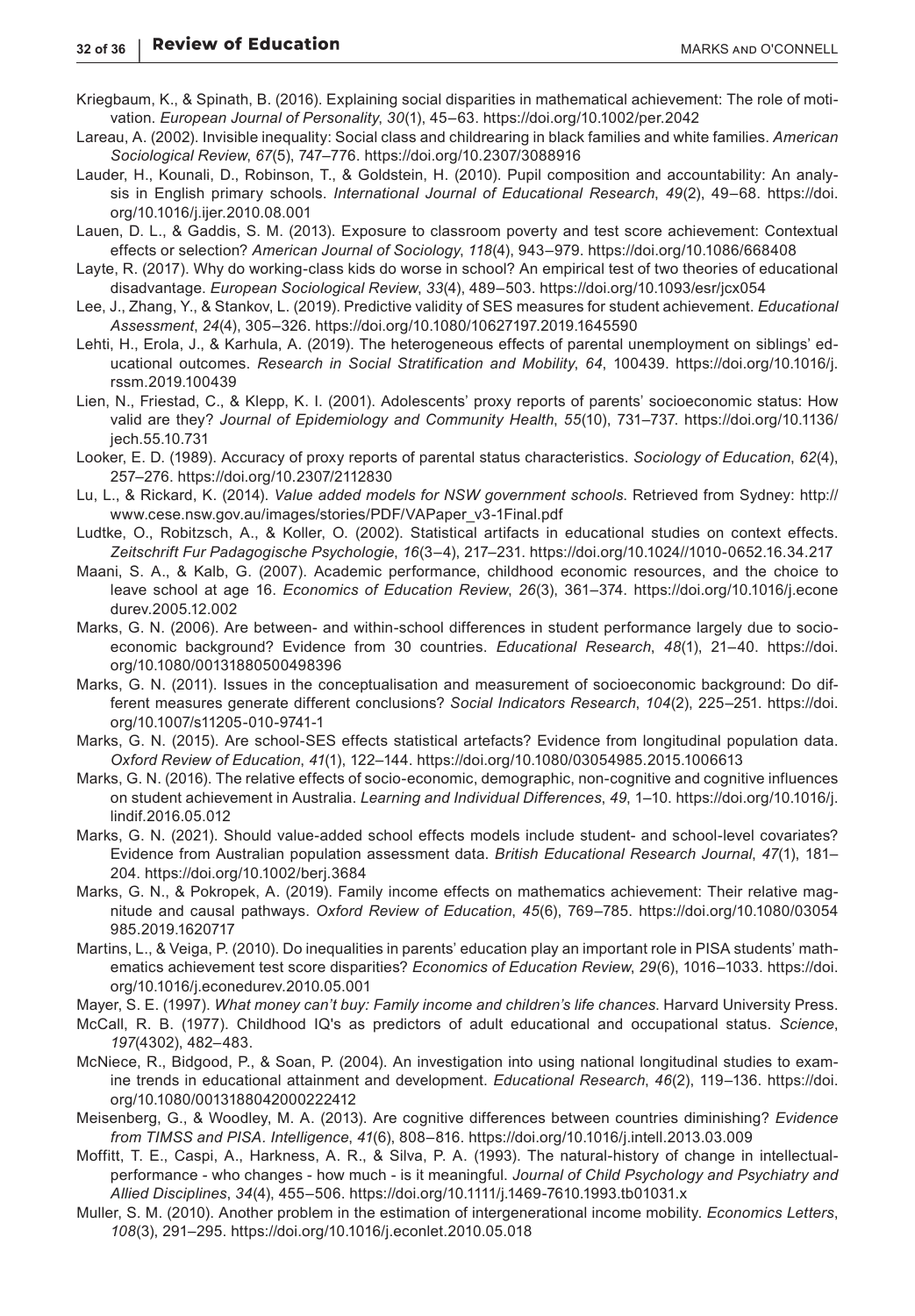Murray, C. (2020). *Human diversity: The biology of gender, race, and class*. Hachette Book Company. Nash, R. (2003). Is the school composition effect real? A discussion with evidence from the UK PISA data. *School* 

*Effectiveness and School Improvement*, *14*(4), 441–457.<https://doi.org/10.1076/sesi.14.4.441.17153>

- NCES (2012). *Improving the measurement of socioeconomic status for the national assessment of educational progress: A theoretical foundation*. Retrieved from Washington: [https://files.eric.ed.gov/fulltext/ED542101.](https://files.eric.ed.gov/fulltext/ED542101.pdf) [pdf](https://files.eric.ed.gov/fulltext/ED542101.pdf)
- Neisser, U., Boodoo, G., Bouchard, T. J. Jr, Boykin, A. W., Brody, N., Ceci, S. J., & Urbina, S. (1996). Intelligence: Knowns and unknowns. *American Psychologist*, *51*(2), 77–101.<https://doi.org/10.1037/0003-066X.51.2.77>
- Nielsen, F. (2006). Achievement and ascription in educational attainment: Genetic and environmental influences on adolescent schooling. *Social Forces*, *85*(1), 193–216.<https://doi.org/10.1353/sof.2006.0135>
- Nilsen, S. A., Breivik, K., Wold, B., Askeland, K. G., Sivertsen, B., Hysing, M., & Bøe, T. (2020). Divorce and adolescent academic achievement: Heterogeneity in the associations by parental education. *PLoS One*, *15*(3), e0229183.<https://doi.org/10.1371/journal.pone.0229183>
- Nunes, T., Bryant, P., Strand, S., Hillier, J., Barros, R., & Miller-Friedmann, J. (2017). *Review of SES and science learning in formal educational settings: A report prepared for the EEF and the Royal Society*. Education Edowment Foundation.
- O'Connell, M. (2018). The power of cognitive ability in explaining educational test performance, relative to other ostensible contenders. *Intelligence*, *66*, 122–127.<https://doi.org/10.1016/j.intell.2017.11.011>
- O'Connell, M. (2019). Is the impact of SES on educational performance overestimated? Evidence from the PISA survey. *Intelligence*, *75*, 41–47. <https://doi.org/10.1016/j.intell.2019.04.005>
- OECD (2001). *Knowledge and skills for life. First results from the OECD Programme for International Student Assessment*. Organisation for Economic Co-operation and Development.
- OECD. (2004) *Learning for tomorrow's world. First results from PISA 2003*. Organisation for Economic Cooperation and Development.
- OECD (2007). *Science competencies for tomorrow's world*. Organisation for Economic Co-operation and Development.
- OECD (2010a). *How does academic ability affect educational and labour market pathways in Canada*. Organisation for Economic Co-operation and Development.
- OECD (2010b). *Pathways to success: How knowledge and skills at age 15 shape future lives in Canada*. Organization for Economic Co-operation and Development.
- OECD (2010c). *PISA 2009 results: Overcoming social background. Equity in learning opportunities and outcomes*. Organisation for Economic Co-operation and Development.
- OECD (2011). *Against the odds: Disadvantaged students who succeed in school. Defining and characterising student resilience in PISA*. Organisation for Economic Co-operation and Development.
- OECD (2013). *PISA 2012 results: Excellence through equity giving every student the chance to succeed*. Organisation for Economic Co-operation and Development.
- OECD (2014). *PISA 2012 technical report*. Organisation for Economic Co-operation and Development.
- OECD (2016a). *PISA 2015 results: Excellence and equity in education*. Organisation for Economic Co-operation and Development.
- OECD (2016b). *PISA 2015 technical report*. Organisation for Economic Co-operation and Development.
- OECD (2017a). *PISA 2015 results (volume III) students' well-being*. OECD Publishing.
- OECD (2017b). Scaling procedures and construct validation of context questionnaire data. *PISA 2015 technical report*. Organisation for Economic Co-operation and Development.
- OECD (2018). *Equity in education: Breaking down barriers to social mobility*. OECD Publishing.
- OECD (2019a). *PISA 2018 results (volume I): What students know and can do*. OECD Publishing.
- OECD (2019b). *PISA 2018 results (volume II): Where all students can succeed*. OECD Publishing.
- OECD (2020). *PISA 2018 technical report*. Retrieved from [https://www.oecd.org/pisa/data/pisa2018technicalrep](https://www.oecd.org/pisa/data/pisa2018technicalreport/) [ort/](https://www.oecd.org/pisa/data/pisa2018technicalreport/)
- Pagani, L., Fitzpatrick, C., Archambault, I., & Janosz, M. (2010). School readiness and later achievement: A French Canadian replication and extension. *Developmental Psychology*, *46*(5), 984–994. [https://doi.](https://doi.org/10.1037/a0018881) [org/10.1037/a0018881](https://doi.org/10.1037/a0018881)
- Park, H. (2008). Home literacy environments and children's reading performance: A comparative study of 25 countries. *Educational Research and Evaluation*, *14*(6), 489–505. <https://doi.org/10.1080/13803610802576734>
- Parsons, S. (2014). *Childhood cognition in the 1970 British cohort study*. Retrieved from London: [https://cls.](https://cls.ucl.ac.uk/wp-content/uploads/2017/07/BCS70-Childhood-cognition-in-the-1970-British-Cohort-Study-Nov-2014-final.pdf) [ucl.ac.uk/wp-content/uploads/2017/07/BCS70-Childhood-cognition-in-the-1970-British-Cohort-Study](https://cls.ucl.ac.uk/wp-content/uploads/2017/07/BCS70-Childhood-cognition-in-the-1970-British-Cohort-Study-Nov-2014-final.pdf) [-Nov-2014-final.pdf](https://cls.ucl.ac.uk/wp-content/uploads/2017/07/BCS70-Childhood-cognition-in-the-1970-British-Cohort-Study-Nov-2014-final.pdf)
- Perry, T. (2019). 'Phantom' compositional effects in English school value-added measures: The consequences of random baseline measurement error. *Research Papers in Education*, *34*(2), 239–262. [https://doi.](https://doi.org/10.1080/02671522.2018.1424926) [org/10.1080/02671522.2018.1424926](https://doi.org/10.1080/02671522.2018.1424926)
- Petrill, S. A. (2016). Behavioural genetic studies of reading and mathematics skills. In S. B. Malykh, Y. Kovas, & D. Gaysina (Eds.), *Behavioural genetics for education* (pp. 60–76). Palgrave Macmillan.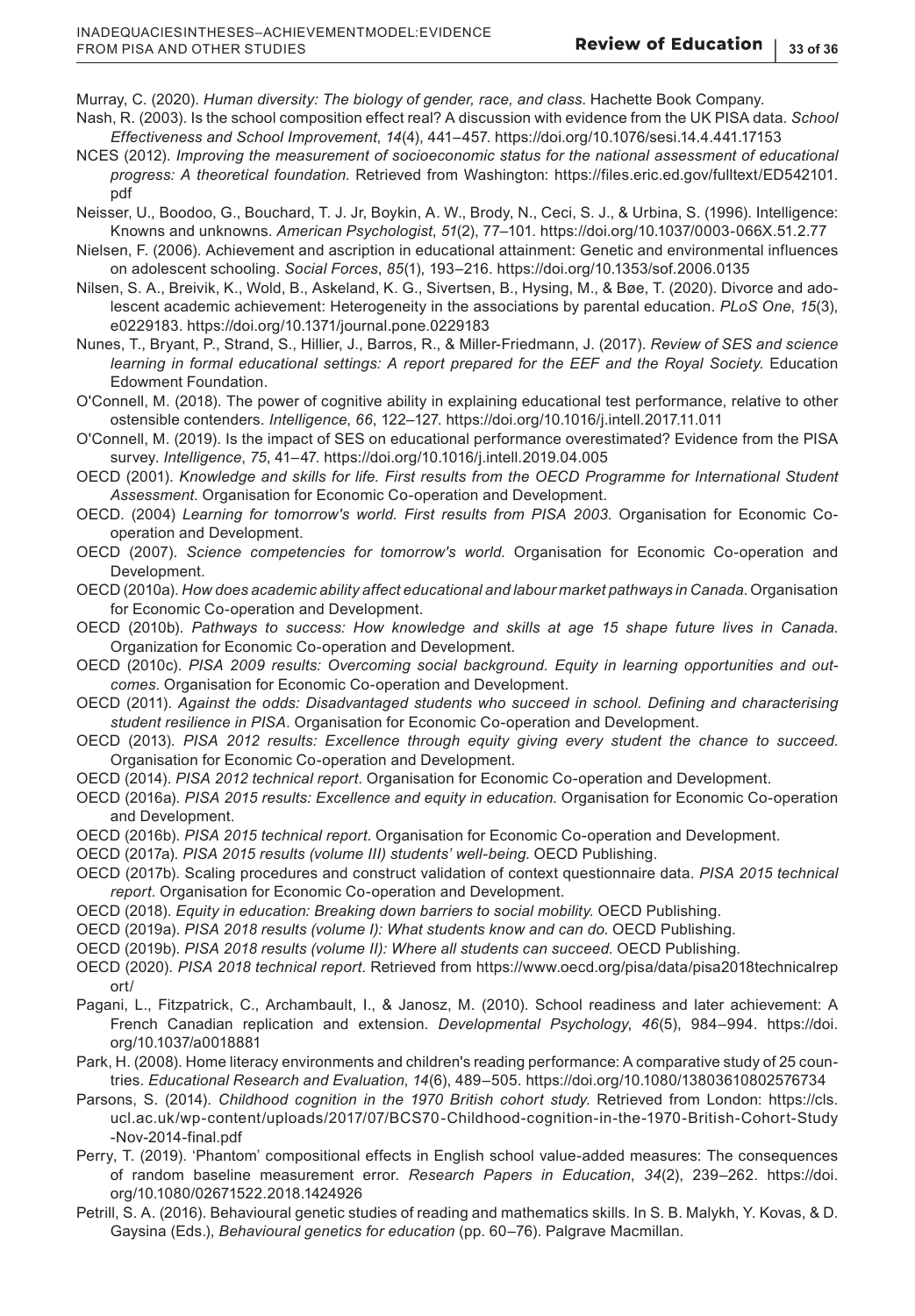Pinker, S. (2011). *The blank slate: The modern denial of human nature*. Penguin.

- Plomin, R., & Deary, I. J. (2015). Genetics and intelligence differences: Five special findings. *Molecular Psychiatry*, *20*(1), 98–108.<https://doi.org/10.1038/mp.2014.105>
- Plomin, R., DeFries, J. D., Knopik, V. S., & Neiderhiser, J. M. (2013). *Behavioral genetics*, 6th ed. Worth Publishers.
- Plomin, R., Fulker, D. W., Corley, R., & DeFries, J. C. (1997). Nature, nurture, and cognitive development from 1 to 16 years: A parent-offspring adoption study. *Psychological Science*, *8*(6), 442–447. [https://doi.org/10.1111/](https://doi.org/10.1111/j.1467-9280.1997.tb00458.x) [j.1467-9280.1997.tb00458.x](https://doi.org/10.1111/j.1467-9280.1997.tb00458.x)
- Plug, E., & Vijverberg, W. (2003). Schooling, family background, and adoption: Is it nature or is it nurture? *Journal of Political Economy*, *111*(3), 611–641.<https://doi.org/10.1086/374185>
- Pokropek, A. (2015). Phantom effects in multilevel compositional analysis: Problems and solutions. *Sociological Methods and Research*, *44*(4), 677–705. <https://doi.org/10.1177/0049124114553801>
- Pokropek, A., Borgonovi, F., & Jakubowski, M. (2015). Socio-economic disparities in academic achievement: A comparative analysis of mechanisms and pathways. *Learning and Individual Differences*, *42*(August), 10– 18. <https://doi.org/10.1016/j.lindif.2015.07.011>
- Pokropek, A., Borgonovi, F., & McCormick, C. (2017). On the cross-country comparability of indicators of socioeconomic resources in PISA. *Applied Measurement in Education*, *30*(4), 243–258. [https://doi.org/10.1080/08957](https://doi.org/10.1080/08957347.2017.1353985) [347.2017.1353985](https://doi.org/10.1080/08957347.2017.1353985)
- Pokropek, A., Marks, G. N., & Borgonovi, F. (forthcoming). How much do students' scores in PISA reflect general intelligence and how much do they reflect specific abilities? *Journal of Educational Psychology*. [https://doi.](https://doi.org/10.1037/edu0000687) [org/10.1037/edu0000687](https://doi.org/10.1037/edu0000687)
- Pokropek, A., & Sikora, J. (2015). Heritability, family, school and academic achievement in adolescence. *Social Science Research*, *53*(September), 73–88. <https://doi.org/10.1016/j.ssresearch.2015.05.005>
- Puglisi, M. L., Hulme, C., Hamilton, L. G., & Snowling, M. J. (2017). The home literacy environment is a correlate, but perhaps not a cause, of variations in children's language and literacy development. *Scientific Studies of Reading*, *21*(6), 498–514.<https://doi.org/10.1080/10888438.2017.1346660>
- Resh, N. (1998). Track placement: How the "sorting machine" works in Israel. *American Journal of Education*, *106*(3), 416–439. <https://doi.org/10.1086/444190>
- Richards, M., & Wadsworth, M. E. (2004). Long term effects of early adversity on cognitive function. *Archives of Disease in Childhood*, *89*(10), 922–927.<https://doi.org/10.1136/adc.2003.032490>
- Rimfeld, K., Malanchini, M., Hannigan, L. J., Dale, P. S., Allen, R., Hart, S. A., & Plomin, R. (2019). Teacher assessments during compulsory education are as reliable, stable and heritable as standardized test scores. *Journal of Child Psychology and Psychiatry*, *60*(12), 1278–1288. <https://doi.org/10.1111/jcpp.13070>
- Rimfeld, K., Malanchini, M., Krapohl, E., Hannigan, L. J., Dale, P. S., & Plomin, R. (2018). The stability of educational achievement across school years is largely explained by genetic factors. *Npj Science of Learning*, *3*(1), 16. <https://doi.org/10.1038/s41539-018-0030-0>
- Rindermann, H. (2008). Relevance of education and intelligence at the national level for the economic welfare of people. *Intelligence*, *36*, 127–142. <https://doi.org/10.1016/j.intell.2007.02.002>
- Rindermann, H. (2018). *Cognitive capitalism: Human capital and the wellbeing of nations*. Cambridge University Press.
- Rindermann, H., & Baumeister, A. E. E. (2015). Parents' SES vs. Parental educational behavior and children's development: A reanalysis of the Hart and Risley study. *Learning and Individual Differences*, *37*, 133–138. <https://doi.org/10.1016/j.lindif.2014.12.005>
- Roscigno, V. J., & Ainsworth-Darnell, J. W. (1999). Race, cultural capital, and educational resources: Persistent inequalities and achievement returns. *Sociology of Education*, *72*(3), 158–178.<https://doi.org/10.2307/2673227>
- Rouse, C. E., & Barrow, L. (2006). U.S. Elementary and secondary schools: Equalizing opportunity or replicating the status quo? *Future of Children*, *16*(2), 99–123.<https://doi.org/10.1353/foc.2006.0018>
- Rowe, D. C. (1994). *The limits of family influence: Genes, experience, and behavior*. Guilford Press.
- Rowe, D. C., Jacobson, K. C., & Van den Oord, E. J. C. G. (1999). Genetic and environmental influences on vocabulary IQ: Parental education level as moderator. *Child Development*, *70*(5), 1151–1162. [https://doi.](https://doi.org/10.1111/1467-8624.00084) [org/10.1111/1467-8624.00084](https://doi.org/10.1111/1467-8624.00084)
- Rumberger, R. W., & Palardy, G. J. (2005). Does segregation still matter? The effect of student composition on academic achievement in high schools. *Teachers College Record*, *107*(9), 1999–2045. [https://doi.](https://doi.org/10.1111/j.1467-9620.2005.00583.x) [org/10.1111/j.1467-9620.2005.00583.x](https://doi.org/10.1111/j.1467-9620.2005.00583.x)
- Rutkowski, D., & Rutkowski, L. (2013). Measuring socioeconomic background in PISA: One size might not fit all. *Research in Comparative and International Education*, *8*(3), 259–278. [https://doi.org/10.2304/](https://doi.org/10.2304/rcie.2013.8.3.259) [rcie.2013.8.3.259](https://doi.org/10.2304/rcie.2013.8.3.259)
- Rutkowski, L., & Rutkowski, D. (2018). Improving the comparability and local usefulness of international assessments: A look back and a way forward. *Scandinavian Journal of Educational Research*, *62*(3), 354–367. <https://doi.org/10.1080/00313831.2016.1261044>
- Scarr, S., & Weinberg, R. A. (1978). The influence of "family background" on intellectual attainment. *American Sociological Review*, *43*(5), 674–692.<https://doi.org/10.2307/2094543>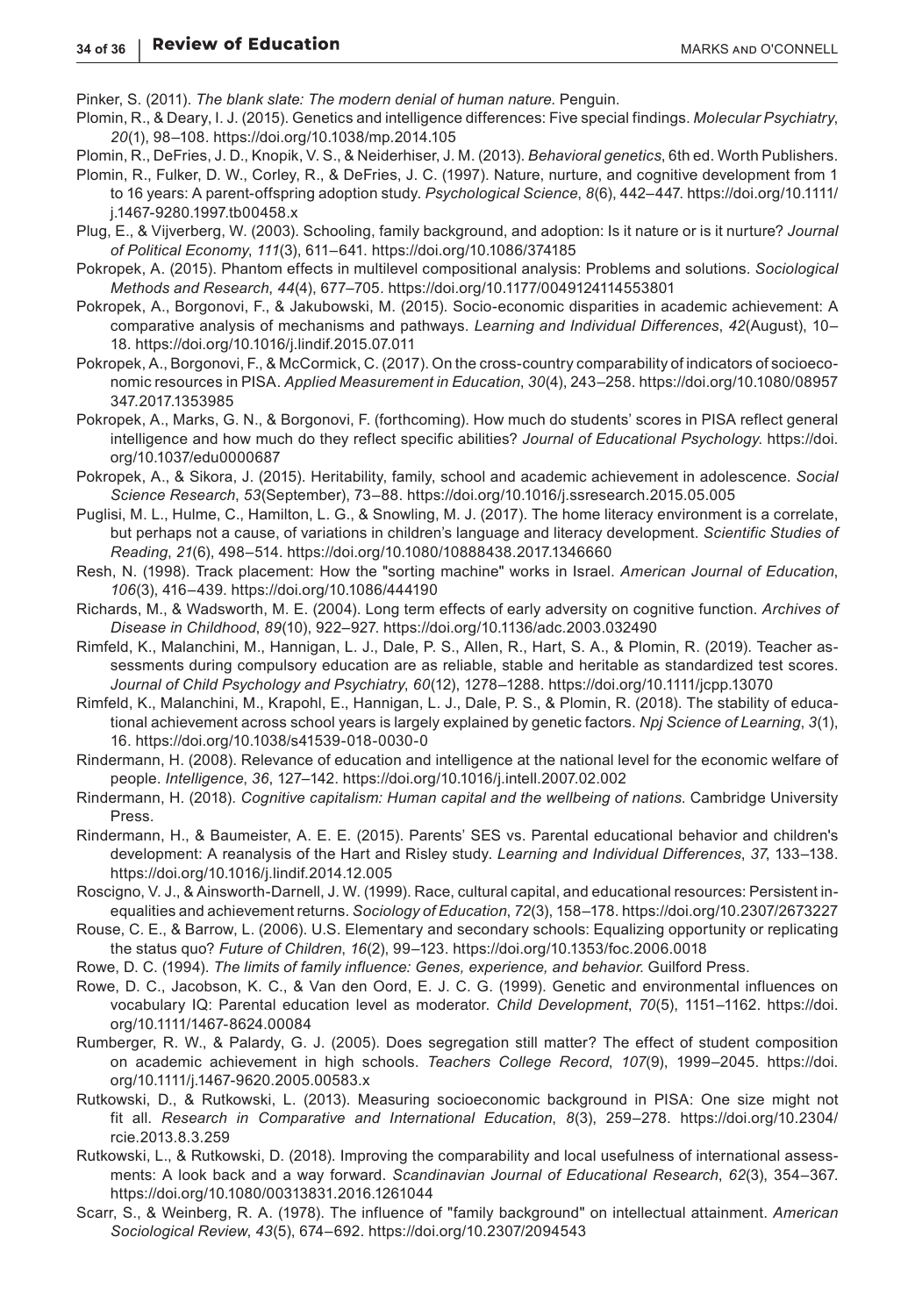- Schleicher, A. (2007). Can competencies assessed by PISA be considered the fundamental school knowledge 15-year-olds should possess? *Journal of Educational Change*, *8*(4), 349–357. [https://doi.org/10.1007/s1083](https://doi.org/10.1007/s10833-007-9042-x) [3-007-9042-x](https://doi.org/10.1007/s10833-007-9042-x)
- Schulz, W. (2005). *Measuring the socio-economic background of students and its effect on achievement in PISA 2000 and PISA 2003*. Paper presented at the Annual Meetings of the American Educational Research Association, San Francisco.
- Shavit, Y., Yaish, M., & Bar-Haim, E. (2007). The persistence of persistent inequality. In S. Scherer, R. Pollak, G. Otte, & M. Gangl (Eds.), *Origin to destination. Trends and mechanisms in social stratification research*. Campus Verlag.
- Sieben, S., & Lechner, C. M. (2019). Measuring cultural capital through the number of books in the household. *Measurement Instruments for the Social Sciences*, *1*(1), 1.<https://doi.org/10.1186/s42409-018-0006-0>
- Sirin, S. R. (2005). Socioeconomic status and academic achievement: A meta-analytical review of research. *Review of Educational Research*, *75*(3), 417–453. <https://doi.org/10.3102/00346543075003417>
- Soden, B., Christopher, M. E., Hulslander, J., Olson, R. K., Cutting, L., Keenan, J. M., Thompson, L. A., Wadsworth, S. J., Willcutt, E. G., & Petrill, S. A. (2015). Longitudinal stability in reading comprehension is largely heritable from grades 1 to 6. *PLoS One*, *10*(1),<https://doi.org/10.1371/journal.pone.0113807>
- St. John, N. (1970). The validity of children's reports of their parents' educational level: A methodological note. *Sociology of Education*, *43*(3), 255–269.<https://doi.org/10.2307/2112066>
- Sternberg, R. J. (1996). Myths, countermyths, and truths about intelligence. *Educational Researcher*, *25*(2), 11– 16. <https://doi.org/10.2307/1176335>
- Strand, S. (2006). Comparing the predictive validity of reasoning tests and national end of key stage 2 tests: Which tests are the 'best'? *British Educational Research Journal*, *32*(2), 209–225. [https://doi.org/10.1080/01411](https://doi.org/10.1080/01411920600569073) [920600569073](https://doi.org/10.1080/01411920600569073)
- Strenze, T. (2007). Intelligence and socioeconomic success: A meta-analytic review of longitudinal research. *Intelligence*, *35*(5), 401–426.<https://doi.org/10.1016/j.intell.2006.09.004>
- Takayama, K. (2008). The politics of international league tables: PISA in Japan's achievement crisis debate. *Comparative Education*, *44*(4), 387–407.<https://doi.org/10.1080/03050060802481413>
- Teachman, J. D. (1996). Intellectual skill and academic performance: Do families bias the relationship? *Sociology of Education*, *69*(January), 35–48.<https://doi.org/10.2307/2112722>
- Televantou, I., Marsh, H. W., Kyriakides, L., Nagengast, B., Fletcher, J., & Malmberg, L.-E. (2015). Phantom effects in school composition research: Consequences of failure to control biases due to measurement error in traditional multilevel models. *School Effectiveness and School Improvement*, *26*(1), 75–101. [https://doi.](https://doi.org/10.1080/09243453.2013.871302) [org/10.1080/09243453.2013.871302](https://doi.org/10.1080/09243453.2013.871302)
- Thorlindsson, T. (1987). Bernstein's sociolinguistics: An empirical test in Iceland. *Social Forces*, *65*(3), 695–718. <https://doi.org/10.2307/2578524>
- Timmermans, A., & van der Werf, G. (2017). Accounting for previous performance of students by means of growth curves analyses to estimate the size, stability, and consistency of school effects. *Educational Research and Evaluation*, *23*(5–6), 221–246.<https://doi.org/10.1080/13803611.2017.1455300>
- Todd, P. E., & Wolpin, K. I. (2003). On the specification and estimation of the production function for cognitive achievement. *The Economic Journal*, *113*(February), F3–F33.<https://doi.org/10.1086/526401>
- Todd, P. E., & Wolpin, K. I. (2007). The production of cognitive achievement in children: Home, school, and racial test score gaps. *Journal of Human Capital*, *1*(1), 91–136.<https://doi.org/10.1086/526401>
- Torres, D. D. (2013). Understanding how family socioeconomic status mediates the maternal intelligence-child cognitive outcomes relationship: A moderated mediation analysis. *Biodemography and Social Biology*, *59*(2), 157–177. <https://doi.org/10.1080/19485565.2013.833804>
- Traynor, A., & Raykov, T. (2013). Household possessions indices as wealth measures: A validity evaluation. *Comparative Education Review*, *57*(4), 662–688. <https://doi.org/10.1086/671423>
- van de Werfhorst, H. G., & Mijs, J. J. B. (2010). Achievement inequality and the institutional structure of educational systems: A comparative perspective. *Annual Review of Sociology*, *36*(1), 407–428. [https://doi.](https://doi.org/10.1146/annurev.soc.012809.102538) [org/10.1146/annurev.soc.012809.102538](https://doi.org/10.1146/annurev.soc.012809.102538)
- van de Werfhorst, H. G., Sullivan, A., & Cheung, S. Y. (2003). Social class, ability and choice of subject in secondary and tertiary education in Britain. *British Educational Research Journal*, *29*(1), 41–62. [https://doi.](https://doi.org/10.1080/0141192032000057366) [org/10.1080/0141192032000057366](https://doi.org/10.1080/0141192032000057366)
- van Ewijk, R., & Sleegers, P. (2010). The effect of peer socioeconomic status on student achievement: A metaanalysis. *Educational Research Review*, *5*(2), 134–150.<https://doi.org/10.1016/j.edurev.2010.02.001>
- van Leeuwen, M., van den Berg, S. M., & Boomsma, D. I. (2008). A twin-family study of general IQ. *Learning and Individual Differences*, *18*(1), 76–88. <https://doi.org/10.1016/j.lindif.2007.04.006>
- von Davier, M., Gonzalez, E., & Mislevy, R. J. (2009). What are plausible values and why are they useful? In M. von Davier, & D. Hastedt (Eds.), *IERI monograph series: Issues and methodologies in large-scale assessments* (Vol. 2, pp. 9–36). Education Testing Service.